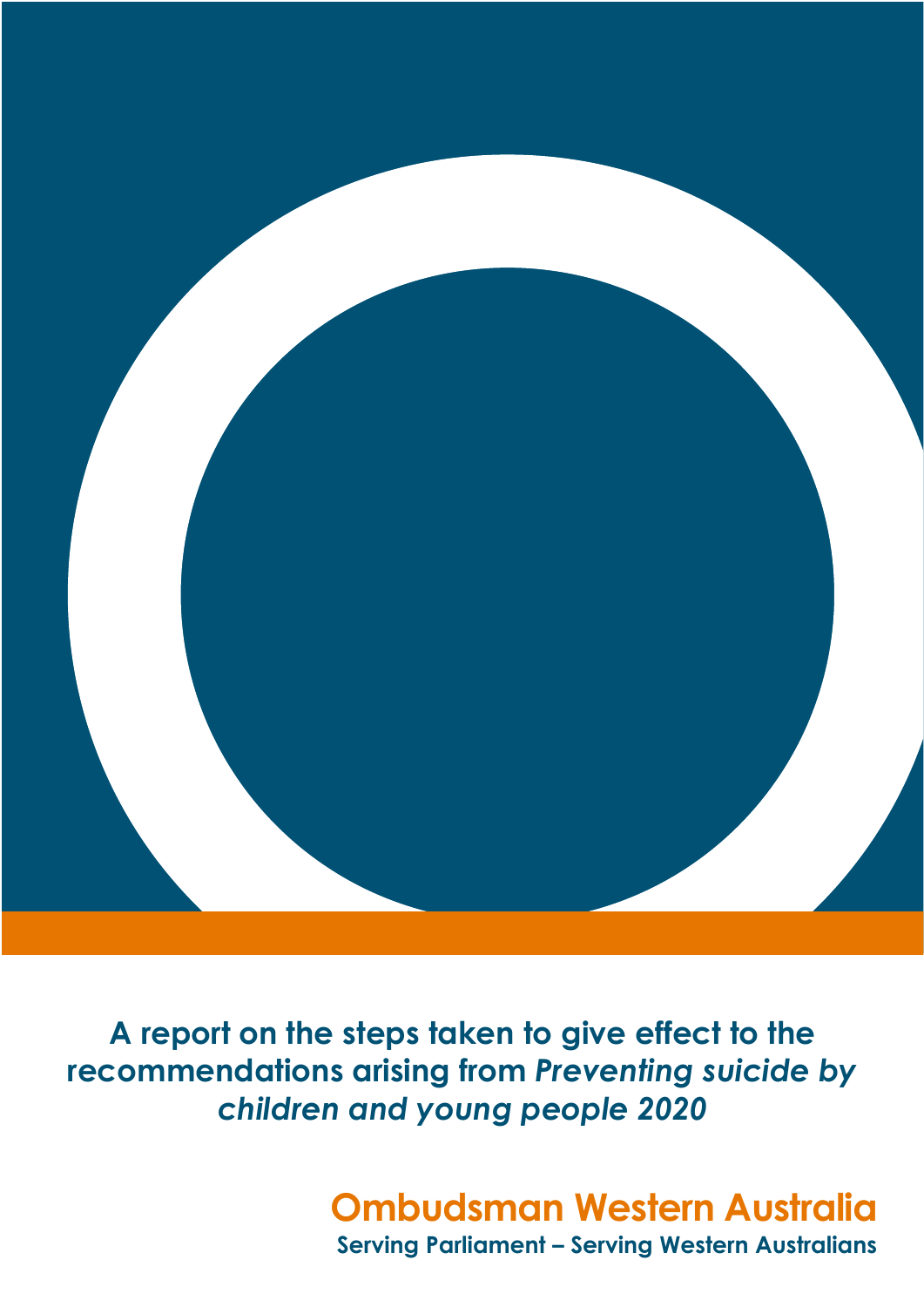# **About this Report**

This Report is available in print and electronic viewing format to optimise accessibility and ease of navigation. It can also be made available in alternative formats to meet the needs of people with disability. Requests should be directed to the Publications Manager.

Requests to reproduce any content from this Report should be directed to the Publications Manager. Content must not be altered in any way and Ombudsman Western Australia must be acknowledged appropriately.

# **Contact Details**

**Street Address** Level 2, 469 Wellington Street PERTH WA 6000

**Postal Address**  PO Box Z5386 St Georges Terrace PERTH WA 6831

**Telephone:** (08) 9220 7555 or 1800 117 000 (free from landlines)

**Translating and Interpreting Service (TIS National):** 131 450 (for people who need an interpreter)

**National Relay Service Helpdesk:** 1800 555 660 (quote 08 9220 7555) (for people with a voice or hearing impairment)

**Email:** mail@ombudsman.wa.gov.au

**Web:** www.ombudsman.wa.gov.au

**ISBN (Print):** 978-0-6450318-2-9 **ISBN (Online):** 978-0-6450318-3-6

First published by Ombudsman Western Australia in September 2021.

# **CONTENT WARNING**

This report contains information about suicide by children and young people and child abuse that may be distressing. We wish to advise Aboriginal and Torres Strait Islander readers that this report also includes information about Aboriginal or Torres Strait Islander children and young people who died by suicide.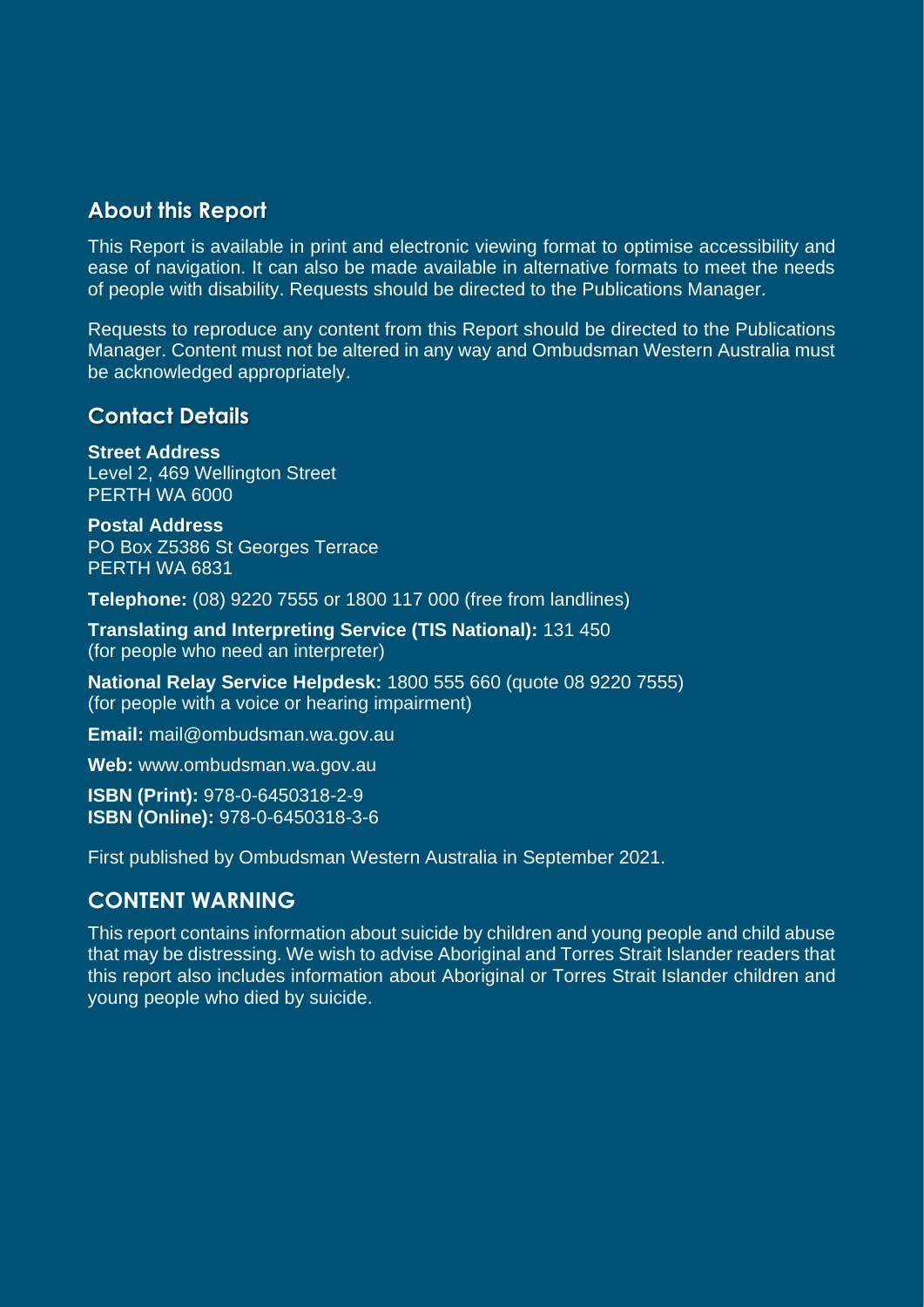**The office of the Ombudsman acknowledges Aboriginal and Torres Strait Islander people of Australia as the traditional custodians of Australia. We recognise and respect the exceptionally long history and ongoing cultural connection Aboriginal and Torres Strait Islander people have to Australia, recognise the strength, resilience and capacity of Aboriginal and Torres Strait Islander people and pay respect to Elders past, present and future.**

**We acknowledge the Whadjuk Noongar people as the traditional custodians of the land on which the office of the Ombudsman is located.**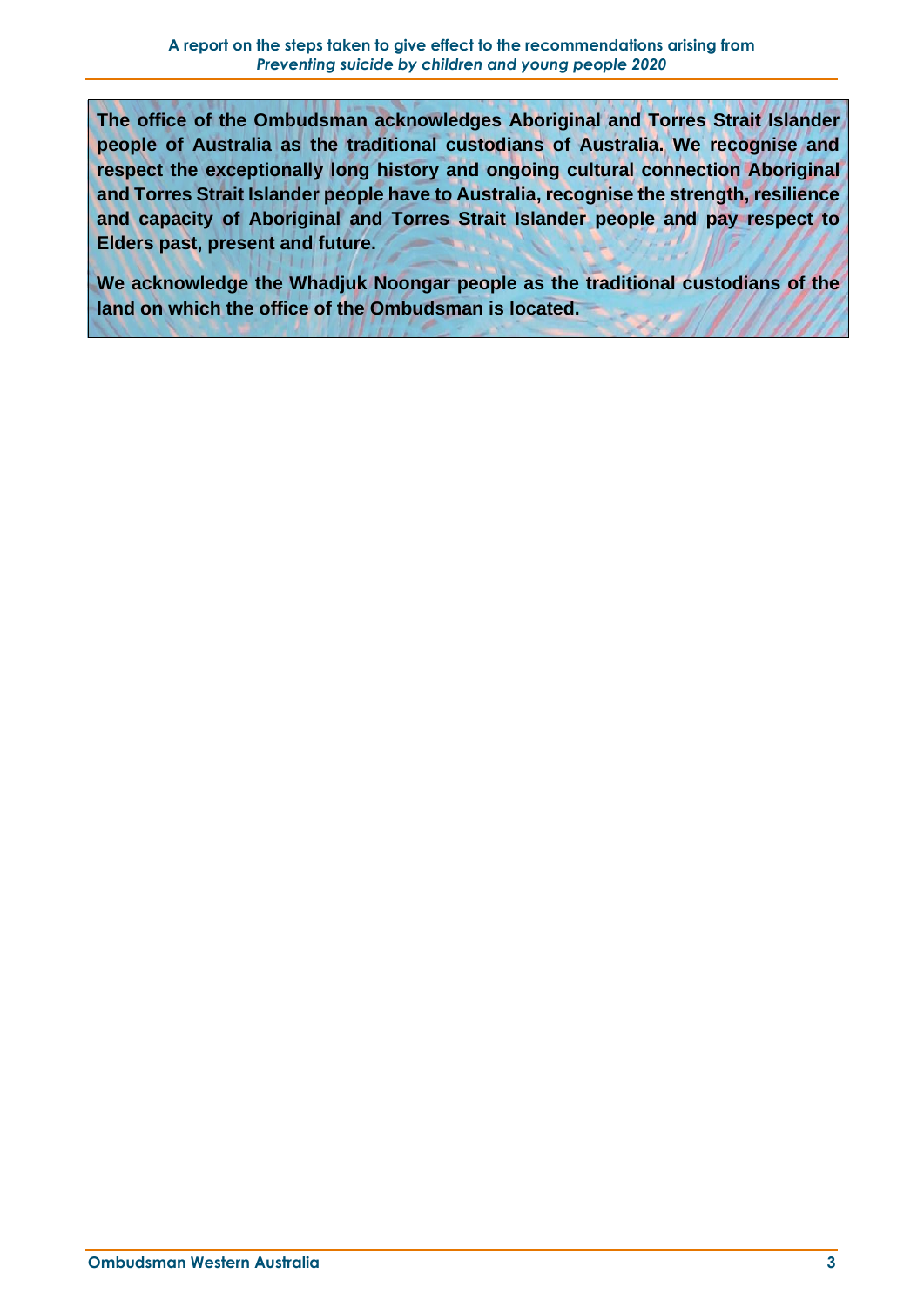This page has intentionally been left blank.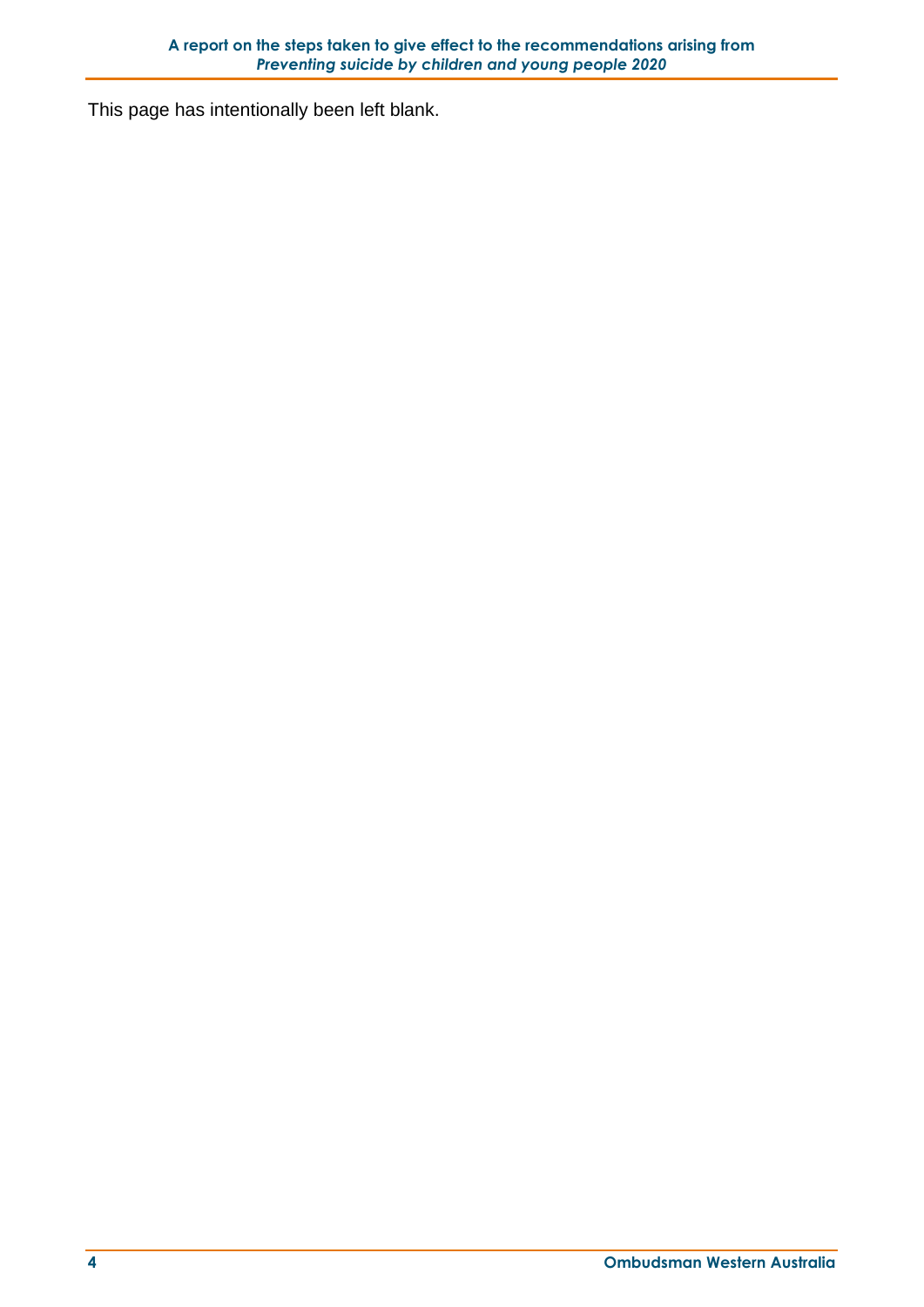# **Contents**

| $\mathbf 1$    |                                                                                |  |
|----------------|--------------------------------------------------------------------------------|--|
| 1.1            |                                                                                |  |
| 1.2            |                                                                                |  |
| 1.3            |                                                                                |  |
| 1.4            |                                                                                |  |
| 1.5            | A report on the steps taken to give effect to the recommendations arising from |  |
| $\overline{2}$ |                                                                                |  |
| 2.1            |                                                                                |  |
| 2.2            |                                                                                |  |
| 2.3            |                                                                                |  |
| 2.4            |                                                                                |  |
| 2.5            |                                                                                |  |
| 2.6            |                                                                                |  |
| 2.7            |                                                                                |  |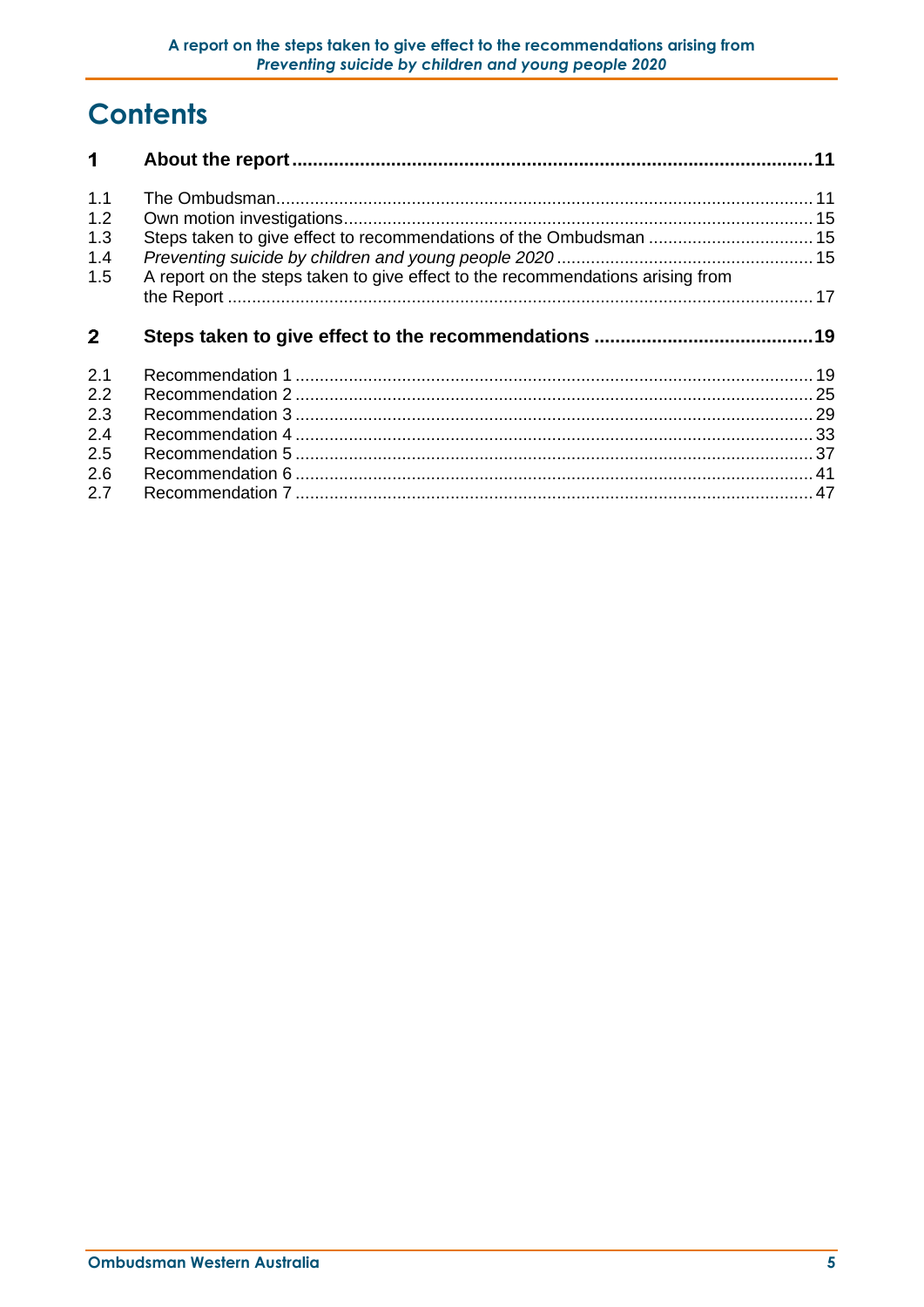This page has been intentionally left blank.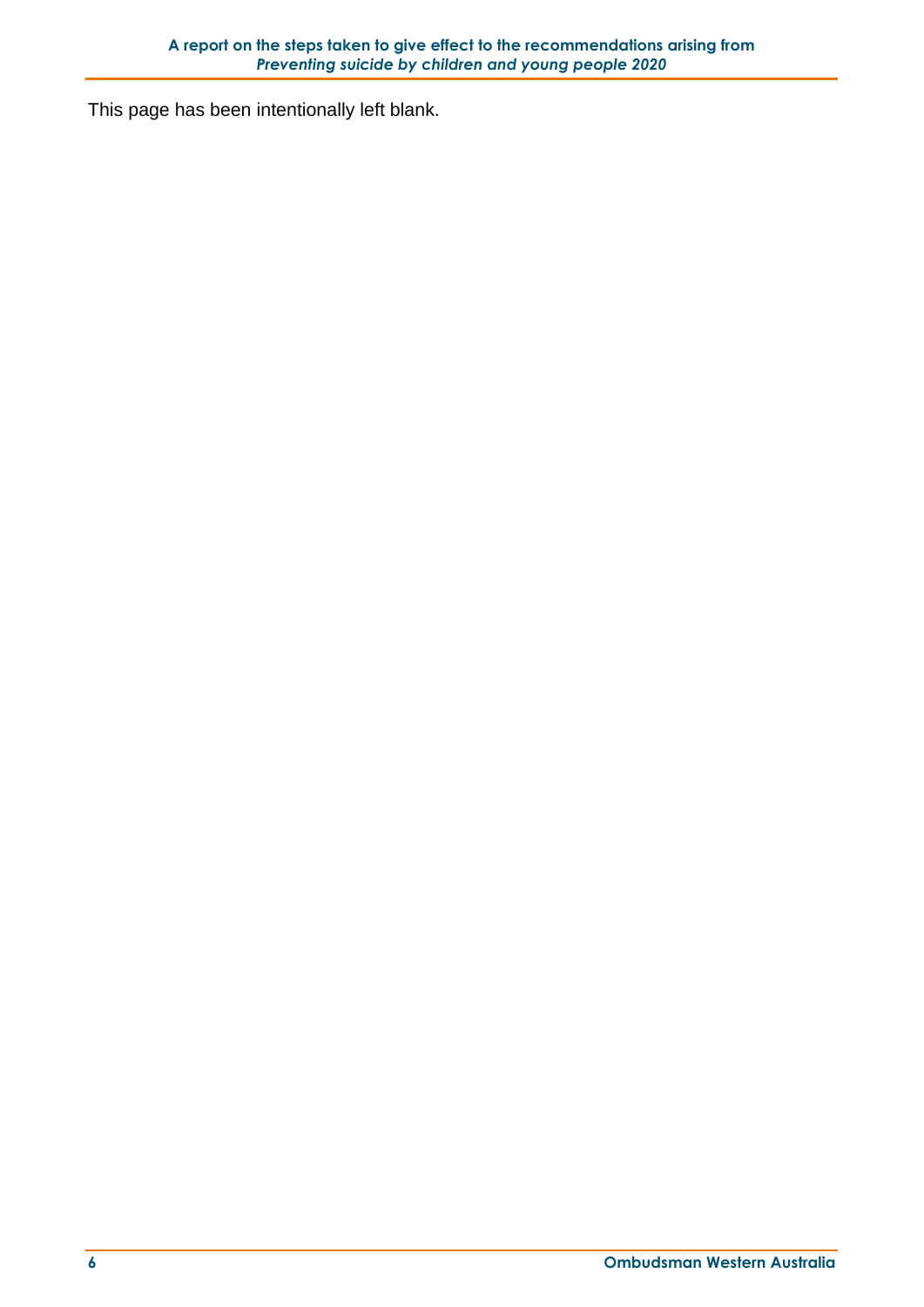# **Getting help and finding support**

**If a life is in danger, or someone you know is at immediate risk of harm, call 000.** 

**If you, or someone you are with is highly distressed, feeling unsafe and thinks they are a risk to themselves, go to your nearest emergency department.**

**If you are worried about a person who refuses to go to an emergency department, and need urgent mental health assistance:**

### **Mental Health Emergency Response Line:** 1300 55 788 (Perth) or 1800 676 822 (Peel)

rapid response for after-hours mental health emergencies in the Perth and Peel metro areas, or connection to your local mental health service during business hours

### **Rurallink:** 1800 552 003 (regional Western Australia, free call)

specialist after hours mental health telephone service for people in rural communities, 4.30 pm to 8.30 am, Monday to Friday and 24 hours Saturday, Sunday and public holidays, and for connection to your local mental health service during business hours

### **Child and Adolescent Mental Health Service Emergency Telehealth:** 1800 048 636

provides phone and online videocall support for children and young people experiencing a mental health crisis as well as support and advice to families and cares, available seven days a week from 8.30 am to 2.30 pm across the Perth metro area

# **Australia-wide 24 hour mental health support lines**

### **Suicide Call Back Service:** 1300 659 467 or [suicidecallbackservice.org.au](http://www.suicidecallbackservice.org.au/)

free phone, video and online counselling for people at risk of suicide, concerned about someone at risk, bereaved by suicide and people experiencing emotional or mental health issues

### Lifeline: 13 11 14 or [lifeline.org.au](http://www.lifeline.org.au/)

24 hour telephone crisis support and suicide prevention online crisis support chat available from 7PM to midnight AEST

### **Beyond Blue:** 1300 22 4636 or [beyondblue.org.au](http://www.beyondblue.org.au/)

immediate support available 7 days a week, through phone (24 hours), online chat (3 pm to 12 am) or email (response within 24 hours)

### **MensLine Australia:** 1300 78 99 78 or [mensline.org.au/](https://mensline.org.au/)

phone, video and web counselling for men of all ages with emotional health and relationship concerns

# **Support services for children and young people**

### **Kids Helpline:** 1800 55 1800 or [kidshelpline.com.au](http://www.kidshelpline.com.au/)

24 hour telephone and web chat support for kids, teens and young adults from 5 to 25 years and their parents, carers, teachers, and schools

### **headspace:** [headspace.org.au/eheadspace](https://headspace.org.au/eheadspace/)

free telephone and online support and counselling for children and young people 12 to 25 years, their families and friends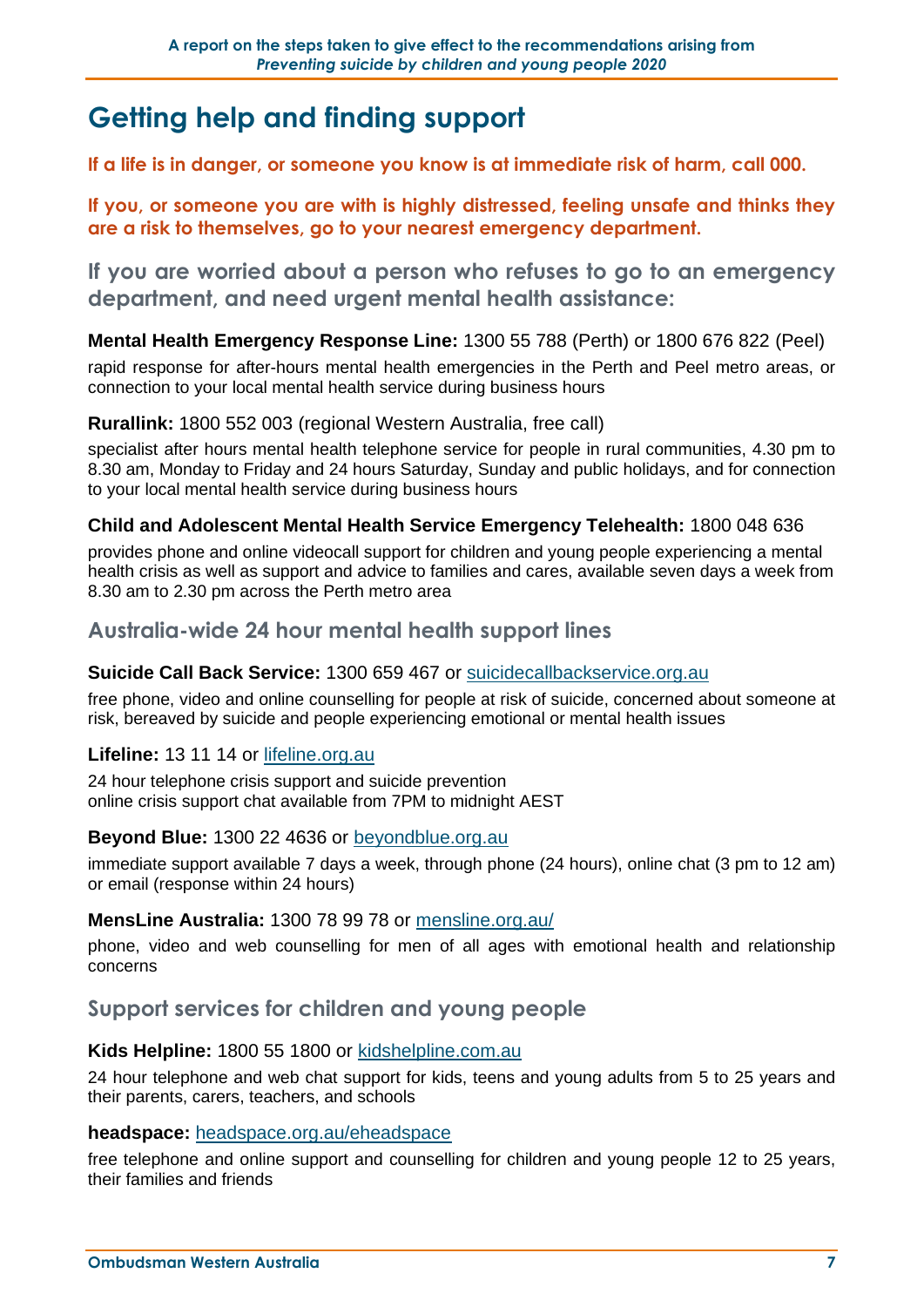# **Additional support services**

# **Derbarl Yerrigan Health Service**: 9241 3888 or [dhys.org.au](http://www.dyhs.org.au/)

Health and medical support for Aboriginal people, including counselling, Mon-Fri 9 am to 5 pm

### **Social and Emotional Wellbeing and Mental Health Service:** [sewbmh.org.au](http://www.sewbmh.org.au/)

'Find a Health Service' search for Aboriginal and Torres Strait Islander People-specific social and wellbeing services and programs across Australia

# **SANE Australian Helpline:** 1800 18 SANE (7263) or [sane.org](http://www.sane.org/)

Phone, web chat or email counselling support for people affected by complex mental health issues, available from 10 am to 10 pm AEST

### **GriefLine:** 1300 845 745 (landlines) or (03) 9935 7400 (mobiles) or [griefline.org.au](http://www.griefline.org.au/)

Free phone counselling and support for people experiencing grief, loss and trauma, 6 am to midnight AEST, seven days a week

### **Embrace Multicultural Mental Health:** [embracementalhealth.org.au](https://www.embracementalhealth.org.au/)

provides culturally accessible resources, services and information on mental health and suicide prevention for people from culturally and linguistically diverse backgrounds

### **QLife:** 1800 184 527 or [qlife.org.au](http://www.qlife.org.au/)

3 pm to midnight, seven days per week, telephone and webchat counselling for LGBTI people

### **MindOUT!:** [lgbtihealth.org.au/mindout](https://www.lgbtihealth.org.au/mindout)

provides workforce and community resources and education for LGBTIQ+, other sexuality, sex and gender diverse people

### **1800RESPECT:** 1800 737 732 or [1800respect.org.au](https://www.1800respect.org.au/)

24 hour phone and web chat counselling for people impacted sexual assault, domestic or family violence and abuse

### **Crisis Care Helpline:** 9223 1111 or 1800 199 008

24 hour, urgent assistance with child safety, family and domestic violence, homelessness and other crisis situations for Western Australians

# **Translating and interpreting**

If you are assisting someone who does not speak English, first call the Translating and Interpreting Service (**TIS**) on 13 14 50 and they can connect you with the service of your choice and interpret for you.

If you, or the person you are assisting, has a hearing or speech impairment, contact the [National Relay Service online](https://www.communications.gov.au/what-we-do/phone/services-people-disability/accesshub/national-relay-service) or via their Helpdesk on 1800 555 660 and quote 08 9220 7555 to be connected with the Ombudsman's office.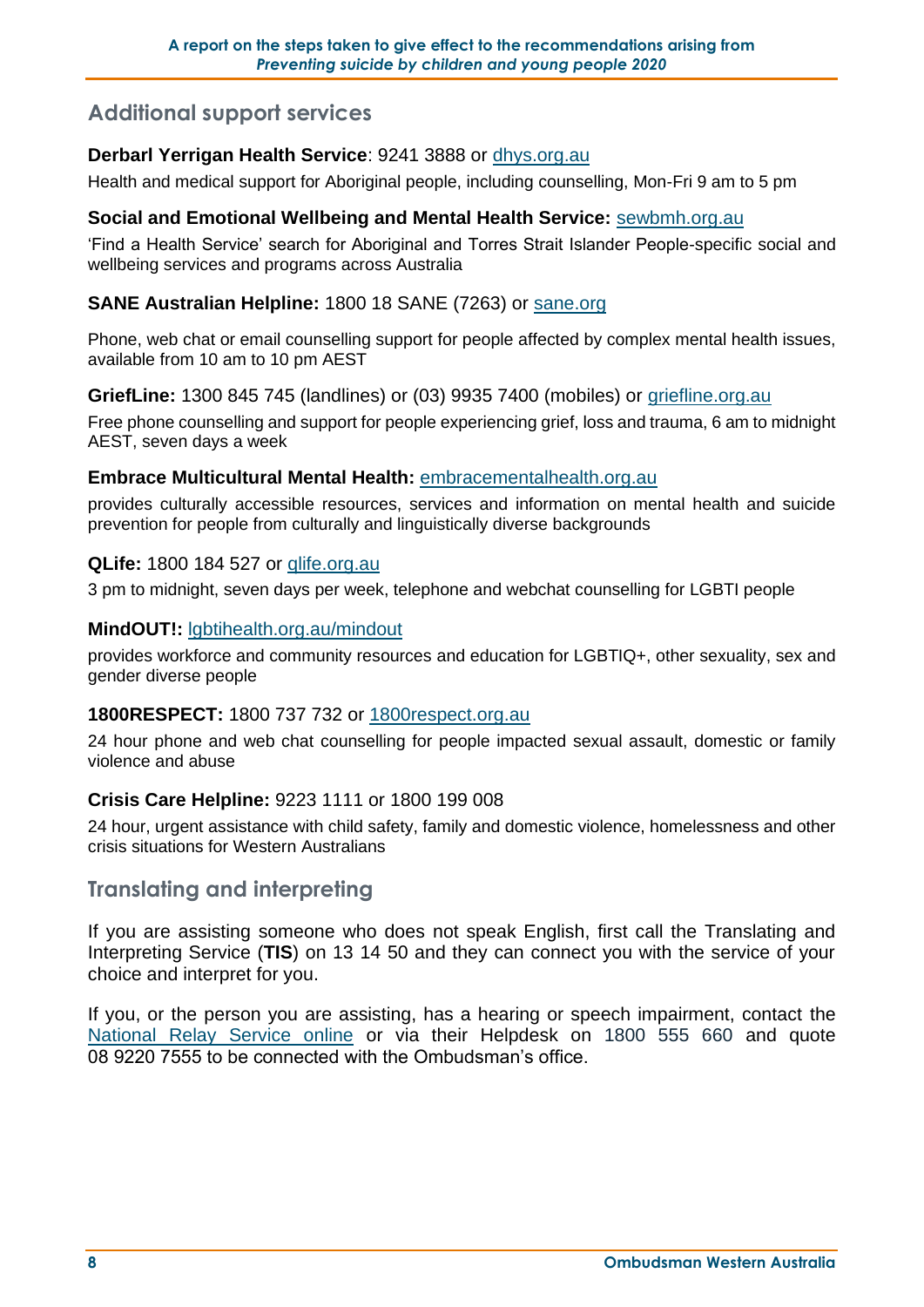# **Ombudsman's Foreword**

As Ombudsman, I have an important responsibility to review child deaths. Arising from my responsibility to review child deaths, I undertook a major own motion investigation, *Preventing suicide by children and young people 2020* (**the Investigation**), tabled in Parliament on 24 September 2020. Arising from my findings in the Investigation, I made seven recommendations about ways to prevent or reduce deaths of children and young people by suicide. The Mental Health Commission, Department of Health, Department of Communities and Department of Education each agreed to these recommendations.

In 2016-17, I gave a commitment to Parliament that, following the tabling of each major own motion investigation, my Office would undertake a comprehensive review of the steps taken by government agencies to give effect to our recommendations and then table the results of this review in Parliament twelve months after the tabling of the major own motion investigation. Accordingly, I am now pleased to provide Parliament with *A report on the steps taken to give effect to the recommendations arising from Preventing suicide by children and young people 2020*, September 2021.

I am very pleased to report to Parliament that in relation to the recommendations I have found that steps have been taken, and are proposed to be taken, to give effect to the recommendations. In no instance have I found that no steps have been taken to give effect to the recommendations.

In undertaking the review of the steps taken by the agencies to give effect to the recommendations, it is very evident to me that there is a particularly positive and very pleasing emphasis on strong cooperation and collaboration between the agencies. This is vitally important as the tragedy of suicide by children and young people cannot be prevented by a single program, service or agency working in isolation. Accordingly, I take this opportunity to commend and thank the Mental Health Commission, Department of Health, Department of Communities and Department of Education on this approach.

The work of my Office in ensuring that the recommendations of the Investigation are given effect does not end with the tabling of this report. My Office will continue to monitor and report on the steps taken to give effect to the recommendations arising from the Investigation.

Finally, I extend my deepest personal sympathy and condolences to all Western Australian families, friends, students and communities impacted by the tragic and immeasurable loss of life of a child or young person by suicide. It is my sincerest hope that the recommendations of the Investigation, and the very positive steps that have been taken, and are proposed to be taken, by the four government agencies to give effect to the recommendations, will contribute to preventing these tragic deaths in the future.

Chris Field **OMBUDSMAN**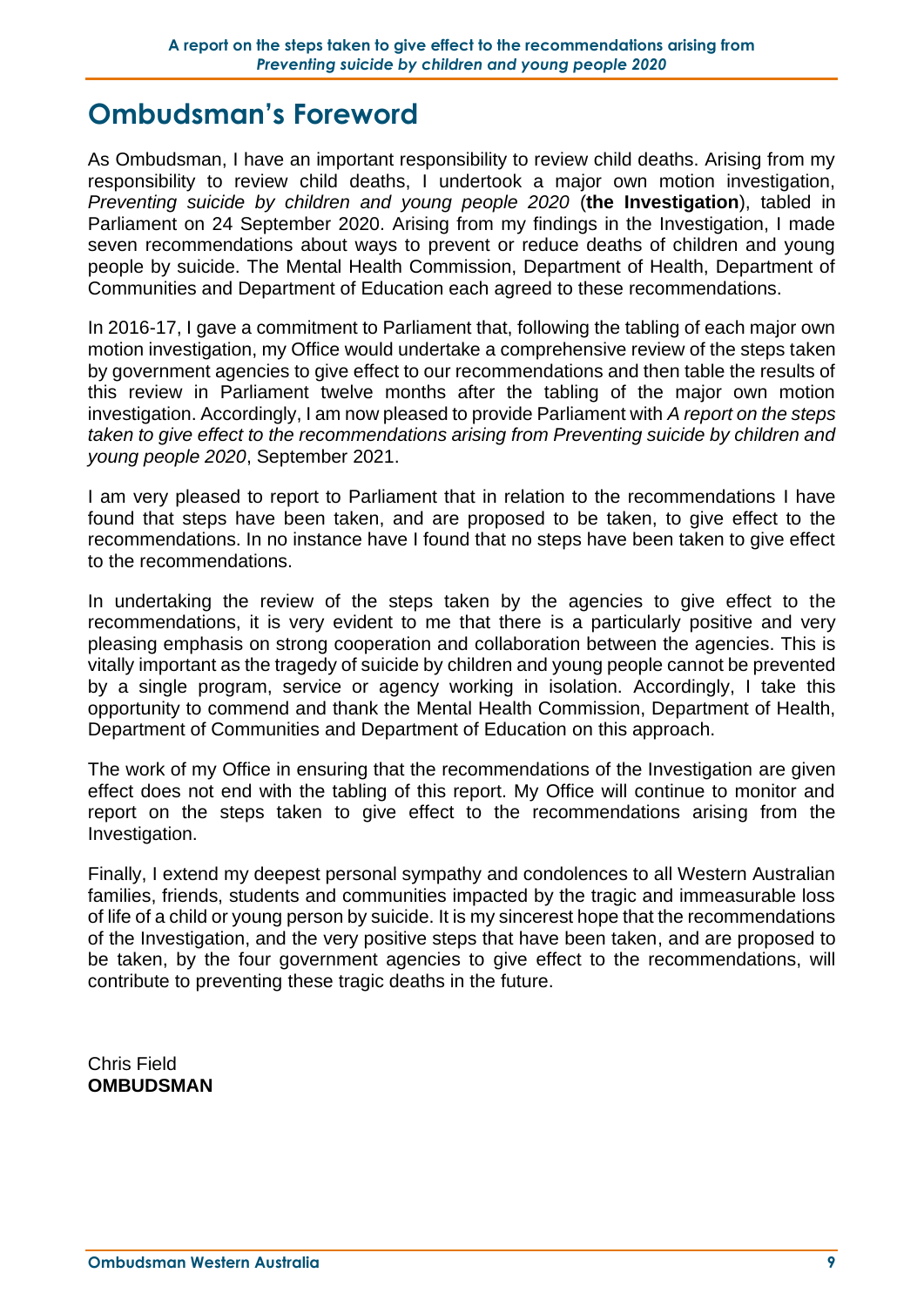This page has been intentionally left blank.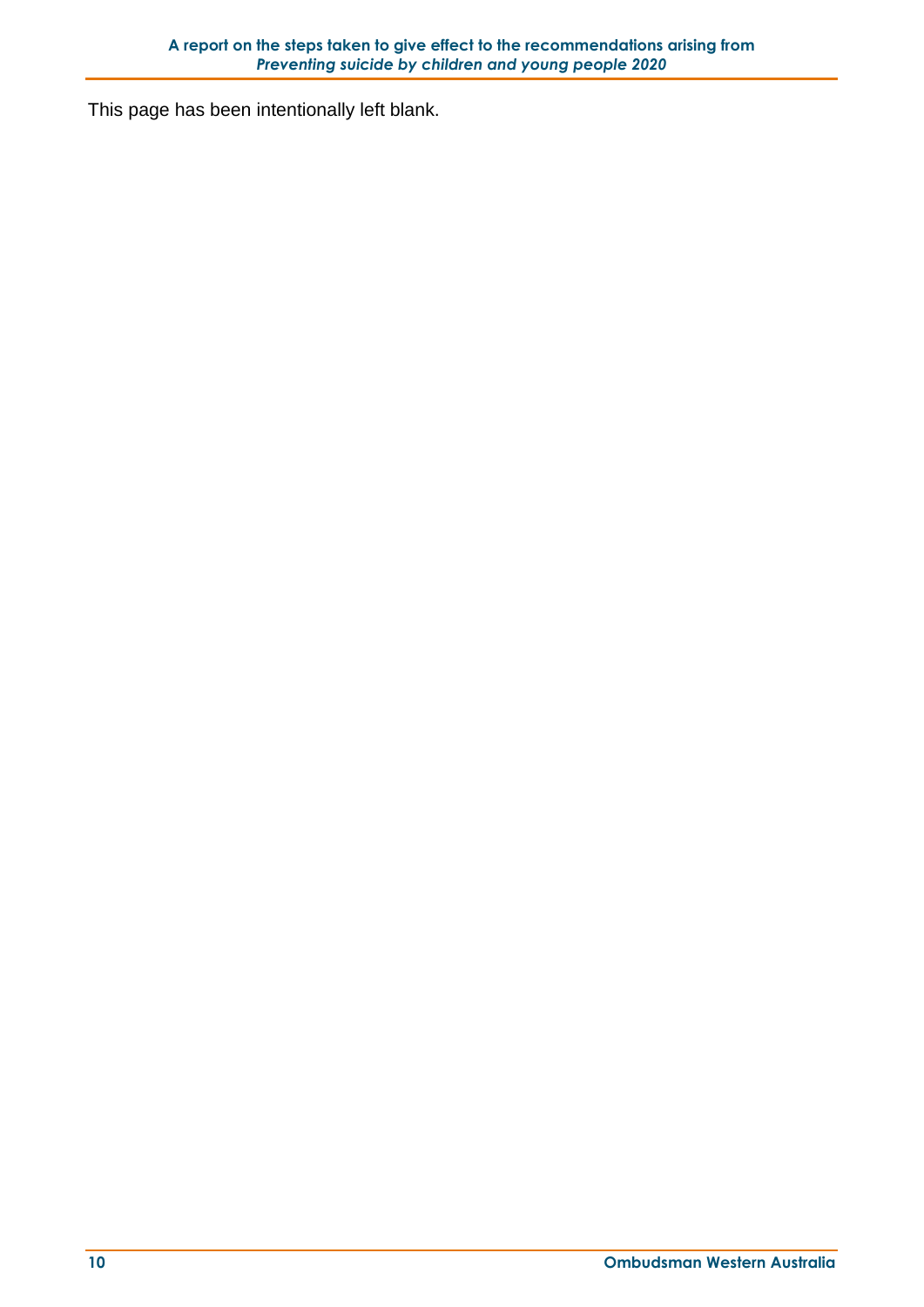#### <span id="page-10-0"></span>**About the report** 1

# <span id="page-10-1"></span>**1.1 The Ombudsman**

# **1.1.1 The role of the Ombudsman**

The Ombudsman is an officer of the Western Australian Parliament. The Ombudsman is independent of the government of the day and completely impartial. The Ombudsman has functions in relation to:

- the investigation of State government departments, statutory authorities, boards and corporations, local governments and universities;
- the review of child deaths and family and domestic violence fatalities; and
- a number of other investigatory, review and oversight functions, provided for in a range of legislation.

The Ombudsman can undertake investigations regarding the decision making of public agencies on reference by Parliament, arising from a complaint or of her or his own motion.

In undertaking an investigation, the Ombudsman has the rights, privileges and responsibilities prescribed in the *Parliamentary Commissioner Act 1971* (**the Act**) and of a standing Royal Commission (in accordance with the *Royal Commissions Act 1968*).

At the completion of an investigation, the Ombudsman can form opinions and make recommendations. The Ombudsman's report of an own motion investigation is tabled in Parliament and is publicly available.

### **1.1.2 The Ombudsman's child death review function**

In November 2001, prompted by the death of a child in 1999, the State government commenced a special inquiry into the response of State government agencies to complaints of family violence and child abuse in Aboriginal communities.

The special inquirer's report, *Putting the Picture Together: Inquiry into Response by Government Agencies to Complaints of Family Violence and Child Abuse in Aboriginal Communities* (2002), recommended the establishment of a Child Death Review Team to review the deaths of Western Australian children (Recommendation 146). In response to this report, a Child Death Review Committee (**CDRC**) was formed in January 2003, to review the operation of the former Department for Community Development's policies, procedures and organisational systems.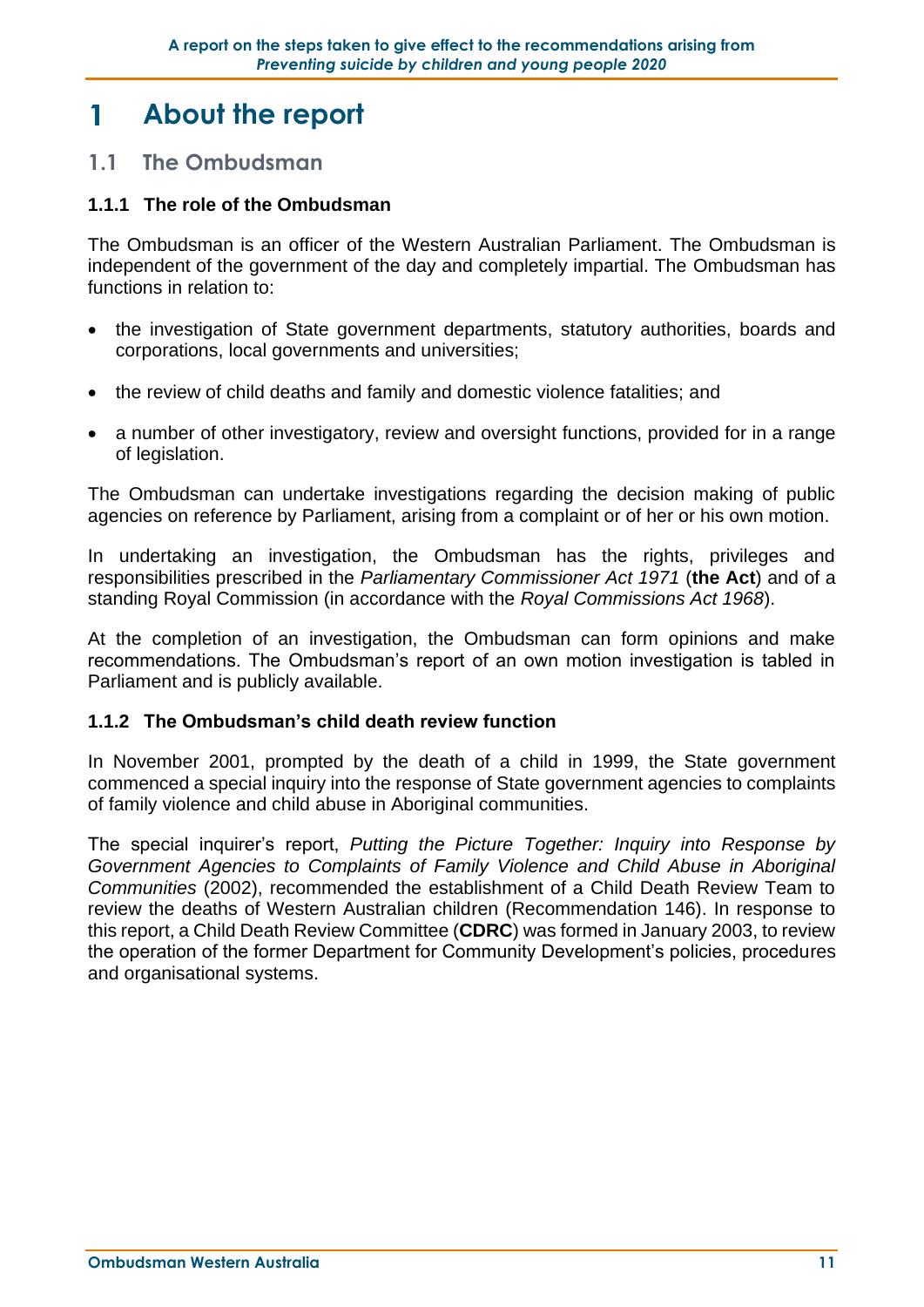In August 2006, Ms Prudence Ford commenced an independent functional review of the (then) Department for Community Development and her report, *Review of the Department for Community Development: Review Report* (**the Ford Report**) was published in January 2007. In considering the need for an independent, inter-agency child death review model, the Ford Report recommended that:

- the CDRC together with its current resources be relocated to the Ombudsman (Recommendation 31); and
- a small specialist investigative unit be established in the Office to facilitate the independent investigation of complaints and enable the further examination, at the discretion of the Ombudsman, of child death review cases where the child was known to a number of agencies (Recommendation 32).

Subsequently, the Act was amended to enable the Ombudsman to undertake child death reviews, and on 30 June 2009, the child death review function in the Office commenced operation.

The child death review function enables the Ombudsman to review investigable deaths where the child, or their family, was known to the Department of Communities in the two years before the child's death. Investigable deaths are defined in section 19A(3) of the Act as follows:

An investigable death occurs if a child dies and any of the following circumstances exists –

- (a) in the 2 years before the date of the child's death, the CEO [of the Department of Communities] had received information that raised concerns about the wellbeing of the child or a child relative of the child;
- (b) in the 2 years before the date of the child's death, the CEO, under section 32(1) of the CCS Act [*Children and Community Services Act 2004*], had determined that action should be taken to safeguard or promote the wellbeing of the child or a child relative of the child;
- (c) in the 2 years before the date of the child's death, any of the actions listed in section 32(1) of the CCS Act was done in respect of the child or a child relative of the child;
- (d) protection proceedings are pending in respect of the child or a child relative of the child;
- (e) the child or a child relative of the child is in the CEO's care.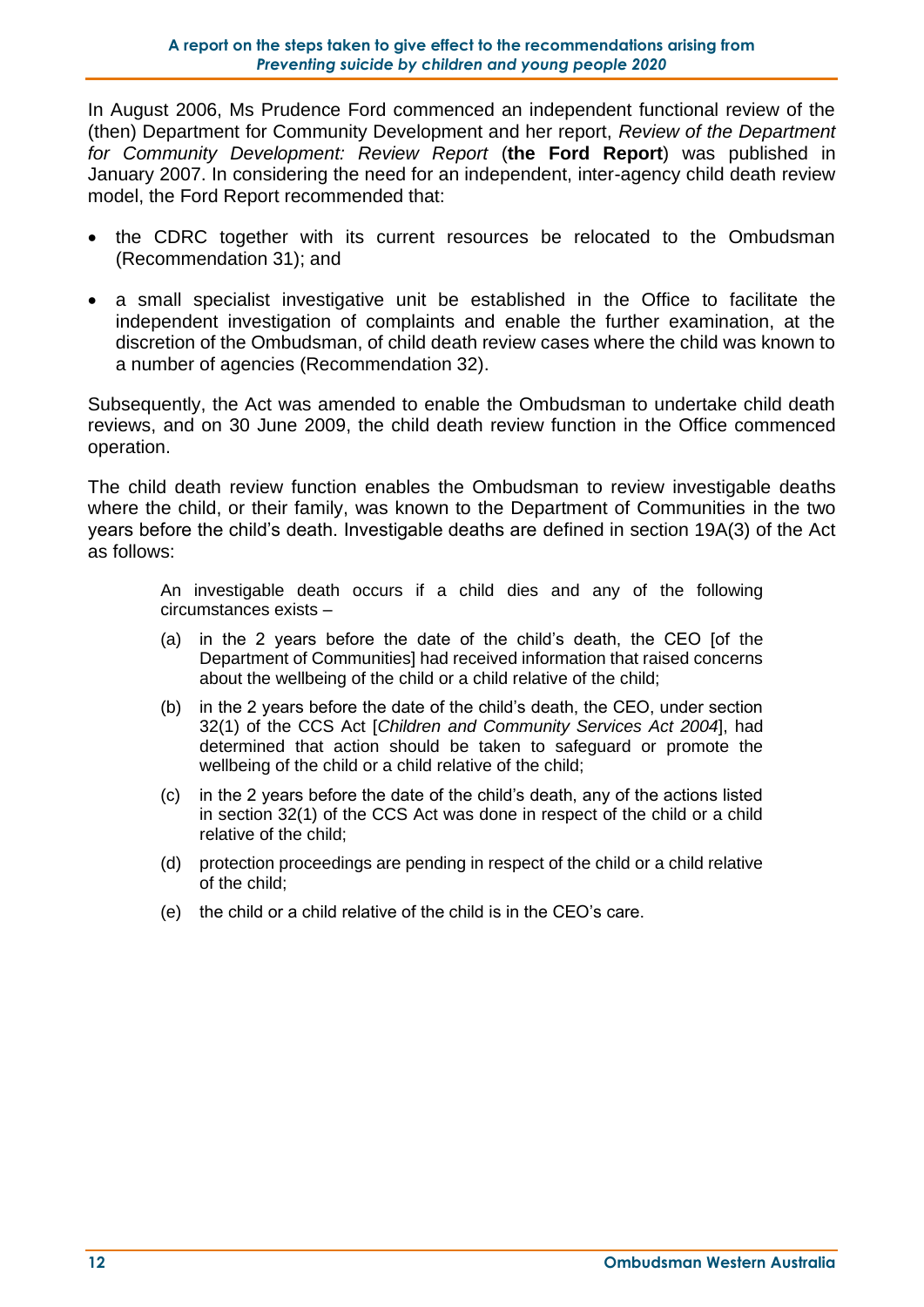For these investigable deaths, the Ombudsman's functions under section 19B(3) of the Act, are:

- (a) to review the circumstances in which and why the deaths occurred;
- (b) to identify any patterns or trends in relation to the deaths;
- (c) to make recommendations to any department or authority about ways to prevent or reduce investigable deaths.

In reviewing child deaths, the Ombudsman has wide powers of investigation, including powers to obtain information relevant to the death of a child and powers to recommend improvements to public administration about ways to prevent or reduce child deaths across all agencies within the Ombudsman's jurisdiction. The Ombudsman also has powers to monitor the steps that have been taken, are proposed to be taken or have not been taken to give effect to the recommendations.

To facilitate the review of investigable deaths, the Department of Communities receives information from the State Coroner on reportable deaths of children and notifies the Ombudsman of these deaths. The notification provides the Ombudsman with a copy of the information provided to the Department of Communities by the Coroner about the circumstances of the child or young person's death together with a summary outlining the past involvement of the Department of Communities with the child and their family.

In addition to reviewing investigable deaths, the Ombudsman can review other notified deaths and undertake major own motion investigations relating to child death reviews.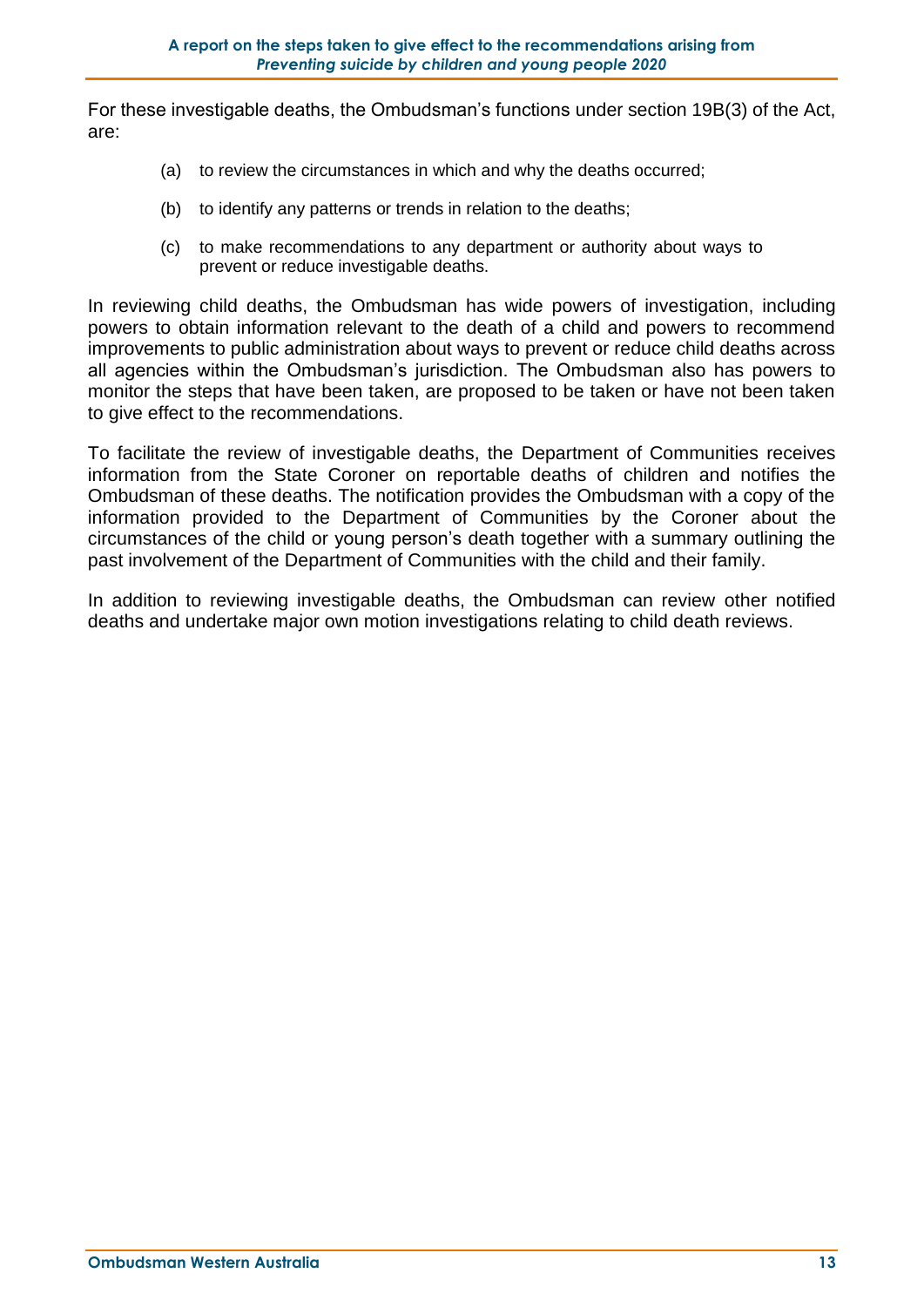### **Figure 1: The Child Death Review Process**

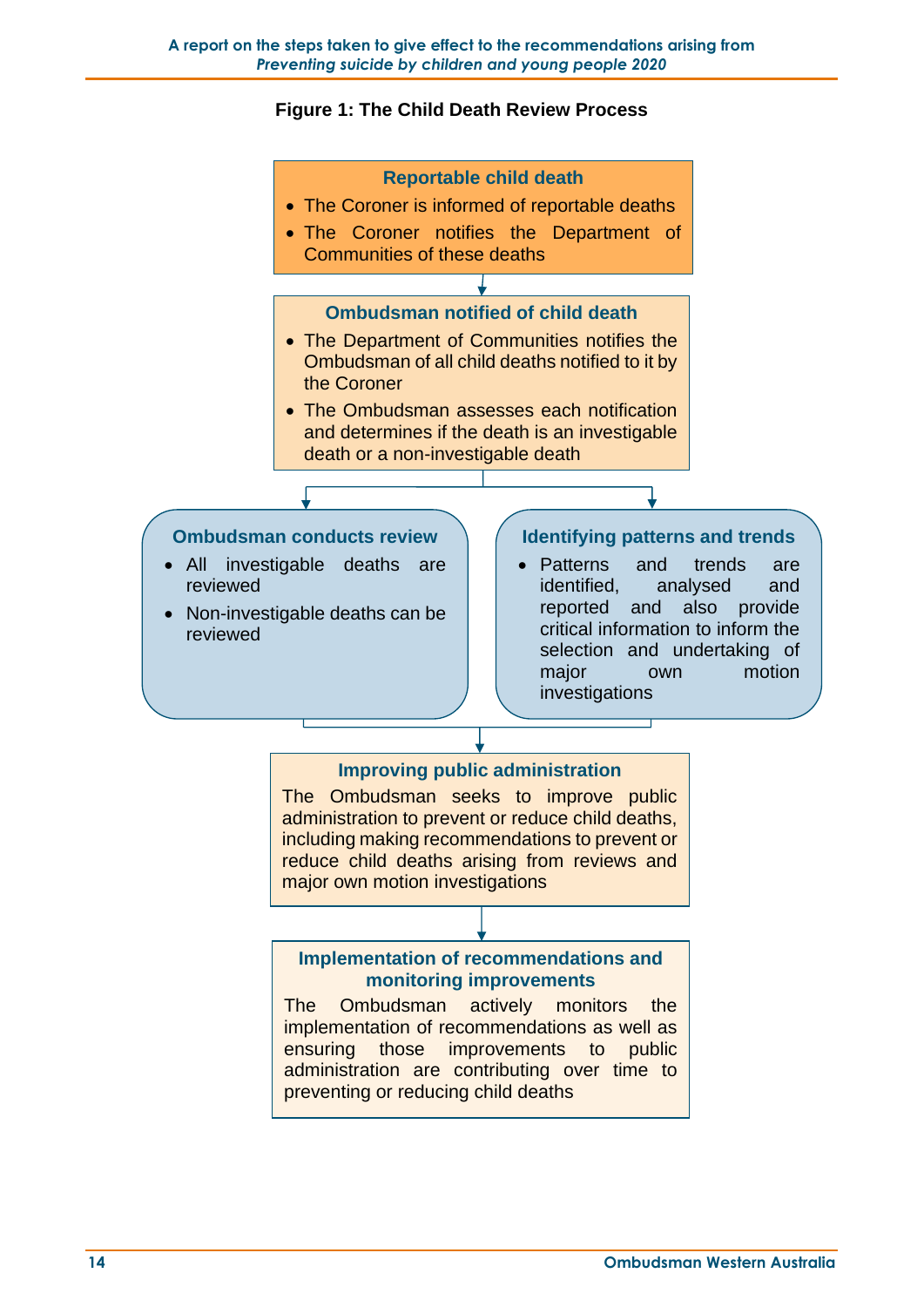# <span id="page-14-0"></span>**1.2 Own motion investigations**

Under section 16(1) of the Act, the Ombudsman is able to investigate, by her or his own motion, any administrative decision, recommendation or action by State government departments and authorities within his or her jurisdiction, as follows:

Without prejudice to the provisions of section 15 any investigation that the [Ombudsman] is authorised to conduct under this Act may be so conducted, either on [her or his] own motion or on a complaint …

# <span id="page-14-1"></span>**1.3 Steps taken to give effect to recommendations of the Ombudsman**

### **1.3.1 Monitoring the implementation of recommendations**

The Ombudsman also actively monitors the implementation and effectiveness of recommendations arising from own motion investigations, in accordance with sections 25(4) and (5) of the Act, which state:

- (4) If under subsection (2) the [Ombudsman] makes recommendations to the principal officer of an authority he [or she] may request that officer to notify him [or her], within a specified time, of the steps that have been or are proposed to be taken to give effect to the recommendations, or, if no such steps have been, or are proposed to be taken, the reasons therefor.
- (5) Where it appears to the [Ombudsman] that no steps that seem to him [or her] to be appropriate have been taken within a reasonable time of his [or her] making any report or recommendations under subsection (2), the [Ombudsman], after considering the comments (if any) made by or on behalf of the principal officer to whom the report or recommendations were made, may, if he [or she] thinks fit, send to the Premier of the State a copy of the report and the recommendations together with a copy of any such comments.

More specifically, twelve months after the tabling of an own motion investigation, the Ombudsman tables a report in parliament on the implementation of the recommendations arising from the own motion investigation. This is done for every own motion investigation.

# <span id="page-14-2"></span>**1.4** *Preventing suicide by children and young people 2020*

Through the Ombudsman's review of certain child deaths, identification of patterns and trends arising from these reviews and recommendations made about ways to prevent or reduce child deaths, the Ombudsman identified that:

- suicide was the most frequent circumstance of death of young people aged 13 to 17 years notified to the Ombudsman;
- suicide accounted for 16 per cent of all notified child deaths since the commencement of the Ombudsman's child death review function on 30 June 2009; and
- Aboriginal young people were very significantly over-represented in the number of young people who died by suicide.

For the above reasons, the Ombudsman decided to undertake a major own motion investigation into ways that State government departments and authorities can prevent or reduce suicide by young people (**the 2014 Investigation**). The 2014 Investigation analysed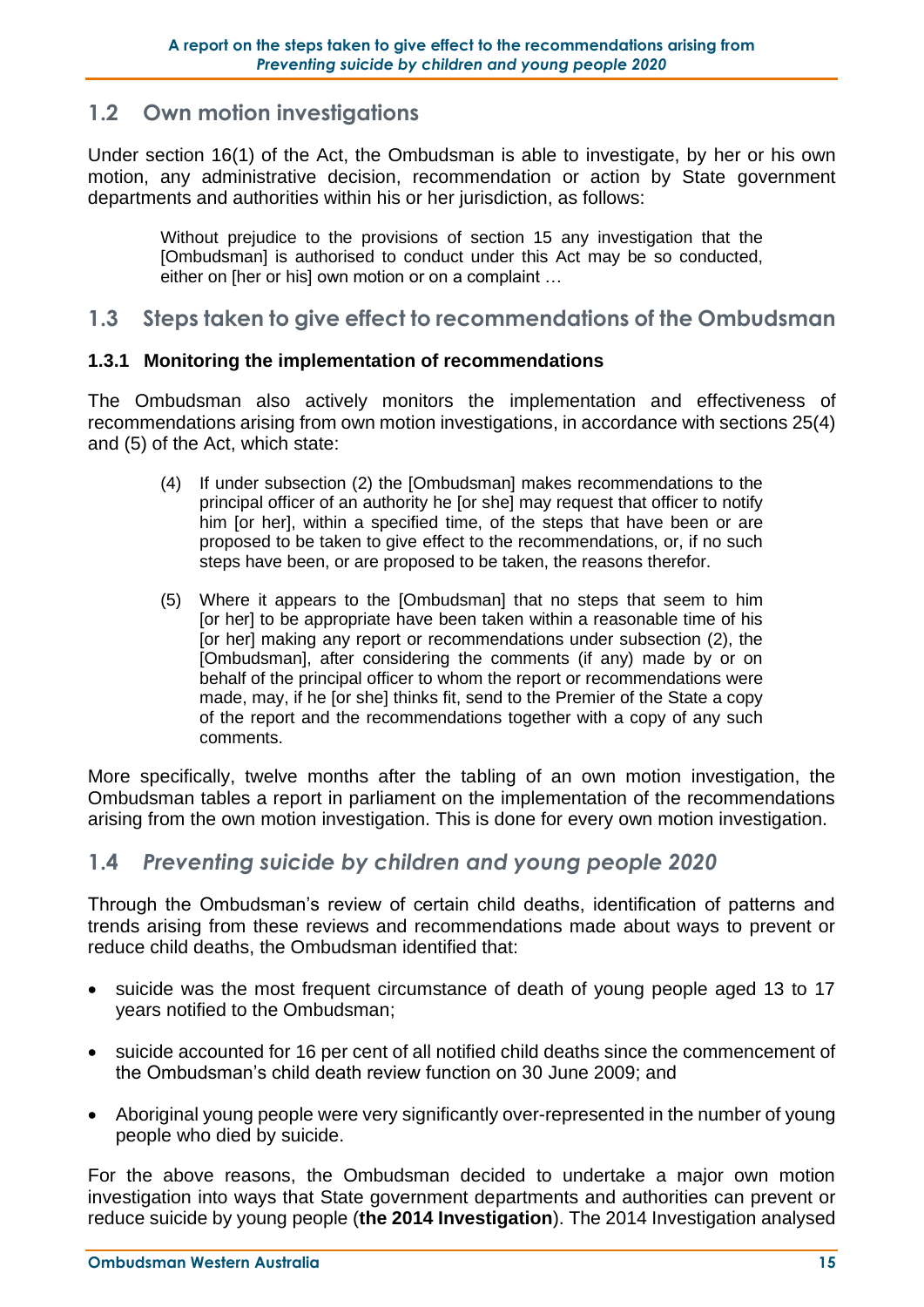36 deaths in which a young person had either died by suicide or was suspected to have died by suicide (**the 36 young people**). The report of the findings and recommendations arising from the 2014 Investigation, titled *Investigation into ways that State government departments and authorities can prevent or reduce suicide by young people*, was tabled in the Western Australian Parliament on 9 April 2014. The 2014 Investigation Report is available online at [www.ombudsman.wa.gov.au/suicidebyyoungpeoplereport2014](http://www.ombudsman.wa.gov.au/Publications/Documents/reports/Suicide-by-young-people/Ombudsman-WA-Suicide-by-Young-People-Investigation-Report-2014.pdf)

Following the 2014 Investigation, the Ombudsman further identified from the child death notifications received by the Office that suicide continued to be the leading circumstance of investigable and non-investigable deaths of young people aged 13 to 17 years.

Sadly, the Ombudsman also identified a new trend from the child death notifications received by the Office, with increased child death notifications concerning apparent suicide in the 6 to 12 year old age group, particularly involving children with a history of child protection involvement with the Department of Communities.

The research literature published since the 2014 Investigation also identified that little was known about suicide by children, as compared to suicide by young people, because 'the numbers of deaths are low' and:

Efforts to extrapolate from what is known about adolescent suicide is not accurate or helpful as children and adolescents differ in relation to physical, sexual, cognitive and social development.<sup>1</sup>

Accordingly, after reviewing information arising from these child death reviews, information provided by agencies about the steps taken to give effect to the recommendations arising from the 2014 Investigation and current literature on suicide by children and young people, the Ombudsman decided to commence a new own motion investigation into ways that State government departments and authorities can prevent or reduce suicide by children and young people.

The Ombudsman's second investigation into child deaths by suicide, *Preventing suicide by children and young people 2020*, aimed to:

- further develop and build upon the detailed understanding of the nature and extent of involvement between the children and young people who died by suicide and State government departments and authorities;
- identify any continuing, new or changed patterns and trends in the demographic characteristics and social circumstances of the children and young people who died by suicide; circumstances of the deaths by suicide; risk factors associated with suicide experienced by the children and young people; and their contact with State government departments and authorities; and
- based on this understanding, identify ways that State government departments and authorities can prevent or reduce suicide by children and young people, and make recommendations to these departments and authorities accordingly.

<sup>1</sup> headspace, Understanding suicide, suicide attempts and self-harm in primary school aged children, viewed 28 February 2019, https://headspace.org.au/assets/download-cards/02-HSP254-Suicide-in-Primary-Schools-Summary-FA-lowres.pdf?>, p. 1.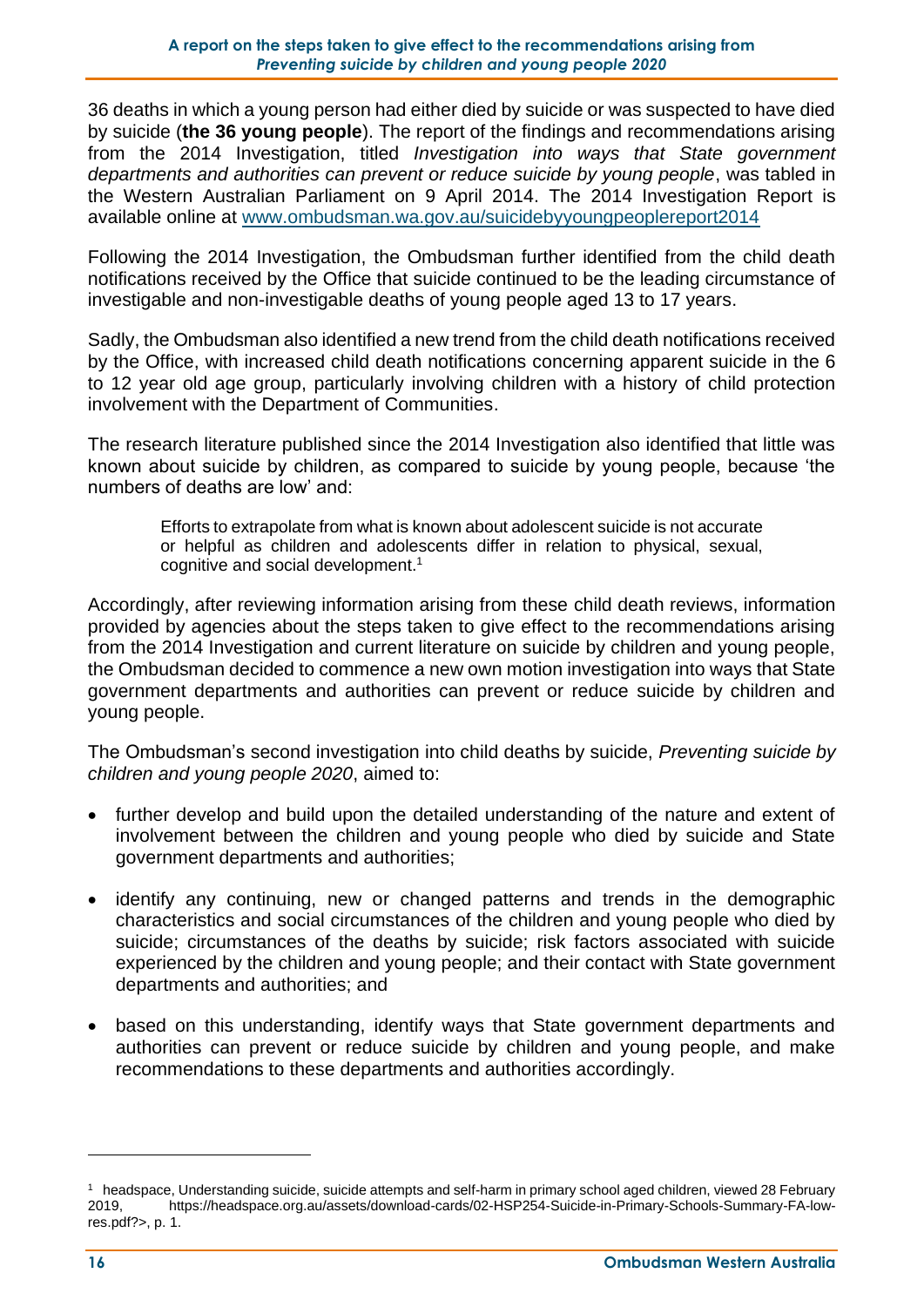*Preventing suicide by children and young people 2020* analysed the deaths of a further 79 children and young people who either:

- died by suicide (for those deaths where the State Coroner had completed an investigation and found that the cause of death was suicide or made an open finding that suicide may have been the cause of death); or
- were suspected of having died by suicide (for those deaths where the State Coroner had not yet completed an investigation).

It also considered the 79 children and young people as part of a totality of 115 children and young people who died by suicide (including the 36 young people from the 2014 Investigation) in Western Australia between 1 July 2009 and 30 June 2018.

The report of the findings and recommendations arising from the Ombudsman's investigation, titled *Preventing suicide by children and young people 2020* (**the Report**), was tabled in the Parliament of Western Australia on 24 September 2020. The Report is available at www[.ombudsman.wa.gov.au/suicidebychildrenandyoungpeoplereport2020.](http://www.ombudsman.wa.gov.au/suicidebychildrenandyoungpeoplereport2020)

# <span id="page-16-0"></span>**1.5 A report on the steps taken to give effect to the recommendations arising from the Report**

### **1.5.1 Objectives**

The Report made seven recommendations about ways to prevent or reduce suicide by children and young people.

The objectives of this report were to consider (in accordance with the Act):

- the steps that have been taken to give effect to the recommendations;
- the steps that are proposed to be taken to give effect to the recommendations; or
- if no such steps have been, or are proposed to be taken, the reasons therefor.

This report also considered whether the steps taken, proposed to be taken or reasons for taking no steps:

- seem to be appropriate; and
- have been taken within a reasonable time of the making of the recommendations.

### **1.5.2 Methodology**

On 21 May 2021, the Ombudsman wrote to the Mental Health Commissioner, the Director General of the Department of Communities, the Director General of the Department of Health, and the Director General of the Department of Education requesting a report on the steps that have been taken, or were proposed to be taken, to give effect to the recommendations of the Report.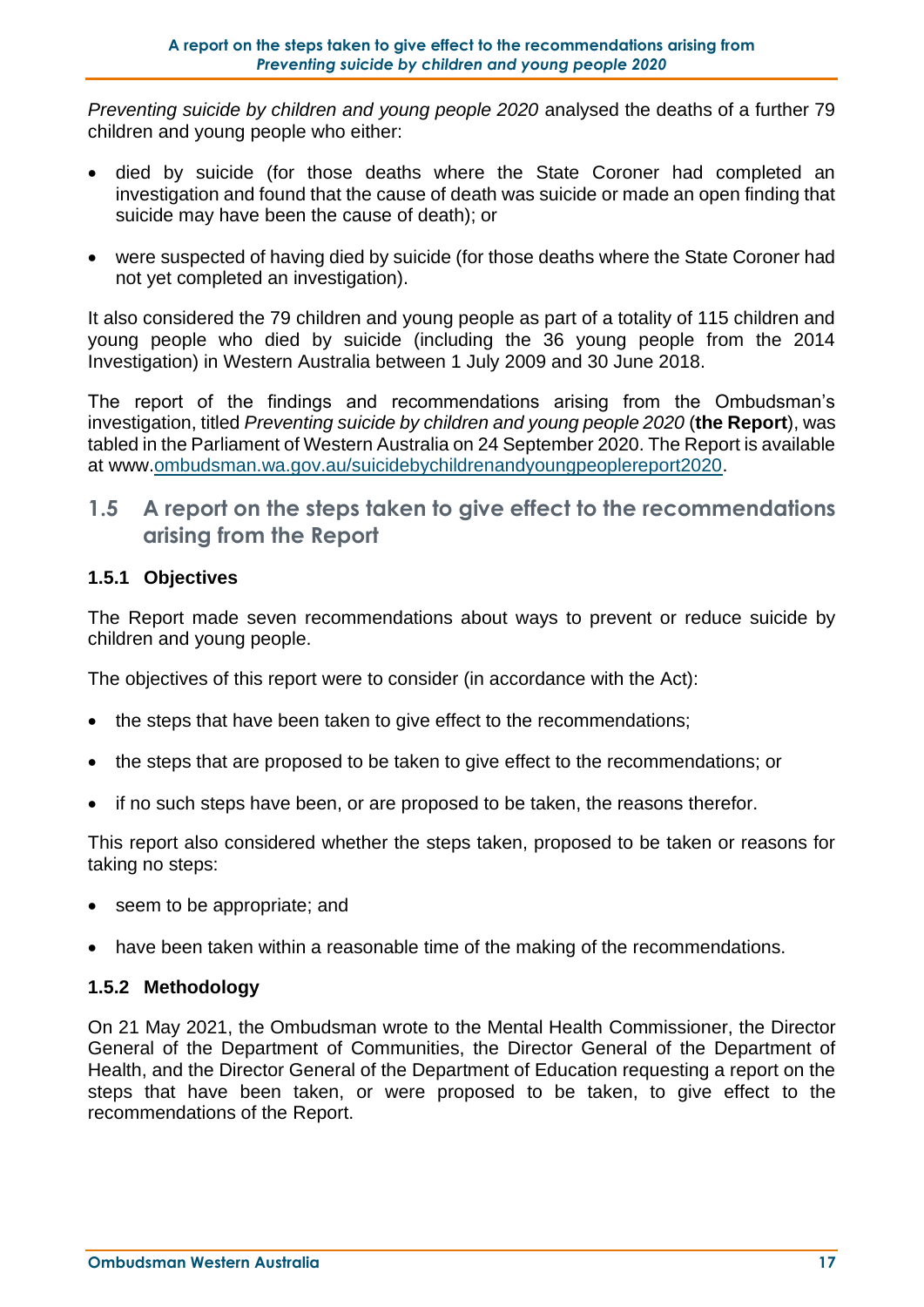Additionally, the Office:

- obtained further information from the relevant State government departments and authorities, in order to clarify or validate information provided in their reports to the Ombudsman;
- collected additional information relevant to suicide by young people in Western Australia to inform the consideration of whether the steps taken by relevant State government departments and authorities seem appropriate;
- reviewed relevant current national and international literature regarding suicide by children and young people and the associated risk factors;
- developed a preliminary view and provided it to relevant State government departments and authorities for their consideration and response;
- developed a final report on whether steps have been taken to give effect to the recommendations.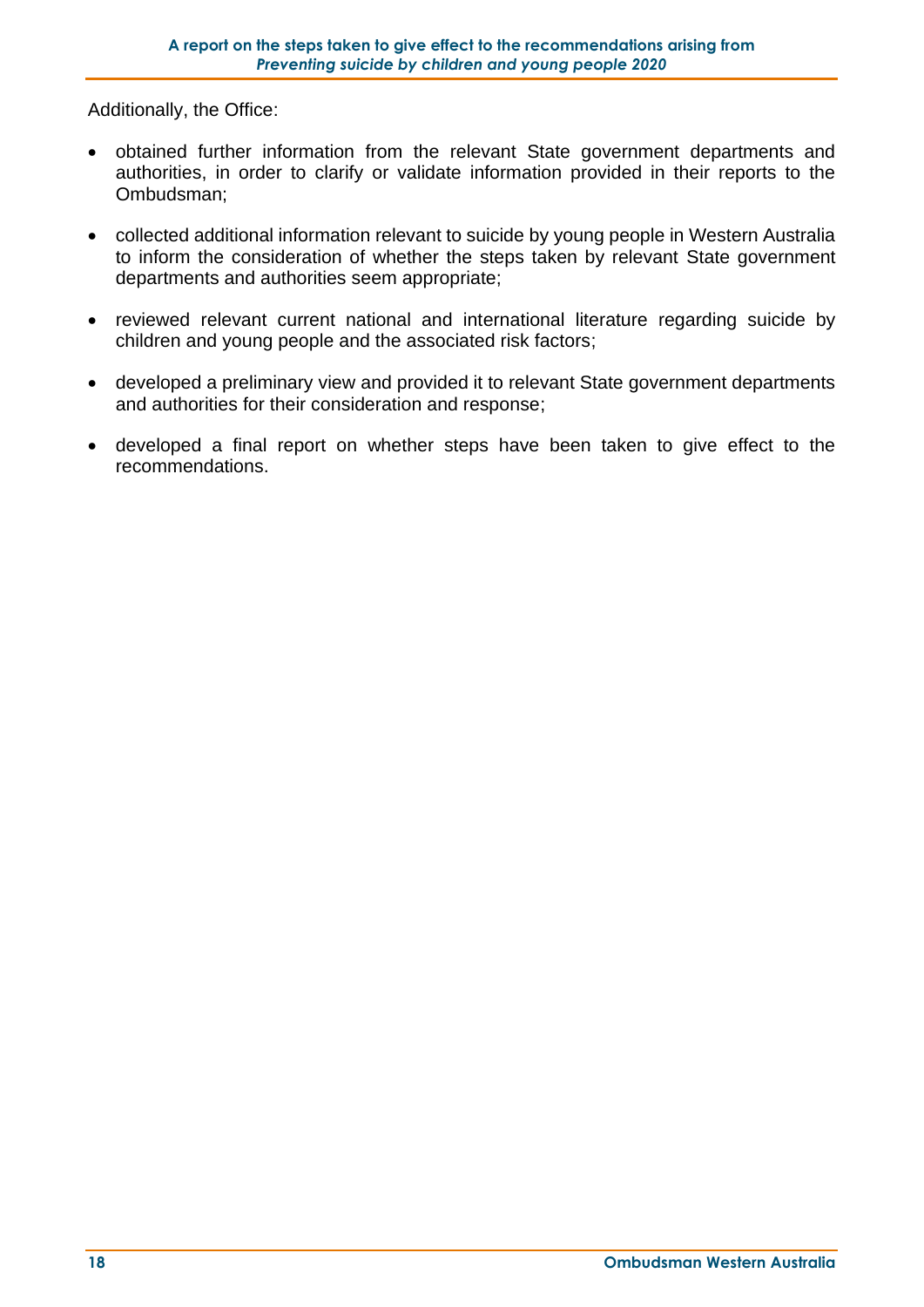#### <span id="page-18-0"></span> $\overline{2}$ **Steps taken to give effect to the recommendations**

# <span id="page-18-1"></span>**2.1 Recommendation 1**

**Recommendation 1:** That the Mental Health Commission develop a specific suicide prevention plan for children and young people, developed with children and young people (and their advocates, including the Commissioner for Children and Young People) including those with experiences of abuse and neglect and children and young people with diverse gender identity and sexual identity.

This suicide prevention plan for children and young people should:

- describe specific prevention activities to engage children and young people, activities to promote help-seeking by children and young people, the outcomes these activities are intended to achieve and the methodology that will be used to evaluate the efficacy of those activities, and the plan as a whole;
- include provision for annual reporting on the rate of suicide by children and young people, hospital admissions for self-harm and suicidal ideation by children and young people; and emergency department attendances for self-harm by children and young people;
- include measures to address inequity in child and adolescent mental health service provision and suicide prevention in regional and remote areas with high rates of suicide and self-harm; and
- include processes for seeking out the views of children and young people in developing, commissioning and evaluating suicide prevention activities and other mental health, drug and alcohol activities to ensure that data is collected in relation to: (a) outcomes for children and young people receiving services under the plan and (b) the acceptability and appropriateness of activities and programs are assessed from the perspective of children and young people accessing the service.

Tragically, as identified in the Report, 11 children aged 10 to 13 years died by suicide in Western Australia during the 2020 Investigation period. As discussed in Chapter 3 of Volume 3 of the Report, there are relatively few models for understanding and explaining suicide by children. The research literature indicates that:

- by the age of 6 to 7 years, two thirds of children understand the concept of dying and know that everyone dies at some point and cannot be 'reawakened or brought back to life with magic powers';<sup>2</sup> and
- by 8 years of age, children have a thorough understanding of suicide and are capable of carrying it out.<sup>3</sup>

<sup>2</sup> headspace School Support, Understanding suicide, suicide attempts and self-harm in primary school aged children: Evidence Summary, <https://headspace.org.au/assets/download-cards/02-HSP254-Suicide-in-Primary-Schools-Summary-FA-low-res2.pdf>, p. 5.

<sup>3</sup> Centre for Suicide Prevention, Children and Suicide Resource Toolkit, Canadian Mental Health Association, Calgary, February 2013, viewed 28 October 2019, <https://www.suicideinfo.ca/wp-content/uploads/2016/08/Childrens-Toolkit\_Print.pdf>.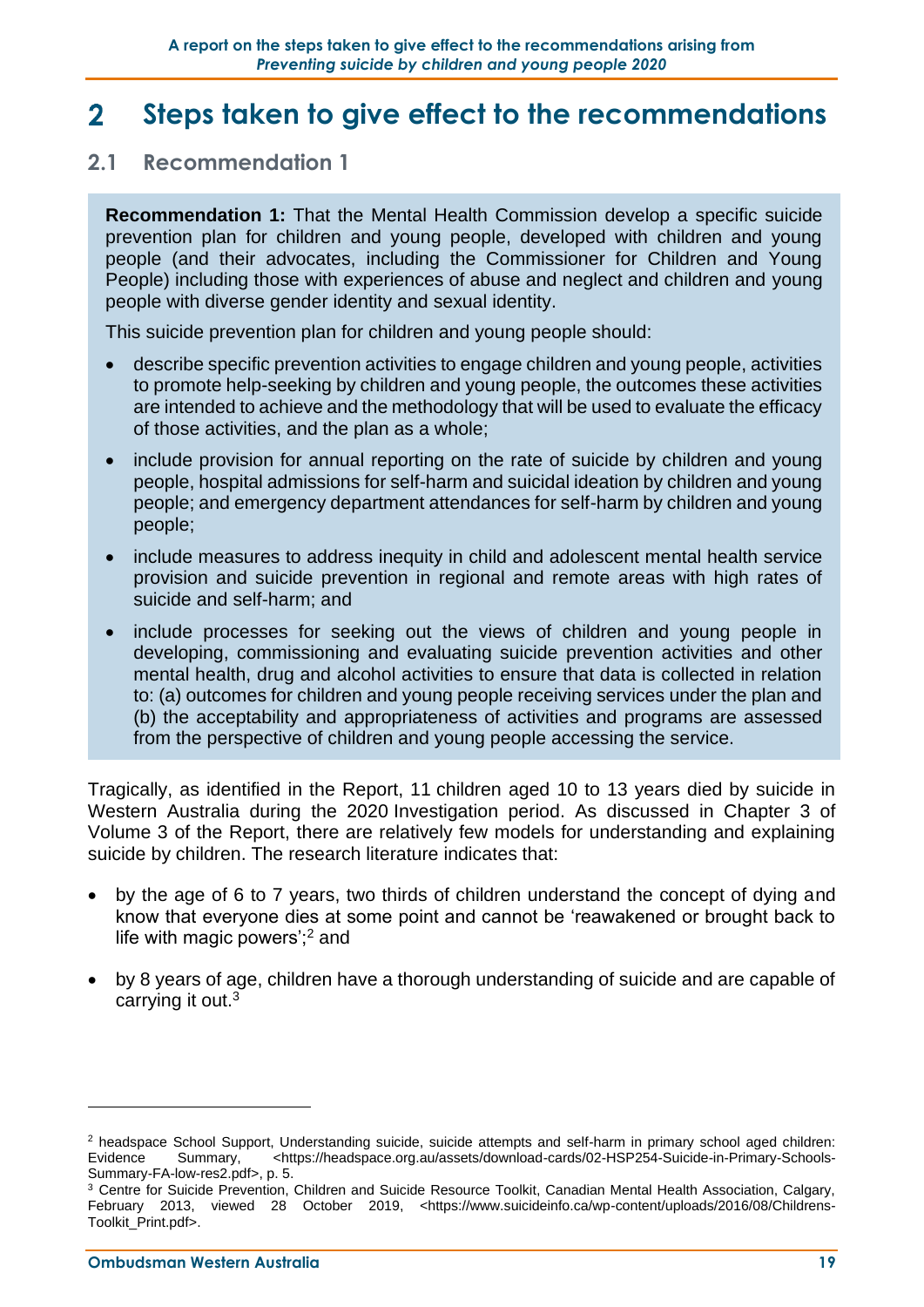However, there is increasing acceptance in the child development and suicidality literature that 'the intent to cause self-harm or death is most important, regardless of the child's cognitive understanding of the lethality, finality or outcome of their actions'. 4

Deaths by suicide in children are, however, significantly different from suicide by young people:

As the numbers of deaths are low, research is scant and with small numbers of case studies to drawn upon, evidence is not solid. Efforts to extrapolate from what is known about adolescent suicide is not accurate or helpful as children and adolescents differ in relation to physical, sexual, cognitive and social development.<sup>5</sup>

In children, suicide attempts may be more likely to be impulsive, arising from feelings of 'sadness, confusion, anger, or problems with attention and hyperactivity'<sup>6</sup> or a 'wish to end their emotional pain.'<sup>7</sup>

A study based on data from the Queensland Suicide Registry found that suicide by:

- children (10 to 14 years), was 'characterised by higher prevalence of family conflicts, school related problems and suicides in social groups';
- young adults (20 to 24 years), involved a 'significantly higher prevalence of psychiatric disorders and were much more impacted by relationship problems'; and
- young people (15 to 19 years), demonstrated 'characteristics … [that] fell in between the other age groups.'<sup>8</sup>

Suicide attempts in childhood are also a major predictor of future suicide in later adolescence and adulthood, $9$  with children who attempt suicide being 'up to six times more likely to attempt suicide again in adolescence.'<sup>10</sup>

Eleven (14 per cent) of the 79 children and young people who died by suicide during the 2020 Investigation period were aged between 10 and 13 years at the time of their death (**the 11 children**). Ten of the 11 children allegedly experienced some form of child abuse or neglect that was reported to the Department of Communities, most commonly neglect

<sup>4</sup> headspace School Support, Understanding suicide, suicide attempts and self-harm in primary school aged children: Evidence Summary, <https://headspace.org.au/assets/download-cards/02-HSP254-Suicide-in-Primary-Schools-Summary-FA-low-res2.pdf>, p. 5.

<sup>5</sup> headspace, *Understanding suicide, suicide attempts and self-harm in primary school aged children*, viewed 28 February 2019, https://headspace.org.au/assets/download-cards/02-HSP254-Suicide-in-Primary-Schools-Summary-FA-low-res.pdf?>, p. 1.

<sup>6</sup> American Academy of Child and Adolescent Psychiatry, 'Suicide in Children and Teens', June 2018, viewed 28 October 2019, <https://www.aacap.org/AACAP/Families\_and\_Youth/Facts\_for\_Families/FFF-Guide/Teen-Suicide-010.aspx>.

<sup>7</sup> Centre for Suicide Prevention, Children and Suicide Resource Toolkit, Canadian Mental Health Association, Calgary, February 2013, viewed 28 October 2019, <https://www.suicideinfo.ca/wp-content/uploads/2016/08/Childrens-Toolkit\_Print.pdf>.

<sup>8</sup> Kolves K and De Leo D, 'Child, Adolescent and Young Adult Suicides: A Comparison Based on the Queensland Suicide Registry', *Journal of Child and Adolescent Behavior*, vol. 209, no. 3, May 2015, doi:10.4172/2375-4494.1000209.

<sup>9</sup> Centre for Suicide Prevention, Children and Suicide Resource Toolkit, Canadian Mental Health Association, Calgary, February 2013, viewed 28 October 2019, <https://www.suicideinfo.ca/wp-content/uploads/2016/08/Childrens-Toolkit\_Print.pdf>.

<sup>10</sup> Centre for Suicide Prevention, Children and Suicide Resource Toolkit, Canadian Mental Health Association, Calgary, February 2013, viewed 28 October 2019, <https://www.suicideinfo.ca/wp-content/uploads/2016/08/Childrens-Toolkit\_Print.pdf>.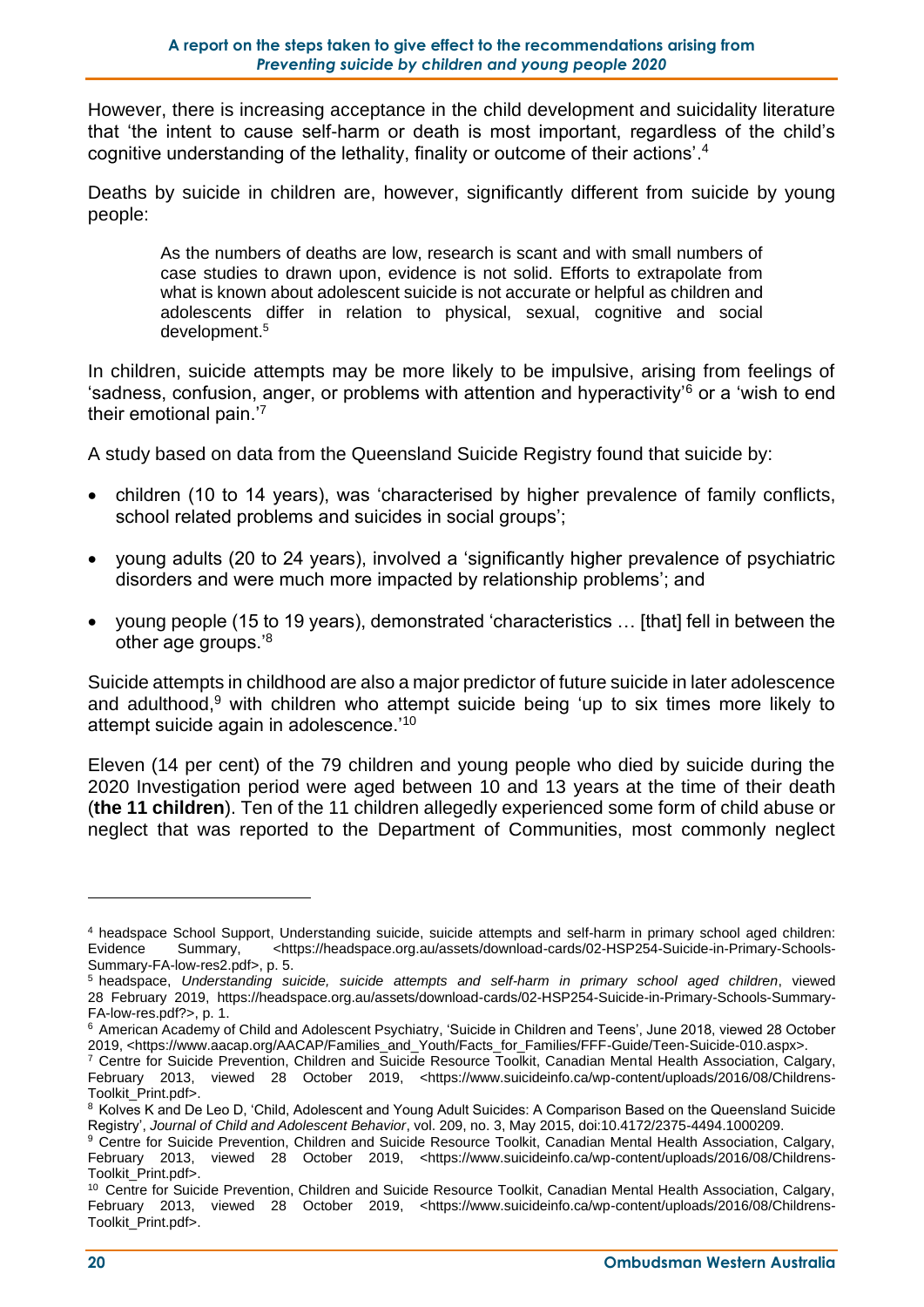(7 children, 64 per cent). A majority of the 11 children (8 children, 73 per cent) were recorded as having experienced multiple factors associated with suicide, as summarised in [Figure 2:](#page-20-0)

<span id="page-20-0"></span>

| Young<br><b>Person</b><br>ID                                                                                                  | <b>Suicidal</b><br>behaviour and<br><b>ideation</b> | Substance use | <b>Adverse family</b><br>experiences | Child abuse or<br>neglect | <b>Mental health</b><br><b>issues</b> |
|-------------------------------------------------------------------------------------------------------------------------------|-----------------------------------------------------|---------------|--------------------------------------|---------------------------|---------------------------------------|
| 37                                                                                                                            |                                                     |               |                                      |                           |                                       |
| 39                                                                                                                            |                                                     |               |                                      |                           |                                       |
| 50                                                                                                                            |                                                     |               |                                      |                           |                                       |
| 60                                                                                                                            |                                                     |               |                                      |                           |                                       |
| 61                                                                                                                            |                                                     |               |                                      |                           |                                       |
| 63                                                                                                                            |                                                     |               |                                      |                           |                                       |
| 68                                                                                                                            |                                                     |               |                                      |                           |                                       |
| 69                                                                                                                            |                                                     |               |                                      |                           |                                       |
| 72                                                                                                                            |                                                     |               |                                      |                           |                                       |
| 77                                                                                                                            |                                                     |               |                                      |                           |                                       |
| 107                                                                                                                           |                                                     |               |                                      |                           |                                       |
| Factor experienced by a child who died by suicide during the 2020 Investigation Period<br>Source: Ombudsman Western Australia |                                                     |               |                                      |                           |                                       |

**Figure 2: Factors associated with suicide, for the 11 children**

Contrary to the trend in older age groups, the majority of the 11 children who died by suicide (7 children, 64 per cent) were female. Additionally:

- 7 (64 per cent) were Aboriginal and four (36 per cent) were non-Aboriginal; and
- 5 (45 per cent) resided in a major city, two (18 per cent) resided in a regional area, and four (36 per cent) lived in a very remote region.

Ten of the 11 children were known to the Department of Communities in relation to alleged child abuse or neglect.

The research literature, including Orygen's *Raising the Bar for Youth Suicide Prevention* report, suggests that a youth specific strategic response to suicide prevention is required for a number of reasons, including that:

- young people are at increased susceptibility to the onset of mental health issues due to the age and stage of their development and the 'well-documented elevated risk of suicide among those … young people with serious and complex experiences of mental ill-health, for example affective disorders, personality disorders and psychosis';<sup>11</sup>
- high rates of self-harm in young people 'should act as an early indication for service providers and policy makers that many young people are distressed and crying out for help';<sup>12</sup> and

<sup>11</sup> Robinson J et al, *Raising the bar for youth suicide prevention*, Orygen, The National Centre of Excellence in Youth Mental Health, Melbourne, 2016, p. 7.

<sup>12</sup> Robinson J et al, *Raising the bar for youth suicide prevention*, Orygen, The National Centre of Excellence in Youth Mental Health, Melbourne, 2016, p. 7.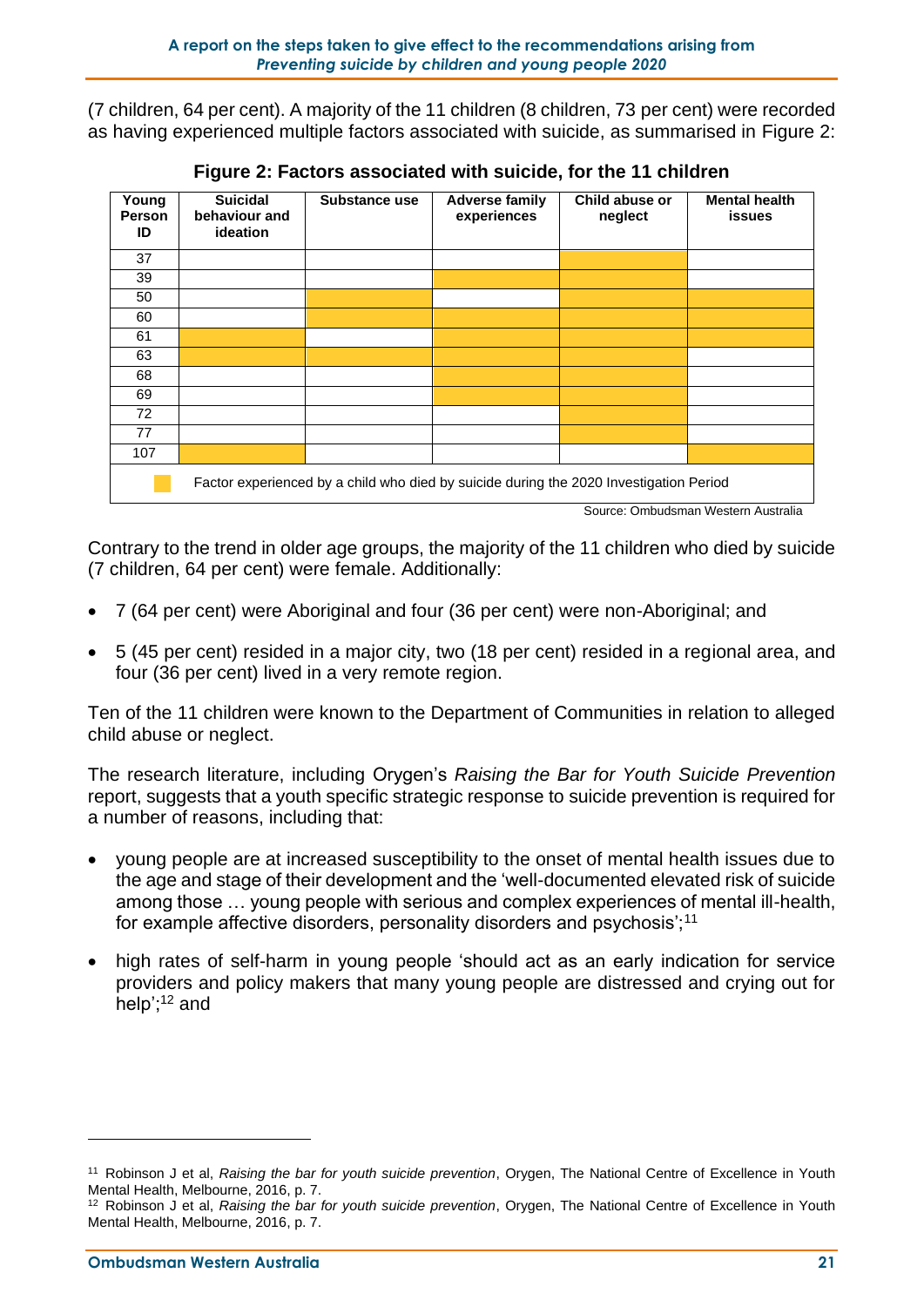• data analysis 'has shown that a youth suicide is more likely to be part of a cluster than an adult suicide … [suggesting] that responding to suicide among young people requires a different approach than for other age groups.'<sup>13</sup>

Children and young people seeking help for self-harm and suicidal behaviours also face unique barriers as compared with adults, including:

- Barriers experienced by children and young people included feelings of embarrassment and guilt, and fear of the response from parents and other sources of help.
- Barriers associated with parents and carers included limited awareness of available support services and worries about cost of services/treatments.
- Barriers as a result of system constraints included lack of appropriate and culturally sensitive support services and limited capacity of support services where there are waiting lists and motivation to seek support may have decreased by the time an appointment is available.<sup>14</sup>

The research literature also highlighted the importance of regular evaluation in working towards a comprehensive response to suicide prevention, including 'seek[ing] out young people's views to a) ensure youth-related outcomes are collected and b) determine the program's acceptability and appropriateness.' 15

For these reasons, the Ombudsman made Recommendation 1.

The Office requested that the Mental Health Commission inform the Office of the steps taken to give effect to the recommendation. In response, the Mental Health Commission provided the following information:

The Western Australian Suicide Prevention Framework 2021-2025 (The Framework) was released October 2020, it provides a coordinated approach to address suicide prevention activity under the streams of prevention/early intervention, support/aftercare, postvention and Aboriginal people.

The Framework was developed following extensive consultation and engagement with key stakeholders, and utilizing findings from ongoing evaluation, emerging evidence and research.

The Framework has received \$32.3 million funding to address some of the suicide prevention initiatives to support the implementation of the Framework across the state.

The Suicide Prevention Framework 2025 aims to promote a whole-of-state approach to suicide prevention in Western Australia, and to reduce duplication of services, lessening confusion in the suicide prevention space for consumers, and providing the support and help our communities need to prevent suicide.

<sup>13</sup> Robinson J et al, *Raising the bar for youth suicide prevention*, Orygen, The National Centre of Excellence in Youth Mental Health, Melbourne, 2016, p. 7.

<sup>14</sup> Australian Human Rights Commission, *Intentional self-harm and suicidal behaviour in children*, AHRC, Sydney, June 2018, viewed 10 September 2018 <https://www.humanrights.gov.au/our-work/childrens-rights/projects/intentional-selfharm-and-suicidal-behaviour-children>.

<sup>15</sup> Robinson J et al, *Raising the bar for youth suicide prevention*, Orygen, The National Centre of Excellence in Youth Mental Health, Melbourne, 2016.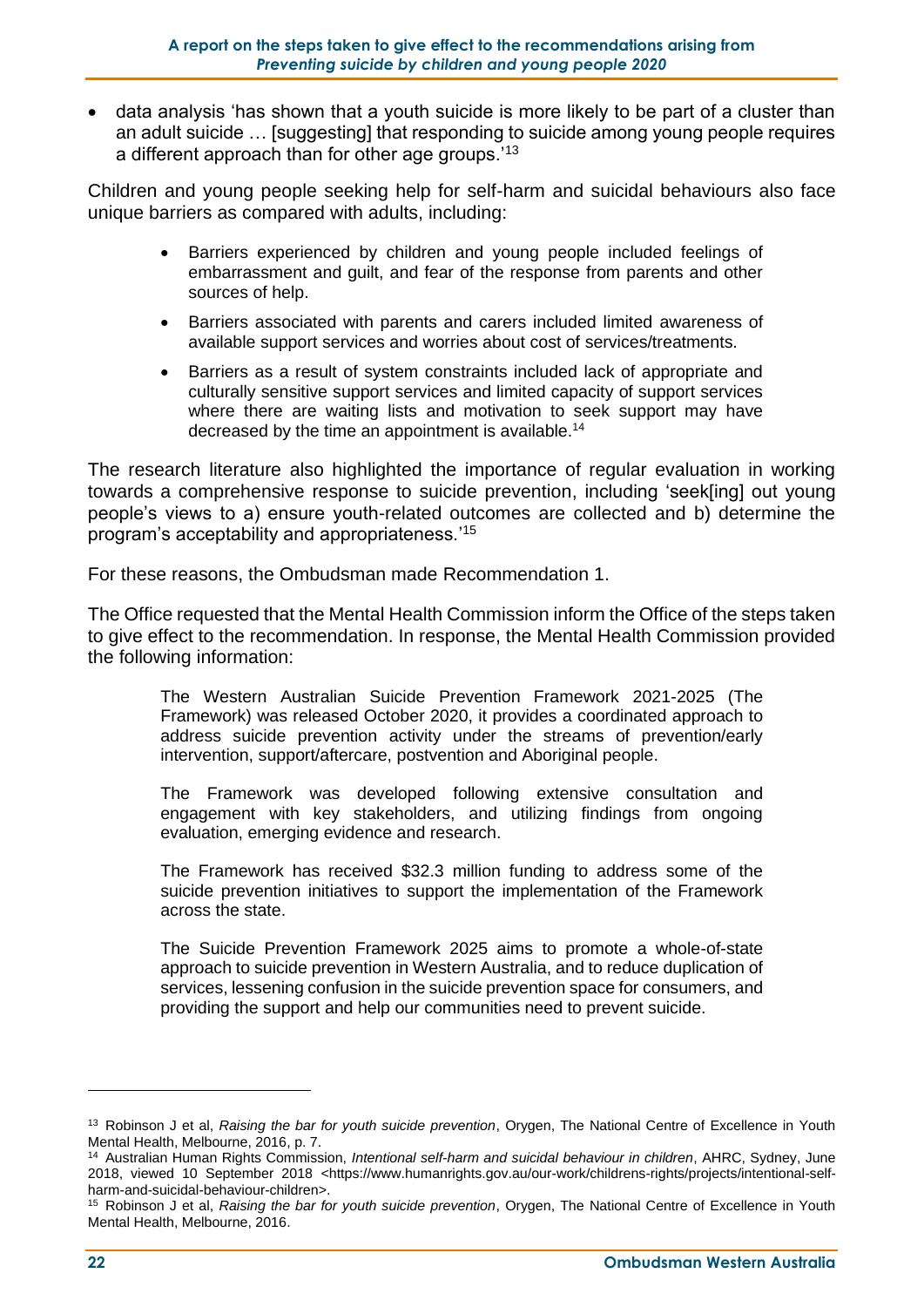The Suicide Prevention Framework 2025 includes prevention and early intervention as a key priority area and identifies children and young people as being vulnerable to suicide and suicidal behaviour.

The MHC launched the Young People's Mental Health and Alcohol and Other Drug Use: Priorities for Action 2020-2025 (YPPA) to support and respond to the mental health and AOD needs of young people aged 12-24 years.

Development of The Framework and the YPPA included consultation with young people, their families and carers and the Youth Affairs Council of WA.

A framework for children aged 0-11 years will be developed in the near future.

**Having carefully considered the information provided by the Mental Health Commission, I am of the view that steps have been taken and are proposed to be taken to give effect to Recommendation 1.**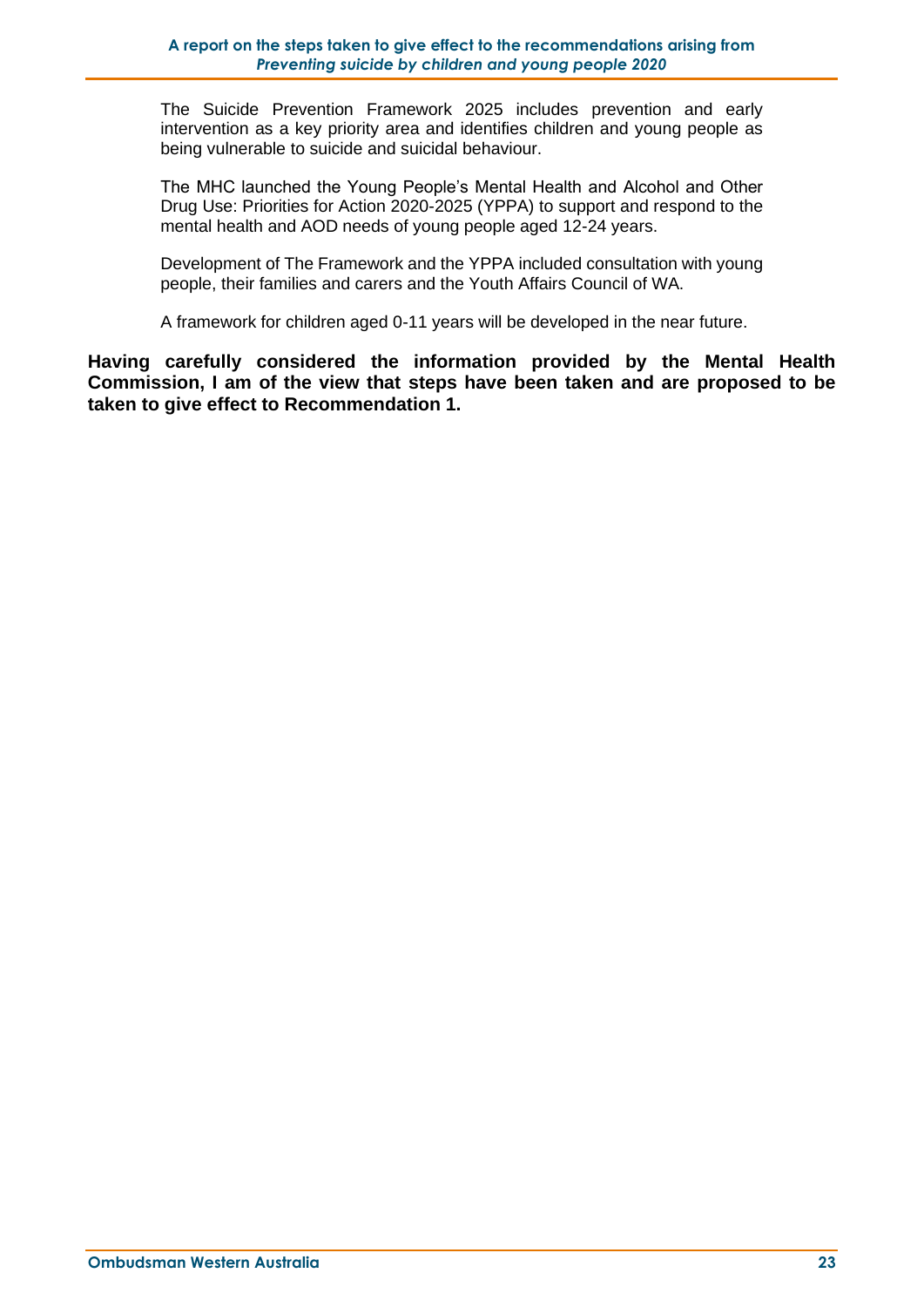This page has been intentionally left blank.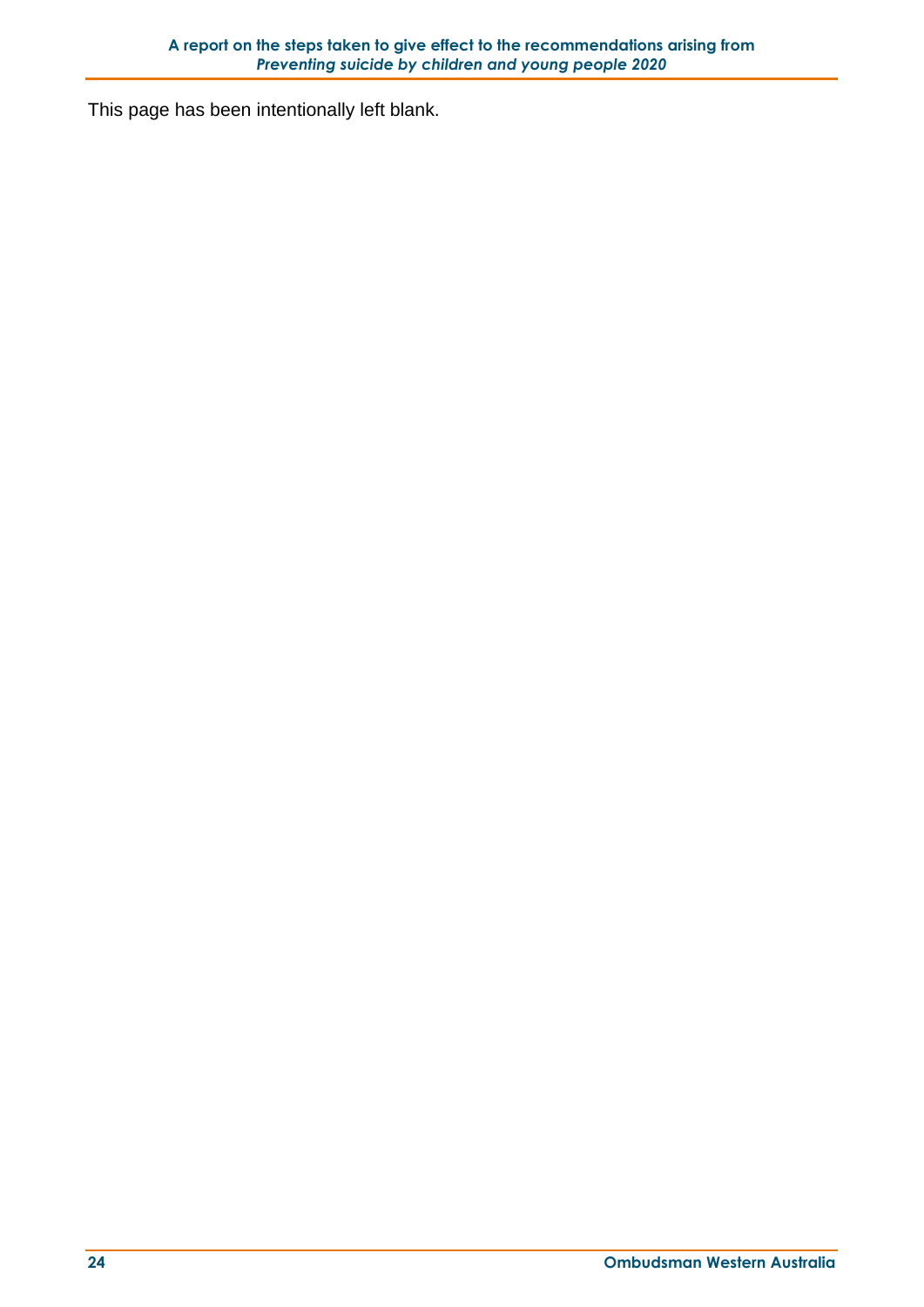# <span id="page-24-0"></span>**2.2 Recommendation 2**

**Recommendation 2:** That, further to Recommendation 1, the Mental Health Commission develop (as an adjunct to the State suicide prevention plan for children and young people) a separate suicide prevention plan for Aboriginal children and young people, given the special vulnerability and overrepresentation of Aboriginal children and young people in the number of deaths by suicide and hospital admissions and emergency department attendances for self-harm and suicidal behaviour.

Aboriginal and Torres Strait Islander culture is a significant protective force and strength for children and young people. There is a wealth of evidence demonstrating a positive correlation between health, education, wellbeing, employment outcomes, family functioning and safety for children and communities, with language and culture.<sup>16</sup>

However, as observed in the *Bringing them home* report, the British 'invasion'<sup>17</sup> of Australia brought very rapid changes to Aboriginal and Torres Strait Islander societies and widespread forcible removal of Aboriginal children from their families. The ongoing legacy of these laws, policies and practices on Aboriginal and Torres Strait Islander peoples has created intergenerational trauma:

If people don't have an opportunity to heal from trauma, it continues to impact on the way they think and behave, which can lead to a range of negative outcomes including poor health, violence and substance abuse. This in turn leads to a vicious cycle of social and economic disadvantage.

Unknowingly, the trauma is often passed down to the next generation and then the next, which creates a ripple effect within families and communities. This is what we call Intergenerational Trauma. As the descendant population keeps growing, so will experiences with trauma and its many negative outcomes.<sup>18</sup>

As noted in the Report, suicide by Aboriginal people was extremely rare and 'almost unheard of prior to the 1960s.'<sup>19</sup> Beginning in the 1980s, the number of Aboriginal people who died by suicide began to increase, a trend that has continued over time.

Aboriginal and/or Torres Strait Islander children and young people face different risk factors to the non-Aboriginal population as a result of the ongoing impact of past government laws, policies and practices, namely:

<sup>&</sup>lt;sup>16</sup> Lohoar S, Butera N, and Kennedy E, Strengths of Australian Aboriginal cultural practices in family life and child rearing: Child and Family Community Australia Paper No. 25, Australian Institute of Family Studies, September 2014, viewed 21 March 2019, <https://aifs.gov.au/cfca/publications/strengths-australian-aboriginal-cultural-practices-fam/export>; House of Representatives Standing Committee on Aboriginal and Torres Strait Islander Affairs, Commonwealth of Australia, Our Land Our Languages: Language Learning in Indigenous Communities, Canberra, September 201; Lawrence R, Research on strong Indigenous communities, Brief 1, Indigenous Justice Clearinghouse, April 2007, viewed 21 March 2019, <https://www.indigenousjustice.gov.au/wp-content/uploads/mp/files/publications/files/brief001.pdf>.

<sup>17</sup> Australian Government Human Rights and Equal Opportunity Commission, Bringing them home: Report of the National Inquiry into the Separation of Aboriginal and Torres Strait Islander Children from Their Families, Human Rights and Equal Opportunity Commission, Sydney, 1997, p. 38.

<sup>&</sup>lt;sup>18</sup> Healing Foundation, New report sheds light on disadvantage for the Stolen Generations and their descendants, 2018,<https://www.healingfoundation.org.au//app/uploads/2018/09/Stolen\_Generation\_Demographic\_Report\_Factsheet \_Jun2018\_V7.pdf>, p. 4.

<sup>&</sup>lt;sup>19</sup> Dudgeon P et al, Solutions That Work: What the Evidence of our People Tell Us: Aboriginal and Torres Strait Islander Suicide Prevention Evaluation Report, School of Indigenous Studies, UWA, November 2016, p. 6, citing Hunter E and Milroy H, 'Aboriginal and Torres Strait Islander Suicide in Context', Archives of Suicide Research, vol. 10, pp. 141-157.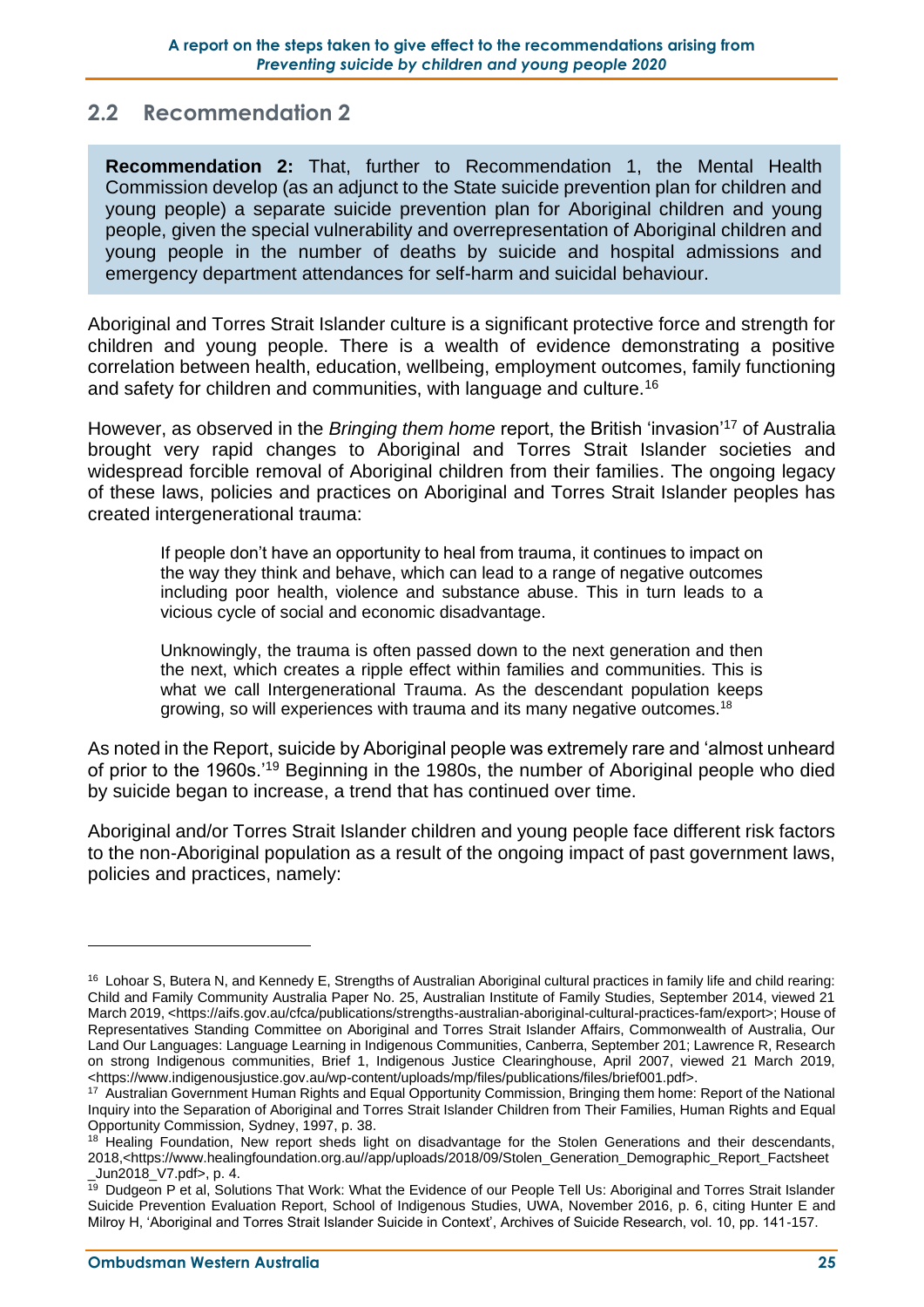- stress associated with bullying, harassment, peer rejection, failure and disengagement at school and stress associated with family violence, overcrowding, poverty, and alcohol and cannabis misuse in the household;<sup>20</sup>
- high levels of stress and isolation arising from their roles as carers of parents and siblings with mental illness or disability;<sup>21</sup> and
- racism, which has been shown to exacerbate mental health issues, negate the protective effects of parenting and family function, limit the capacity of parents to promote child development and access culturally appropriate supports for their family, and is associated with poor physical and mental health and negative social and emotional wellbeing of children (including anxiety, depression, low self-esteem, suicide and self-harm).<sup>22</sup>

However, it is important to acknowledge that, in the face of these challenges, Aboriginal and/or Torres Strait Islander peoples have demonstrated great resilience and strength over a long period of time and remain at the forefront of efforts to reduce this disadvantage and achieve social and economic equity for their communities through self-determination and culturally informed solutions. The research literature also identified many strengths which have allowed Aboriginal and/or Torres Strait Islander children and young people to be resilient, survive and thrive in the face of such high levels of adversity, including:

- strong cultural identity and belief systems
- extensive kinship systems which are socially inclusive
- broader attachment models
- cultural and spiritual strengths including connection to country and ancestry
- strong child rearing practices
- early autonomy and self-reliance
- cultural ways of learning
- role of traditional healers and ceremony
- focus on healing. $23$

The Aboriginal and Torres Strait Islander Suicide Prevention Evaluation Project (**ATSISPEP**) identified that the key to preventing suicide by Aboriginal children and young people is:

… growing up in a healthy, safe, supportive environment, with a strong connection to culture, community and school … It is critically important that we gain a better understanding of the cumulative and complex impact of stress exposures over the life-course to ensure appropriate preventative responses and address the negative trajectory of suicidal behaviour, which can start at a young age.

This will be facilitated in part by enhancing and increasing the number of appropriate services and programs to support families and children. It is

<sup>20</sup> ATSISPEP, *Fact Sheet 5: Examining the risk factors for suicidal behaviour of Aboriginal and Torres Strait Islander children*, viewed 23 September 2018, <http://www.sis.uwa.edu.au/\_\_data/assets/pdf\_file/0010/2790937/Fact-Sheet-No.- 5.pdf>.

<sup>21</sup> ATSISPEP, *Fact Sheet 5: Examining the risk factors for suicidal behaviour of Aboriginal and Torres Strait Islander children*, viewed 23 September 2018, <http://www.sis.uwa.edu.au/\_\_data/assets/pdf\_file/0010/2790937/Fact-Sheet-No.- 5.pdf>.

<sup>22</sup> ATSISPEP, *Fact Sheet 5: Examining the risk factors for suicidal behaviour of Aboriginal and Torres Strait Islander children*, viewed 23 September 2018, <http://www.sis.uwa.edu.au/\_\_data/assets/pdf\_file/0010/2790937/Fact-Sheet-No.- 5.pdf>.

<sup>23</sup> Healing Foundation, *Working with Aboriginal and Torres Strait Islander young people and their families*, viewed 2 April 2019, <https://healingfoundation.org.au//app/uploads/2018/07/HF-Young-People-fact-sheet.pdf>.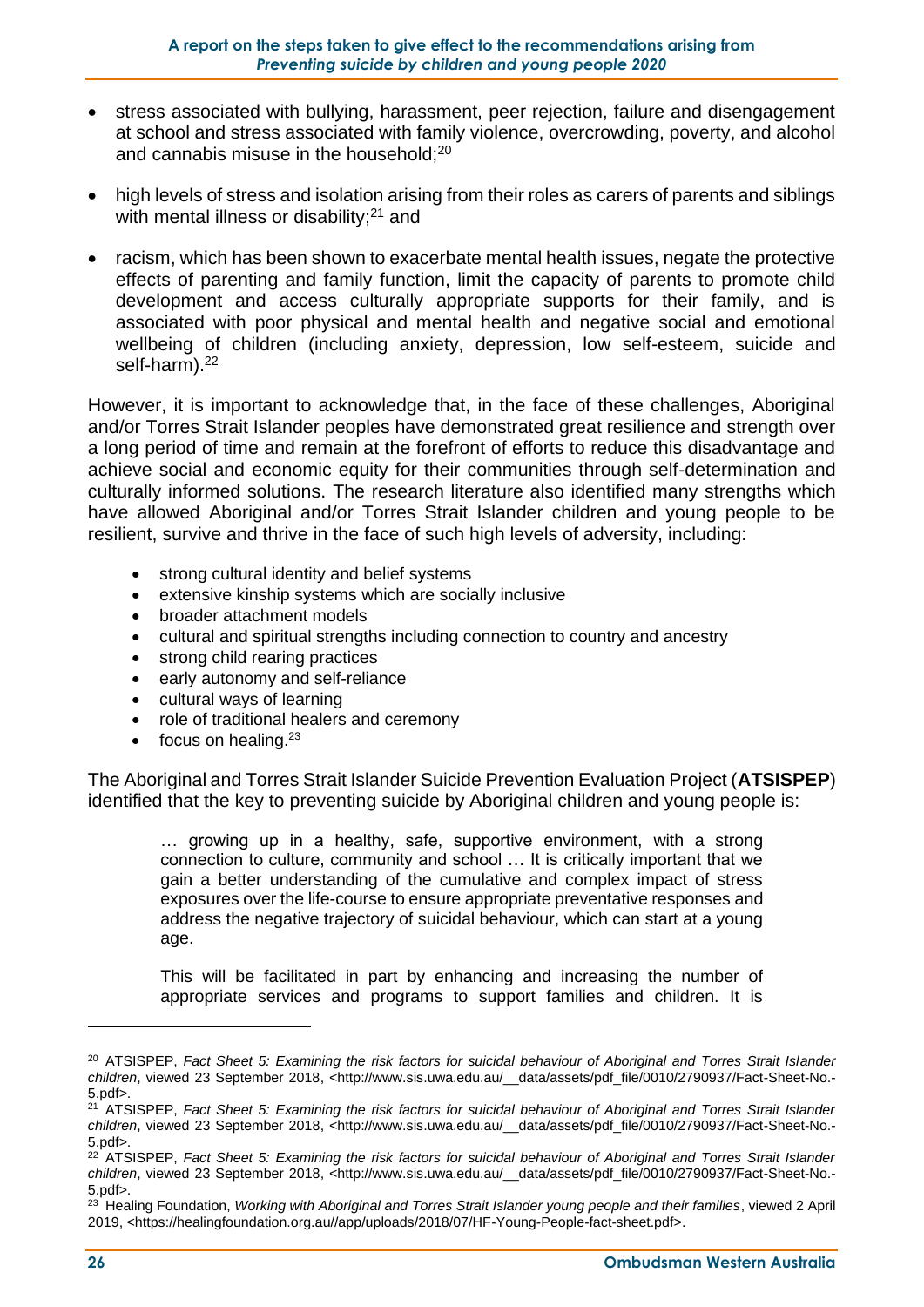important that all Indigenous children have access to the supports and strategies offered by early child care that help them build coping skills, resilience and selfregulation from a young age. …

Adequate follow up care to children at risk and monitoring any attempt at selfharm is critical, as well as ensuring access to appropriate services and strategies to foster help-seeking behaviour among Indigenous children.<sup>24</sup>

Forty three of the 115 children and young people were recorded as identifying as Aboriginal or Torres Strait Islander (37 per cent). For these reasons, the Ombudsman made Recommendation 2.

The Office requested that the Mental Health Commission inform the Office of the steps taken to give effect to the recommendation. In response, the Mental Health Commission provided the following information:

The Framework [the Western Australian Suicide Prevention Framework 2021-2025] received an additional \$9.8 million for the development and implementation of regional Aboriginal Suicide Prevention Plans across Western Australia.

Each regional plan prioritized Aboriginal-led and locally endorsed initiatives that accommodate a culturally informed social and emotional wellbeing approach to suicide prevention and includes initiatives targeting young people.

All regional [Aboriginal Suicide Prevention] plans were completed by June 2021. Tender for the implementation was released February 2021 [and] closed April 2021. Successful organisations were appointed June 2021.

**Having carefully considered the information provided by the Mental Health Commission, I am of the view that steps have been taken and are proposed to be taken to give effect to Recommendation 2.**

<sup>24</sup> ATSISPEP, *Fact Sheet 5: Examining the risk factors for suicidal behaviour of Aboriginal and Torres Strait Islander children*, p. 2.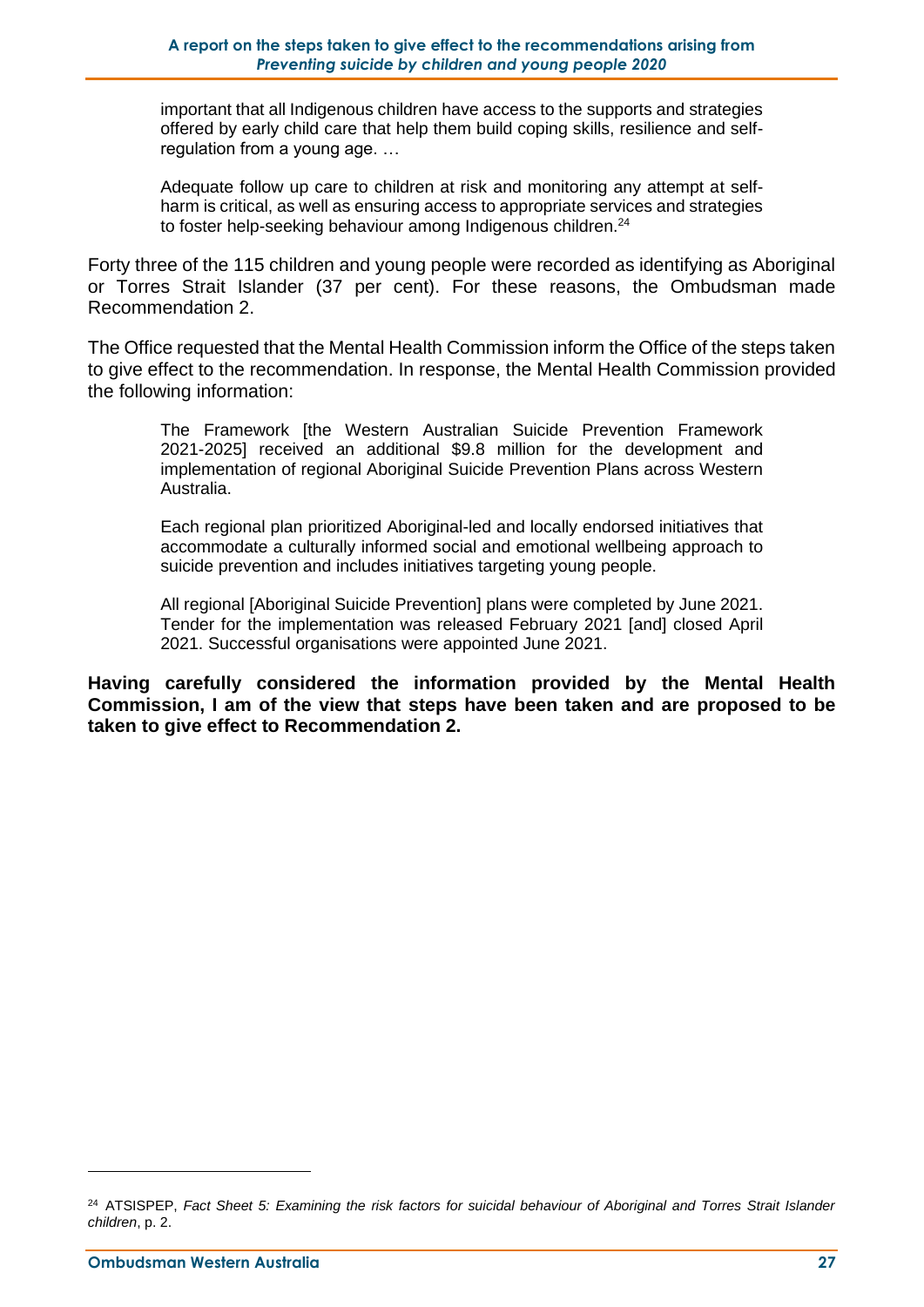This page has intentionally been left blank.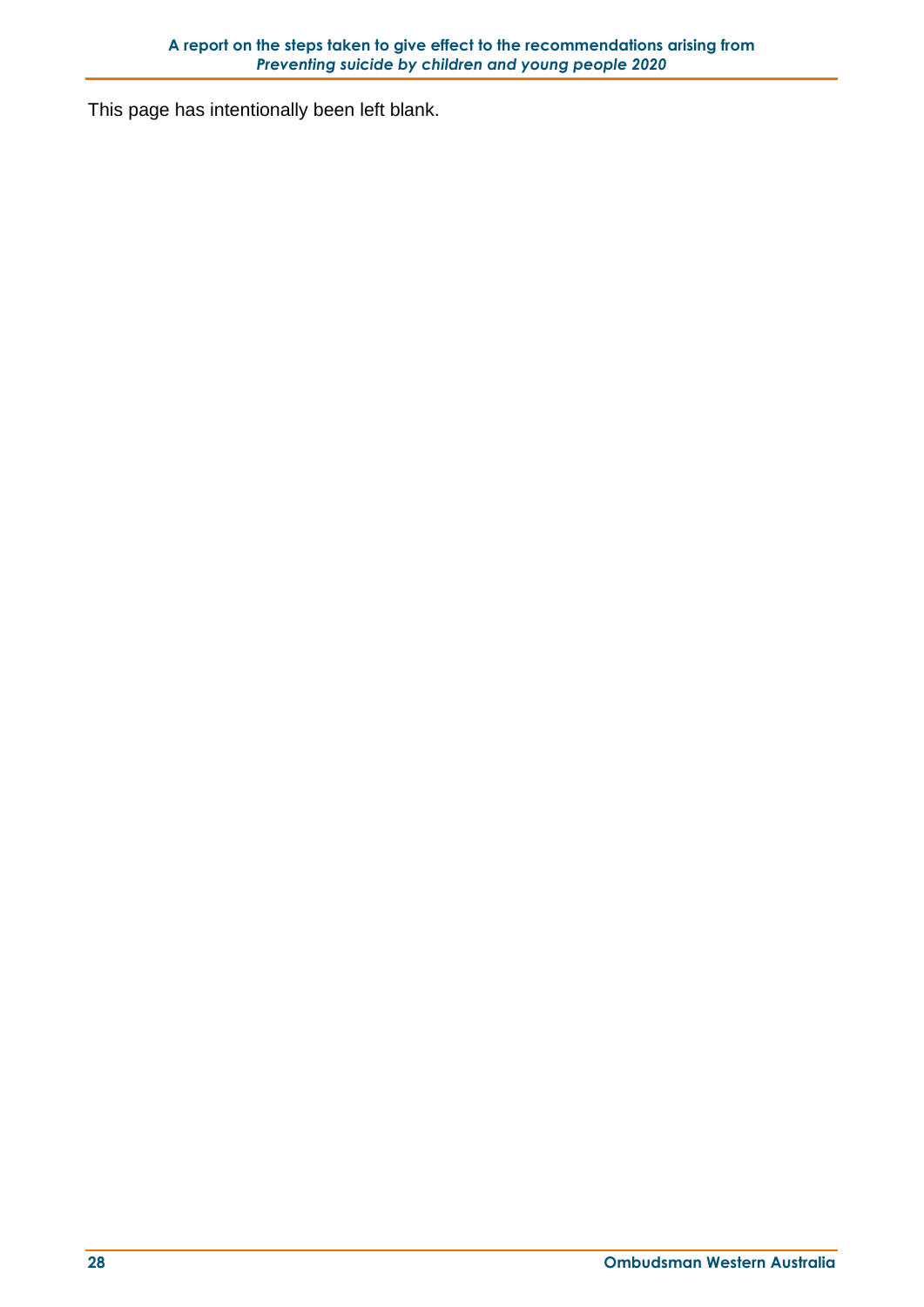# <span id="page-28-0"></span>**2.3 Recommendation 3**

**Recommendation 3:** That the Mental Health Commission, Department of Health, Department of Communities and Department of Education:

- work collaboratively with each other and Aboriginal and Torres Strait Islander people to identify culturally safe ways to ask questions about cultural identity in situations where there are concerns about a child or young person's self-harming or suicidal behaviour; and
- proactively share this information when multiple agencies are working with a child, young person, or their family, in order to provide culturally informed services and care.

The Report noted that ATSISPEP's *Real Time Suicide Data: A Discussion Paper* identified that the 'variable quality of Aboriginal and Torres Strait Islander identification at the State and national levels, resulting in an unexpected under-reporting'<sup>25</sup> of Aboriginal and Torres Strait Islander people who died by suicide. Accordingly, the Office considered child death review notifications received by the Ombudsman and identified that a significant proportion of the child death notifications received each year state that a child or young person's Aboriginal or Torres Strait Islander status is 'unknown', as shown in the Ombudsman Western Australia *Annual Report 2018-19*.

| Year    | Aboriginal<br>and/or<br><b>Torres</b><br><b>Strait</b><br><b>Islander</b> | Non-<br>Aboriginal | <b>Unknown</b> | <b>Total</b><br><b>Notifications</b> | Percentage of<br>notifications<br>received with<br>'unknown'<br><b>Aboriginal status</b> |
|---------|---------------------------------------------------------------------------|--------------------|----------------|--------------------------------------|------------------------------------------------------------------------------------------|
| 2009-10 | 18                                                                        | 38                 | 20             | 76                                   | 26%                                                                                      |
| 2010-11 | 24                                                                        | 61                 | 33             | 118                                  | 28%                                                                                      |
| 2011-12 | 25                                                                        | 35                 | 23             | 83                                   | 28%                                                                                      |
| 2012-13 | 26                                                                        | 31                 | 49             | 106                                  | 46%                                                                                      |
| 2013-14 | 16                                                                        | 20                 | 34             | 70                                   | 49%                                                                                      |
| 2014-15 | 20                                                                        | 32                 | 32             | 84                                   | 38%                                                                                      |
| 2015-16 | 21                                                                        | 39                 | 24             | 84                                   | 29%                                                                                      |
| 2016-17 | 26                                                                        | 43                 | 20             | 89                                   | 22%                                                                                      |
| 2017-18 | 18                                                                        | 29                 | 26             | 73                                   | 36%                                                                                      |
| 2018-19 | 18                                                                        | 23                 | 37             | 78                                   | 47%                                                                                      |

**Table 1: Number of child death review notifications received, 2009-10 to 2018-19, by year and recorded Aboriginal and Torres Strait Islander** 

Source: Ombudsman Western Australia

The Office also observed inconsistencies in the recording of Aboriginal and Torres Strait Islander identity of the 43 Aboriginal and Torres Strait Islander children and young people who died by suicide. These inconsistencies occurred:

<sup>25</sup> Aboriginal and Torres Strait Islander Suicide Evaluation Project, *Real Time Suicide Data: A Discussion Paper*, viewed 21 March 2019, <https://www.atsispep.sis.uwa.edu.au/\_\_data/assets/pdf\_file/0009/2947482/Real-Time-Suicide-Data.pdf>, p. 2.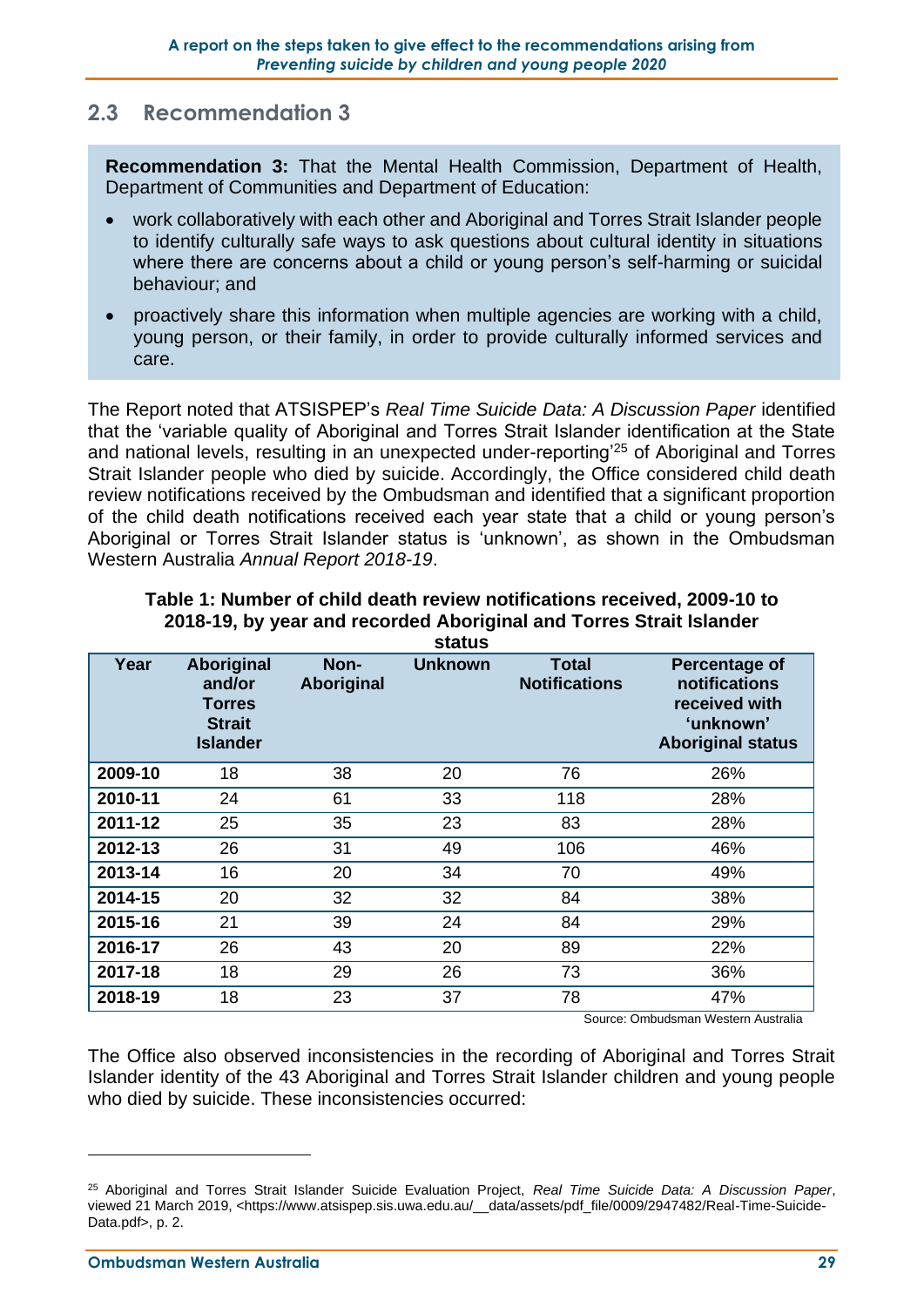- between State government departments and authorities;
- within the records of individual agencies;
- during children and young people's lives; and
- after their deaths by suicide.

The first step in providing culturally appropriate services to Aboriginal and Torres Strait Islander children and young people is asking questions of cultural identity, $26$  and understanding the community's 'language, traditions and customs and family and community obligations'<sup>27</sup> Accordingly, it is important for State government departments and authorities to work collaboratively in sharing and recording the Aboriginal and Torres Strait Islander status of children and young people.

For these reasons, the Ombudsman made Recommendation 3.

The Office requested that the Mental Health Commission inform the Office of the steps taken to give effect to the recommendation. In response, the Mental Health Commission provided the following information:

The Mental Health Commission has requested a meeting with key representatives from the Department of Health, Department of Communities and Department of Education to discuss a strategic approach to progress Recommendation 3.

The Office requested that the Department of Health inform the Office of the steps taken to give effect to the recommendation. In response, the Department of Health provided the following information:

As you are aware, the four Preventing Suicide by Children and Young People recommendations directed to the Department of Health (3,4,5 and 7) require collaboration with other agencies.

The Mental Health Commission will be convening a meeting to enable the agencies to consider how to progress the recommendations.

In relation to Recommendation 3:

- Health service staff receive training on how to appropriately obtain and record the Aboriginal status of all patients receiving care in the WA health system and this is a mandatory data item for collection as outlined in the Patient Activity Data Policy.
- Aboriginal status is collected widely across the WA health system, with collections containing Aboriginal status including the Hospital Morbidity Data Collection (inpatients), the Non-Admitted Data Collection, Midwives Notification System, Emergency Department Data Collection and Mental Health Data Collection. In most collections, the code-list either matches

<sup>26</sup> Aboriginal and Torres Strait Islander Suicide Evaluation Project, *Real Time Suicide Data: A Discussion Paper*, viewed 21 March 2019, <https://www.atsispep.sis.uwa.edu.au/\_\_data/assets/pdf\_file/0009/2947482/Real-Time-Suicide-Data.pdf>, p. 3.

<sup>&</sup>lt;sup>27</sup> Gordon, S, Hallahan, K, and Henry D, Putting the picture together, Inquiry into Response by Government Agencies to Complaints of Family Violence and Child Abuse in Aboriginal Communities, Department of Premier and Cabinet, Perth, 2002, p. 360.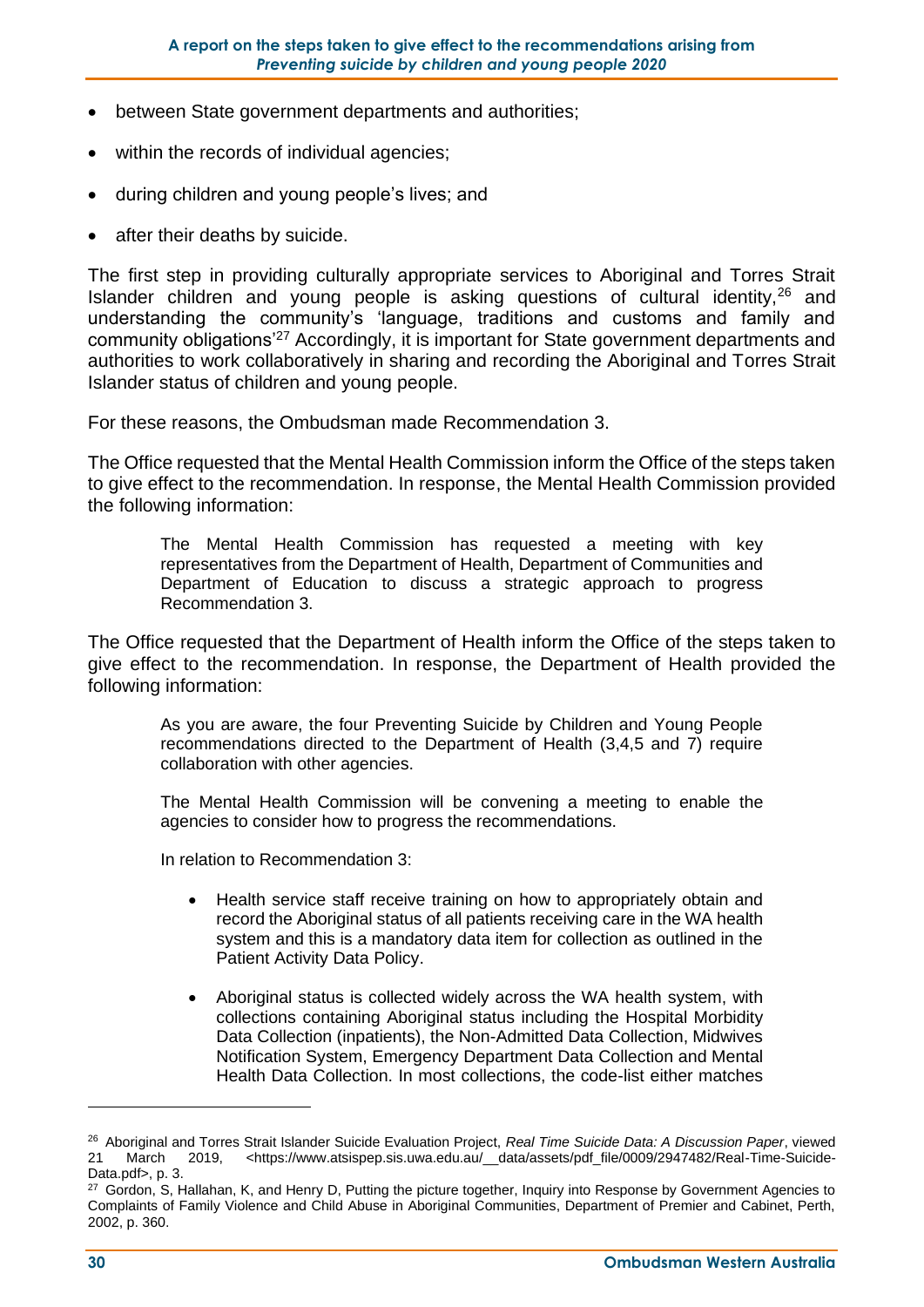or can be mapped to the National Standard for Indigenous Status. Additional collections outside of the Department's Information and System Performance Directorate team (e.g. WA Notifiable Infectious Diseases Database) also collect Aboriginal status.

- Utilising a validated algorithm, the Department's Data Linkage System can generate a Derived Aboriginal and Torres Strait Islander Status Flag for any individual with at least one record in a number of WA government administrative data sets where Aboriginal and Torres Strait Islander status is recorded.
- The Department is developing or has established Memorandums of Understanding and Data Sharing agreements with the MHC, Department of Education and Department of Communities. Which includes the sharing of Aboriginal status information when required. Recent work with the Department of Premier and Cabinet on data sharing across agencies relating to COVID-19 included aggregate information on Aboriginal status.
- Health information can be shared, when its use is consistent with the legal purposes outlined in the *Health Services Act 2016*. Such purposes would include improving health outcomes for children and young people.

The Office requested that the Department of Education inform the Office of the steps taken to give effect to the recommendation. In response, the Department of Education provided the following information:

The Department will collaborate with named agencies to plan and operationalize the recommendation. The Mental Health Commissioner is in the process of seeking Directors' General nominations for senior officers to progress recommendations.

The Department's Aboriginal Cultural Standards Framework continues to guide the Department's work to develop mutually respectful relationships with Aboriginal students, families and communities to strengthen the wellbeing of Aboriginal children and young people. The Department will ensure that all staff continue to have access to ongoing professional learning to support the provision of culturally responsive approaches when working with Aboriginal children and young people, their families and communities.

The Department continues to provide professional learning, advice and guidance to school staff to embed whole-school culturally responsive practices and approaches, and to strengthen their understanding of how to use the Aboriginal Cultural Standards framework in reflection and planning. The School Psychology Graduate Induction Program includes a full day program on the Aboriginal Cultural Standards Framework and perspectives on working with Aboriginal clients and communities to inform psychological practice. In 2021, 38 graduates attended the professional learning. A Lead School Psychologist interest group has been established for the purpose of identifying opportunities to strengthen cultural responsiveness within the School Psychology Service. Aboriginal concepts of mental health and social and emotional wellbeing will inform the research and professional learning programs under development.

The Department will draw on the leadership, knowledge and expertise of Aboriginal and Torres Strait Islander people to identify culturally responsive and safe approaches to the collection of data regarding a person's cultural identity in situations where there are concerns about a child or young person's self-harming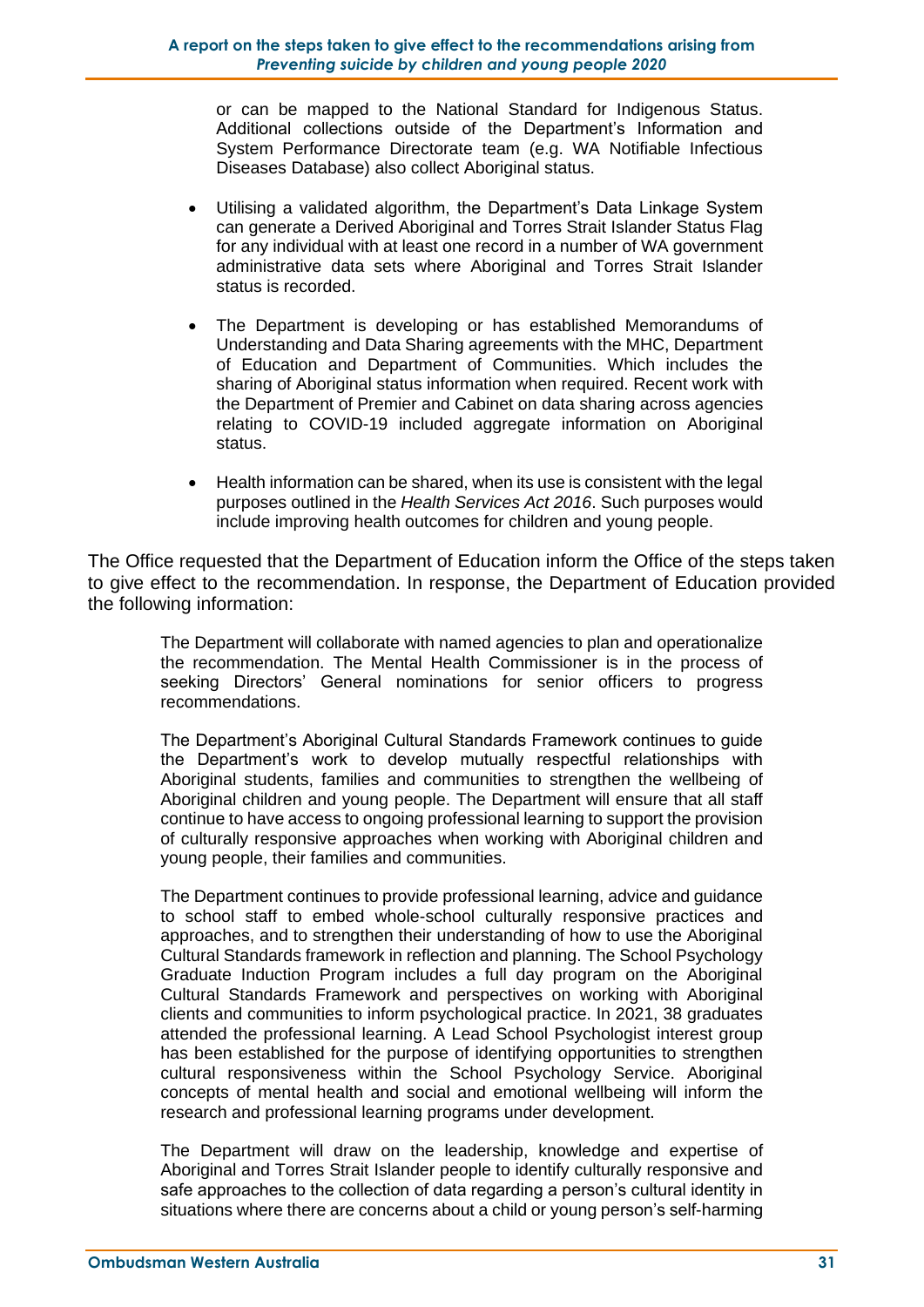or suicidal behaviour. The Department will establish an Aboriginal advisory group to inform support for the mental health and wellbeing of Aboriginal and Torres Strait Islander students in Western Australian public schools. The Chief Psychologist is consulting with relevant professionals to inform the development of a proposed model.

The *School Response and Planning Guidelines for Students with Suicidal Behaviour and Non-Suicidal Self-Injury* (Guidelines) will be further updated to consider cultural safety and wellbeing of Aboriginal children and young people. Advice and guidance will be sought from Aboriginal psychologists, academics and/or mental health professionals to inform future updates. The updated Guidelines, published January 2021, included a strengthening of the section regarding Aboriginal and Torres Strait Islander students to reflect cultural safety and healing. This section also notes the importance of exploring cultural identity in a safe way when undertaking a suicide risk assessment. The Guidelines continue to be strengthened with regard to the cultural safety and wellbeing of Aboriginal children and young people.

The School Psychology Service Professional Practice Guidelines: *Suicidal Behaviour and NSSI* will be updated to further consider cultural safety and wellbeing of Aboriginal children and young people. Advice and guidance will be sought from Aboriginal psychologists, academics and/or mental health professionals to inform future updates.

The Office requested that the Department of Communities inform the Office of the steps taken to give effect to the recommendation. In response, the Department of Communities provided the following information:

Communities is undertaking a scoping of work required to establish an internal implementation plan for improvements to practice and operations in relation to at-risk youth. Findings from the Ombudsman Own Motion Investigation will also be used to inform the strategies for the implementation of the four recommendations delivered to Communities. Further detail of the work to implement the necessary improvements will be provided to your office in October 2021.

**Having carefully considered the information provided by the Mental Health Commission, Department of Health, Department of Education and Department of Communities, I am of the view that steps are proposed to be taken to give effect to Recommendation 3.**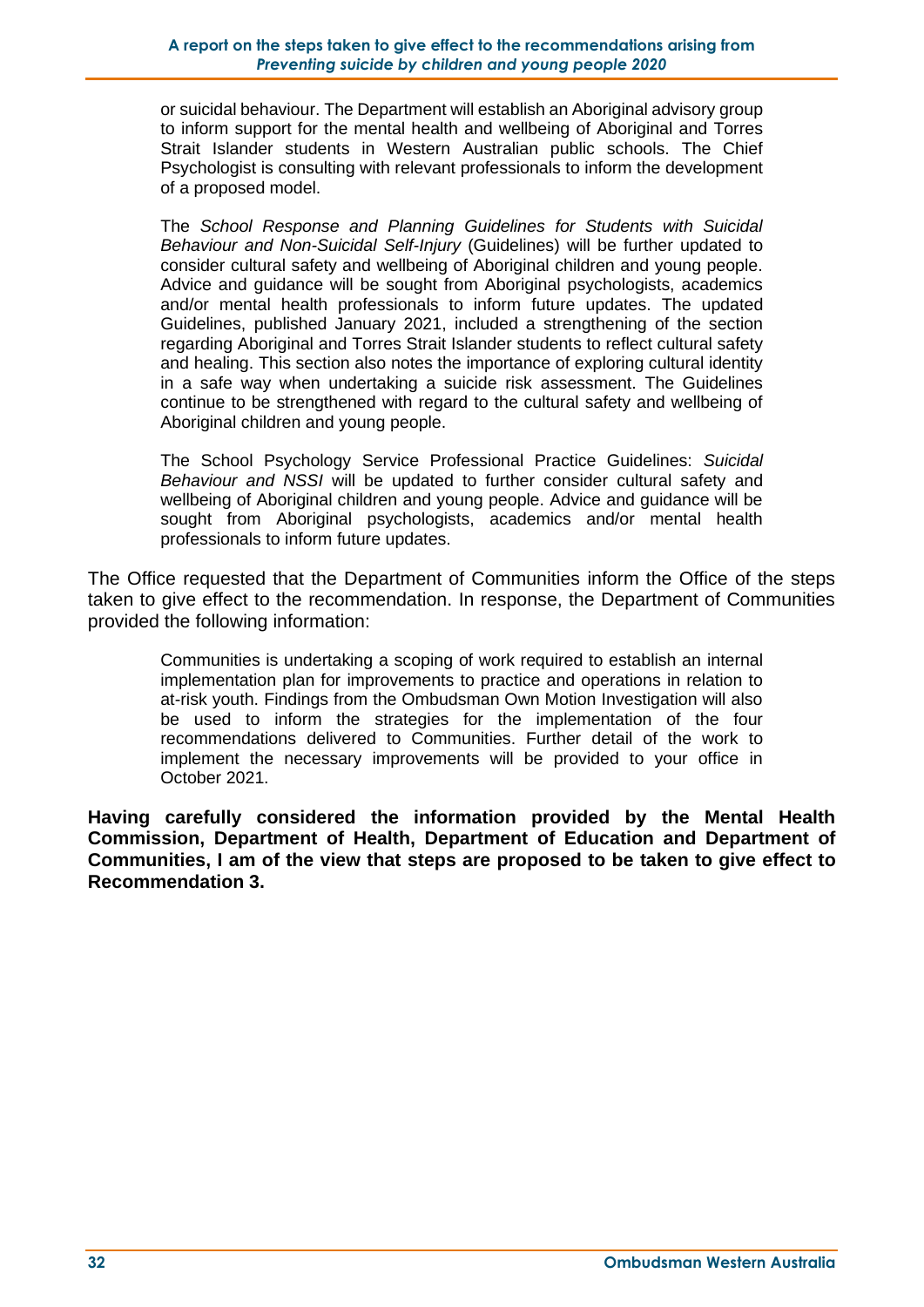# <span id="page-32-0"></span>**2.4 Recommendation 4**

**Recommendation 4:** That the Mental Health Commission and the Department of Health working collaboratively:

- investigate the feasibility of developing a linked sentinel data collection system recording the prevalence of, and characteristics associated with, self-harm by children and young people; and
- consider selecting a number of hospitals in Western Australia representative of Western Australia's population demographics, building on both the Newcastle model and United Kingdom multicentre study cited in Orygen's *Looking the other way: young people and self-harm* report.

The Office found that previous self-harming or suicidal behaviour was prevalent among the 115 children and young people, with records indicating that, prior to their death:

- 66 of the 115 children and young people (57 per cent) experienced suicidal ideation;
- 41 of the 115 children and young people (36 per cent) communicated suicidal intent;
- 40 of the 115 children and young people (35 per cent) self-harmed; and
- 39 of the 115 children and young people (34 per cent) previously attempted suicide.

The Report also identified and drew upon research literature conceptualising deaths by suicide as the highly visible tip of an 'iceberg' model of suicidal and self-harming behaviour which 'conveys the hierarchical yet dynamic nature of self-harm<sup>'28</sup> in the community.

Accordingly, given the prevalence of this trend of self-harming and suicidal behaviour in children and young people who died by suicide, the Office obtained data from the Department of Health relating to hospital admissions and emergency department attendances for non-fatal intentional self-harm.

<sup>&</sup>lt;sup>28</sup> G Geulayov et al, 'Incidence of suicide, hospital-presenting non-fatal self-harm, and community-occurring non-fatal selfharm in adolescents in England (the iceberg model of self-harm): a retrospective study', The Lancet Psychiatry, vol. 5 no. 2, p. 167-174.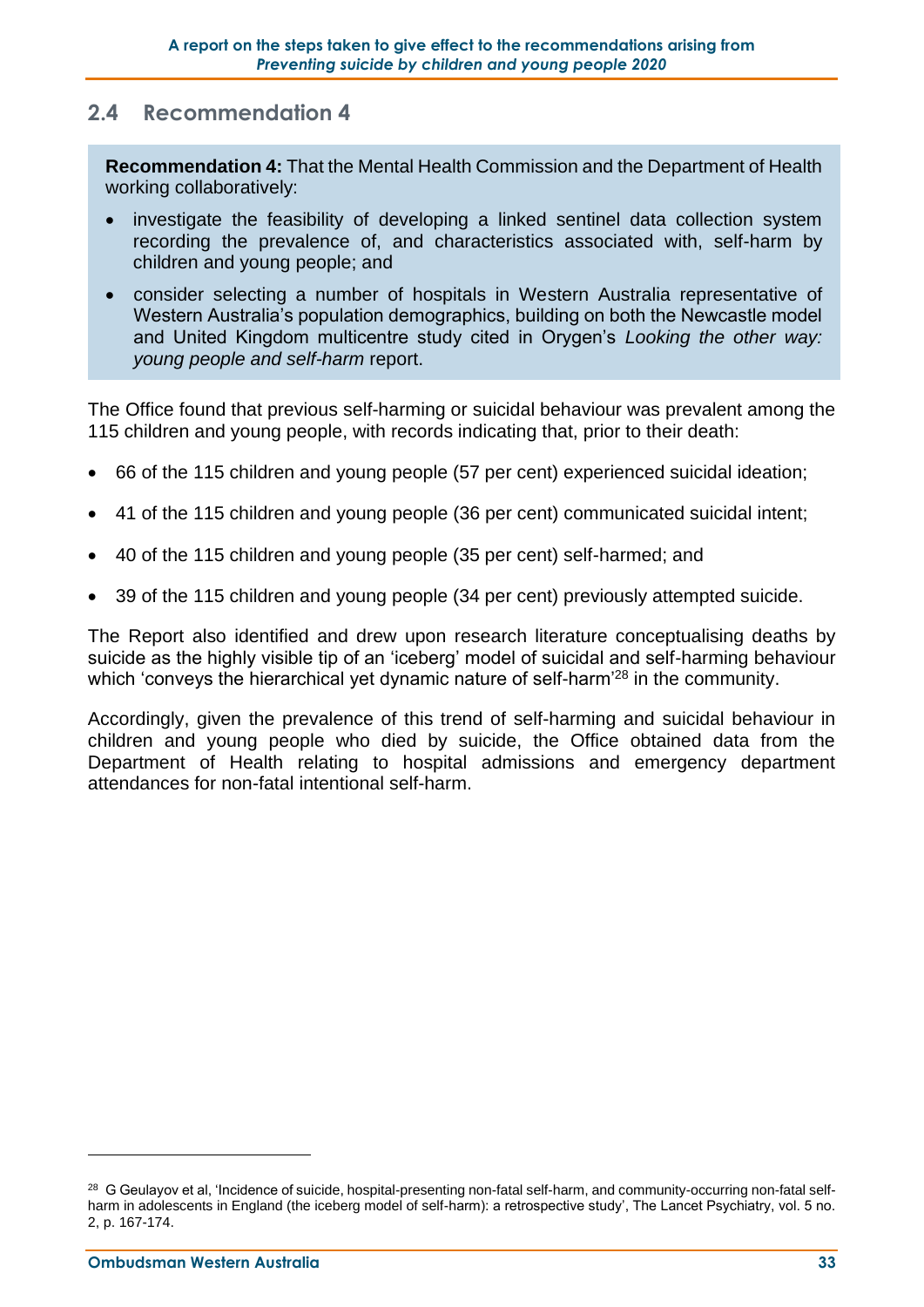



Source: Ombudsman Western Australia

The research literature identified that 'long-term monitoring of the incidence, demographic patterns and methods involved in cases of attempted suicide and self-harm presenting at hospitals in a country or region provides important information that can assist in the development of suicide prevention strategies.' ATSISPEP's *Real Time Suicide Data: A Discussion Paper* poignantly highlighted that 'work to improve the speed of availability of data, and its quality … [cannot be] underestimate[d] … if timely knowledge of a suicide saves just one further life, its value cannot be denied.<sup>'29</sup>

The Office noted the pleasing progress that has been made in recent years by the Department of Health in capturing self-harm hospital attendances and admissions data in relation to children and young people, particularly in regional areas. However, the Office also acknowledges the gaps that exist in our population level self-harm data. Continuous improvement of self-harm data collection and monitoring systems in hospital 'will lead to better care for people who have self-harmed, while linking to research databases would then enable the impact of policy, program and clinical interventions to be better tracked, compared and reported over time.'<sup>30</sup>

<sup>29</sup> Aboriginal and Torres Strait Islander Suicide Evaluation Project, *Real Time Suicide Data: A Discussion Paper*, viewed 21 March 2019, <https://www.atsispep.sis.uwa.edu.au/\_\_data/assets/pdf\_file/0009/2947482/Real-Time-Suicide-Data.pdf>, p. 8.

<sup>30</sup> Robinson J et al, *Looking the Other Way: Young people and self-harm,* Orygen, The National Centre of Excellence in Youth Mental Health, Melbourne, 2016, p. 14.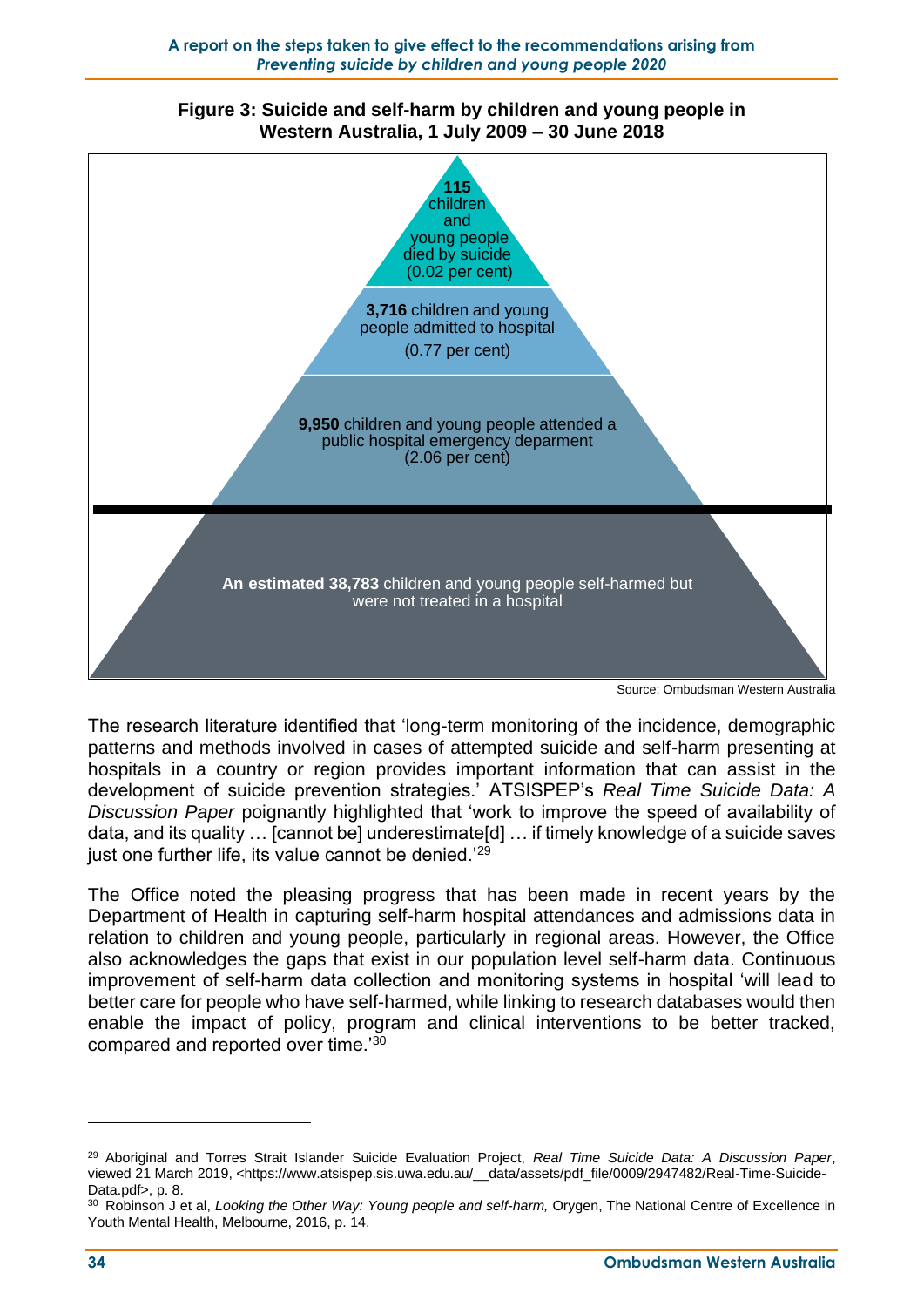Accordingly, for the above reasons, the Ombudsman made Recommendation 4.

The Office requested that the Mental Health Commission inform the Office of the steps taken to give effect to the recommendation. In response, the Mental Health Commission provided the following information:

The Mental Health Commission has requested a meeting with key representatives from the Department of Health, Department of Communities and Department of Education to discuss a strategic approach to progress Recommendation 4.

The YPPA [Young People's Mental Health and Alcohol and Other Drug Use: Priorities for Action 2020-2025] prioritises the development of a linked data collection system recording the prevalence and characteristics associated with self-harm by children and young people.

An immediate action to achieve this is to:

• Improve on the timeliness and publication of data on suicide, suicide attempts and self-harm by children and young people.

The Office requested that the Department of Health inform the Office of the steps taken to give effect to the recommendation. In response, the Department of Health provided the following information:

As you are aware, the four Preventing Suicide by Children and Young People recommendations directed to the Department of Health (3, 4, 5 and 7) require collaboration with other agencies.

The Mental Health Commission will be convening a meeting to enable the agencies to consider how to progress the recommendations.

**Having carefully considered the information provided by the Mental Health Commission and the Department of Health, I am of the view that steps have been taken and are proposed to be taken to give effect to Recommendation 4.**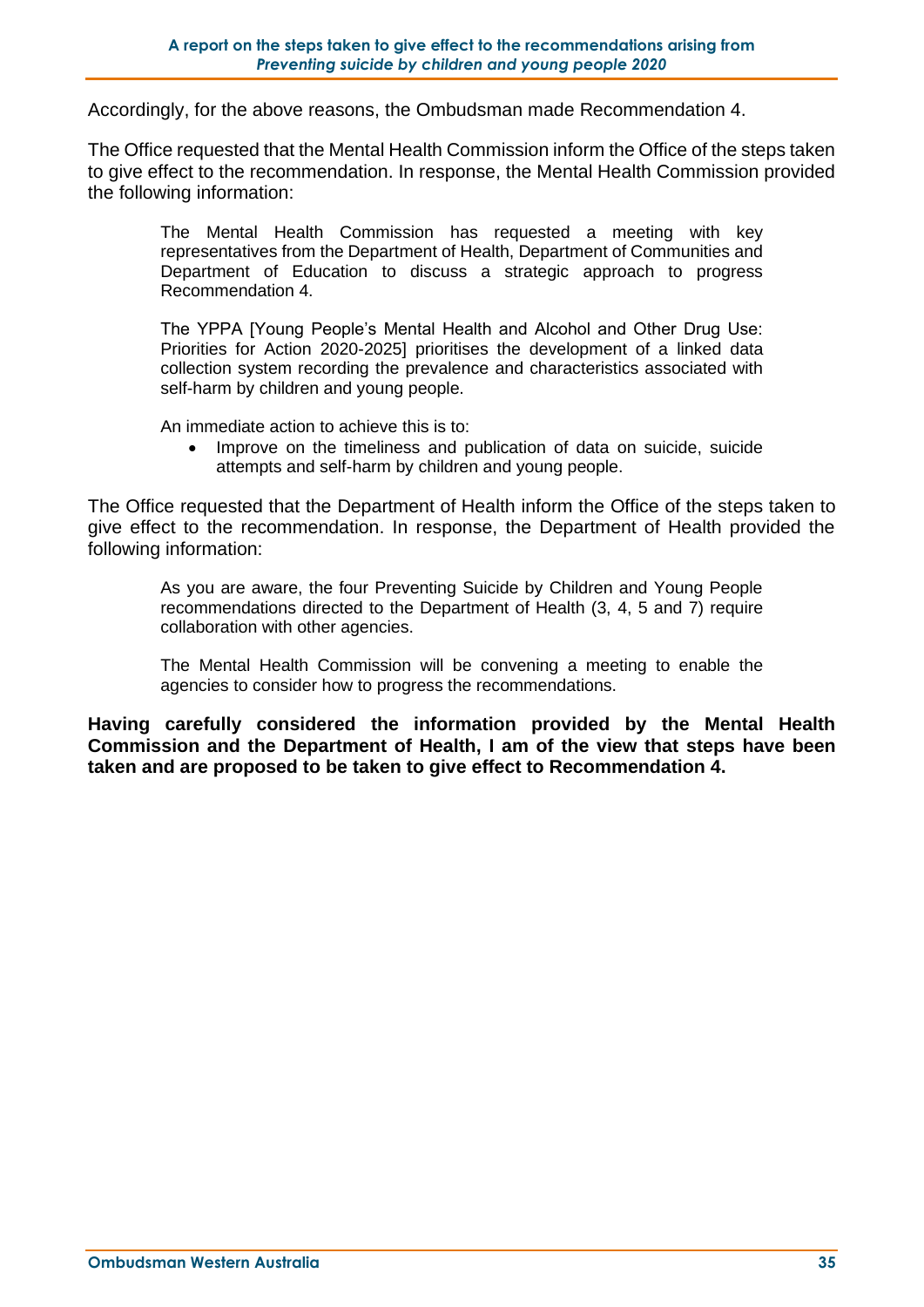This page has been intentionally been left blank.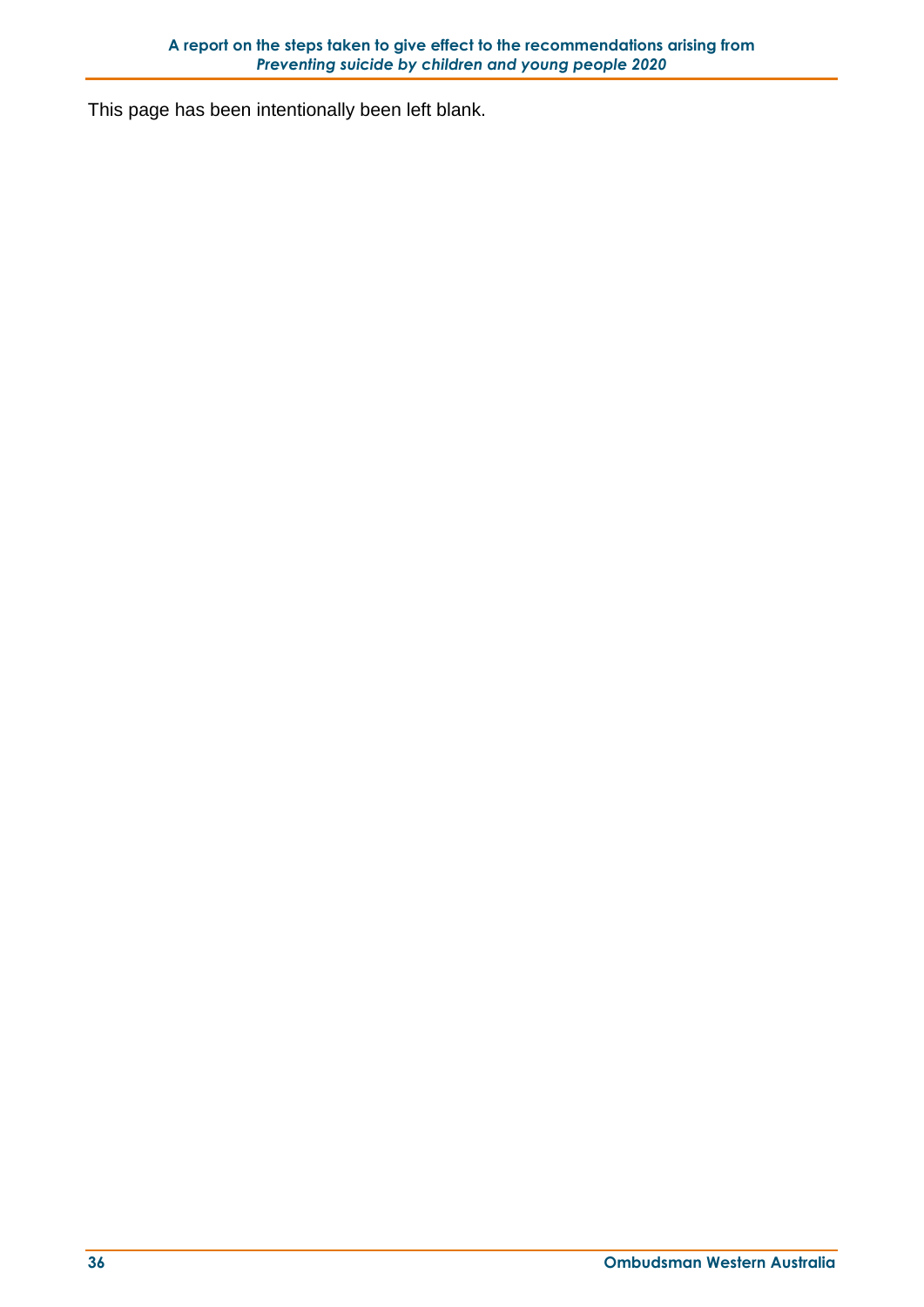# <span id="page-36-0"></span>**2.5 Recommendation 5**

#### **Recommendation 5:**

- That the Department of Health and Department of Communities should collect gender data in a non-binary form when this is provided with a child or young person's consent and would not offend, 'out', or otherwise inappropriately disclose a child or young person's gender identity.
- That the Department of Health and Department of Communities should record information about a child or young person's sexual identity where this is provided with the child or young person's consent, is relevant to their suicidal or self-harming behaviour, and does not offend, 'out', or otherwise inappropriately disclose a child or young person's sexual identity.

As identified in Chapters 3.5.8 and 5.1 of Volume 3 of the Report, LGBTQI+ communities across the world are a vulnerable group with higher rates of suicide.<sup>31</sup>

A study conducted by the Australian Institute for Suicide Research and Prevention found 'a great deal of emotion, conflict, and distress in the lives of those LGBT individuals that died by suicide ... characterised principally by non-acceptance (by family but also by self).<sup>'32</sup> The Telethon Kids Institute's 2017 report *Trans Pathways: the mental health experiences and care pathways of trans young people* also identified that rates 'of self-harm and suicidality were extremely high' in Western Australian trans young people aged 14 to 25 years surveyed with '79.7 per cent of participants ever self-harming and 48.1 per cent ever attempting suicide'.<sup>33</sup>

The Office identified a significant gap in the evidence base in relation to the data for suicide, suicide attempts and self-harm children and young people who identify as same-sex attracted or gender diverse in Western Australia.

The Report identified that, in some jurisdictions, government guidelines provide guidance as to the collection of sex, gender, and sexual orientation data, such as the *Australian Government Guidelines on the Recognition of Sex and Gender* (2013). These Guidelines relevantly recognise that:

The preferred Australian Government approach is to collect and use gender information. Information regarding sex would ordinarily not be required and should only be collected where there is a legitimate need for that information and it is consistent with Australian Privacy Principle 3 …

<sup>31</sup> World Health Organization, *Preventing suicide: a global imperative*, World Health Organization, Luxembourg, 2014, p. 37.

<sup>32</sup> Skerett DM, Kõlves K, and De Leo D, Suicidal behaviours in LGBT populations: Final Report to the beyondblue, Australian Institute for Suicide Research and Prevention, 2015, pp. 4 and 6.

<sup>33</sup> Strauss P et al, 'Summary of results', *Trans Pathways: the mental health experiences and care pathways of trans young people*, Telethon Kids Institute, Perth, Australia, 2017, p. 34.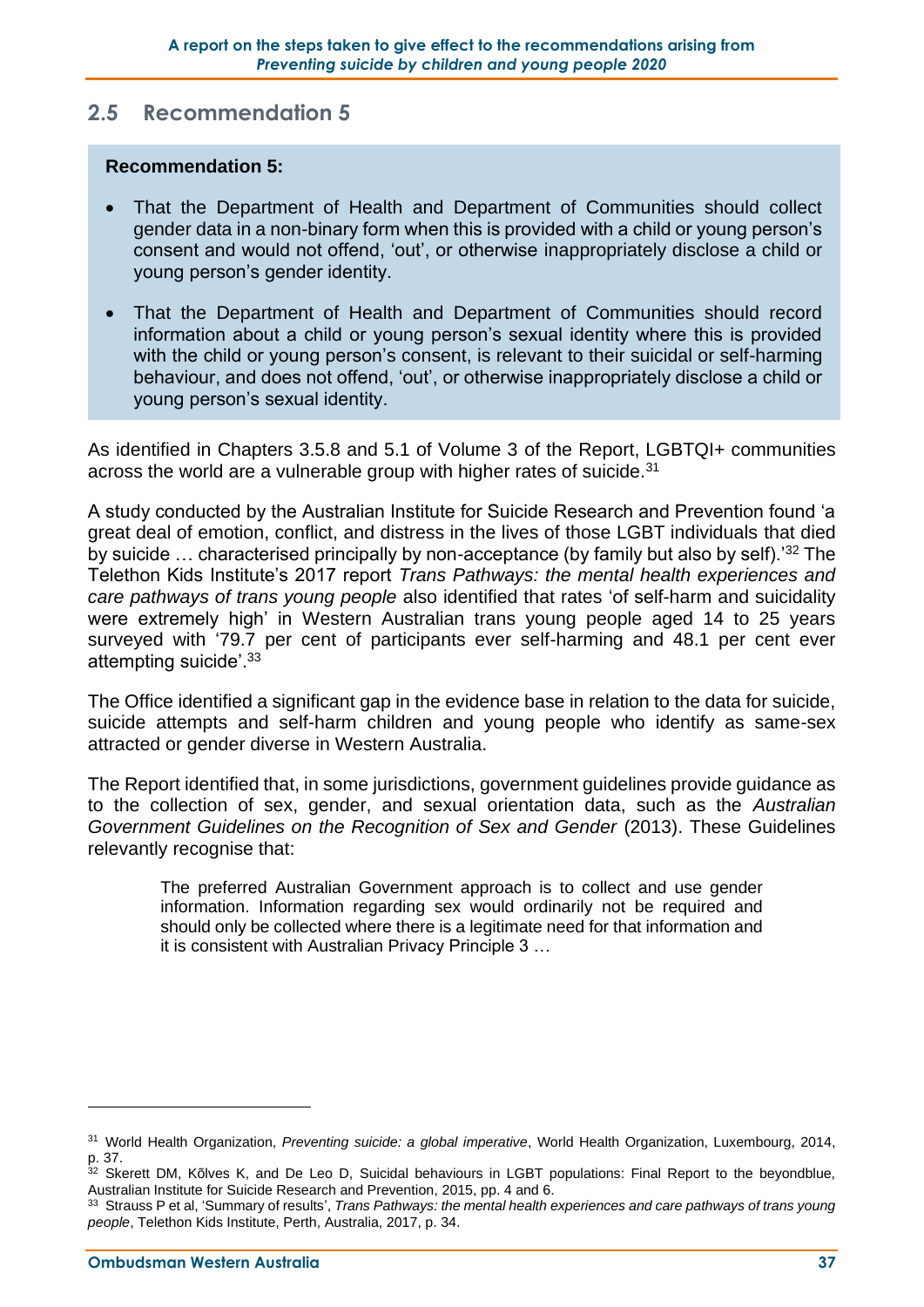Departments and agencies should ensure when they collect sex and/or gender information they use the correct terminology for the information they are seeking.<sup>34</sup>

Through the work undertaken as part of the 2020 Investigation, the Office identified that State government departments and authorities, including the Department of Communities and Department of Health, record different sets of data relating to sex and gender, as summarised in [Table 2:](#page-37-0)

| l able 2: Summary of data recorded relating to sex and gender, by State i |                             |                                     |  |  |
|---------------------------------------------------------------------------|-----------------------------|-------------------------------------|--|--|
| government department                                                     |                             |                                     |  |  |
|                                                                           | <b>Department of Health</b> | Department of<br><b>Communities</b> |  |  |
|                                                                           |                             |                                     |  |  |

**Table 2: Summary of data recorded relating to sex and gender, by State** 

<span id="page-37-0"></span>

|                                                                                                                           | <b>Department of Health</b>                                                                                                                                                                                                                                                                         | Department of<br><b>Communities</b> |
|---------------------------------------------------------------------------------------------------------------------------|-----------------------------------------------------------------------------------------------------------------------------------------------------------------------------------------------------------------------------------------------------------------------------------------------------|-------------------------------------|
| Does the department or authority<br>record sex or gender?                                                                 | Biological<br>recorded<br>sex data is<br>the<br>-in<br><b>Emergency Department Data Collection.</b><br>'Gender' is recorded in the TOPAS, HCARe<br>and webPAS systems however, is defined as<br>biological sex.                                                                                     | Gender                              |
|                                                                                                                           | Gender identity data is not captured.                                                                                                                                                                                                                                                               |                                     |
| Is sex or gender data captured in a<br>non-binary format?                                                                 | Sex data is captured in a non-binary format, as:<br>male, female or indeterminate in TOPAS,<br>HCARe and webPAS; <sup>35</sup> and<br>male, female, 'intersex or indeterminate, or<br>$\bullet$<br>not stated/inadequately described' in the<br>Emergency Department Data Collection. <sup>36</sup> | No: Binary                          |
| Are there any relevant legislative<br>or policy considerations relating to<br>the recording of data on sex and<br>gender? | Information Management Policy<br>Bindina<br>Framework issued by the Director General<br>under section 26 of the Health Services Act<br>201637                                                                                                                                                       | None<br>publicly<br>available       |

Source: Ombudsman Western Australia

In particular, the Office noted that the *Victorian Family Violence Data Collection Framework* (in its guidelines for collecting data relating to family violence experienced by LGBTIQ+ communities) stated that 'organisational change and staff training' are vital to inclusive service delivery and data collection practices, including 'recognising when it may not be appropriate to ask, and in how to sensitively and respectfully collect data.' It also observed that agencies should take particular care to avoid the harms and misunderstanding that can arise from misgendering and 'making assumptions about a person's gender identity, sex, sexual orientation or intersex variation.'<sup>38</sup>

<sup>34</sup> Australian Government, *Australian Government Guidelines on the Recognition of Sex and Gender*, November 2015, viewed 26 October 2019, <https://www.ag.gov.au/Publications/Documents/AustralianGovernmentGuidelinesontheRecog nitionofSexandGender/AustralianGovernmentGuidelinesontheRecognitionofSexandGender.pdf>, p. 4.

<sup>35</sup> Department of Health, *Hospital Morbidity Data System: HMDS Reference Manual*, Government of Western Australia, Perth, 2015, pp. 159-160.

<sup>36</sup>Department of Health, *Emergency Department Data Collection Data Dictionary*, Government of Western Australia, Perth, 2007, pp. 104-105.

<sup>37</sup> Department of Health, *Information Management, Version 10*, 18 October 2018.

<sup>38</sup> Department of Premier and Cabinet, *Victorian Family Violence Data Collection Framework*, Victorian Government, Melbourne, December 2019, p 57.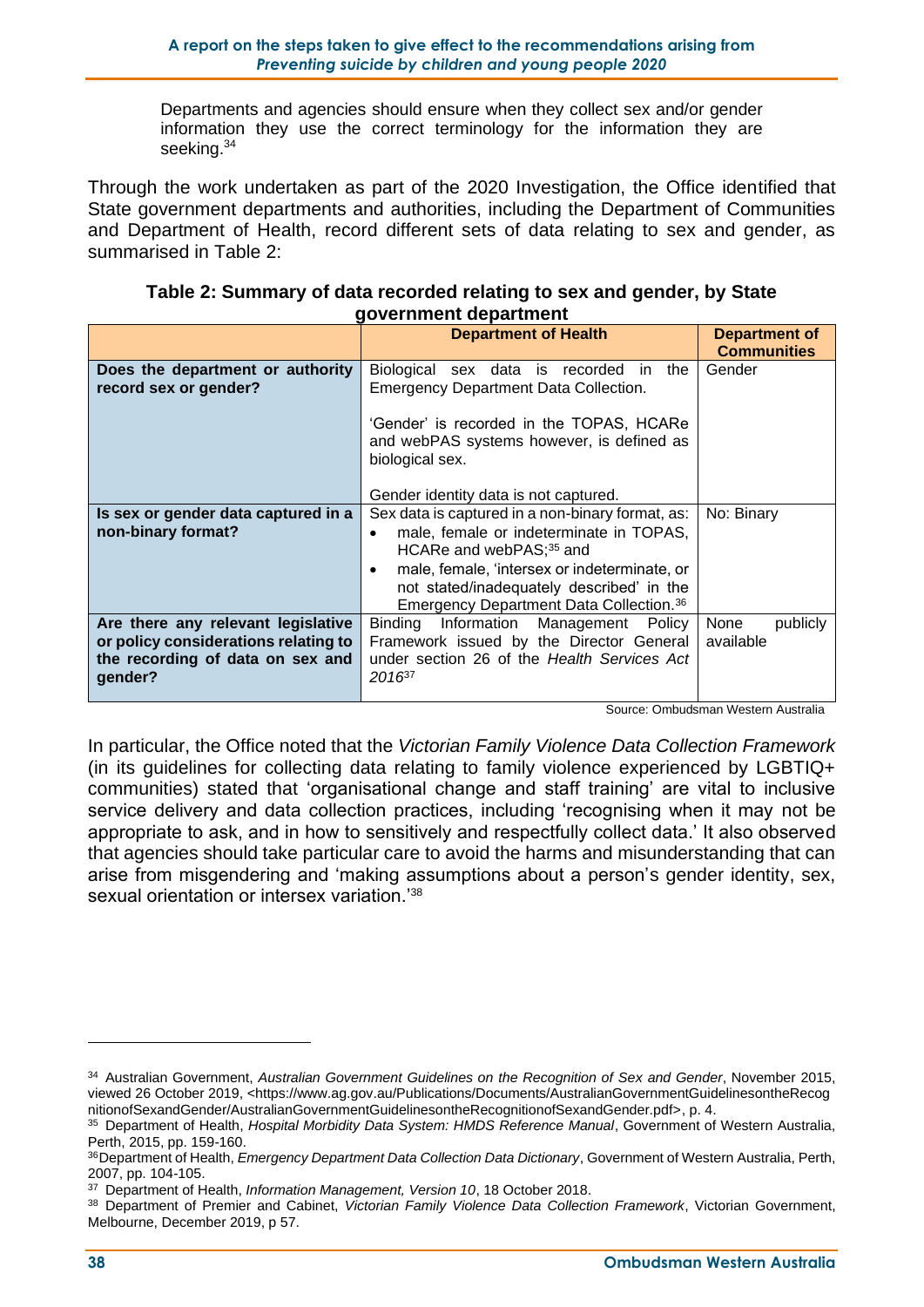Further, the *Victorian Family Violence Data Collection Framework* highlighted the importance respecting the wishes of LGBTIQ+ people concerning confidentiality and any circumstances in which they may decline to disclose information, given the potentially 'significant impact on [their] …safety, health and wellbeing and … social connectedness.'<sup>39</sup>

Under the guidelines provided in the Framework, sexual orientation data should only be collected in circumstances where:

- agencies are 'aware of and understand the needs of diverse LGBTI communities so that they may collect information appropriately, and provide an appropriate response';<sup>40</sup>
- people are willing to disclose;<sup>41</sup>
- the information can be collected and stored sensitivity, bearing in mind privacy implications and relevant legislative requirements;<sup>42</sup> and
- there is a clear link to 'a direct service response or referral to an appropriate service'.<sup>43</sup>

Accordingly, the Ombudsman found that there was an opportunity to enhance our understanding of suicide and self-harm by LGBTIQ+ children and young people in Western Australia by improving the consistency of the recording of relevant gender and sexual identity data by the Department of Health and Department of Communities.

For these reasons, the Ombudsman made Recommendation 5.

The Office requested that the Department of Health inform the Office of the steps taken to give effect to the recommendation. In response, the Department of Health provided the following information:

In relation to Recommendation 5:

- The WA Lesbian, Gay, Bisexual, Transgender, Intersex (LGBTI) Health Strategy 2019-2024 sets out priorities for the WA health system to achieve optimal health and wellbeing outcomes for LGBTI populations. Priority 3 under this strategy specifically addresses strengthening the data collection, evaluation and monitoring of the health and wellbeing needs of WA LGBTI populations.
- The Department's Information and Performance Governance Unit is actively working on the implementation of the collection of gender (including a non-binary form) in addition to sex across the WA health system. As these are core demographics fields, the changes required to accommodate gender diversity need to be managed across several vendor managed information systems and downstream data collections, together with changes to hospital business rules and alignment with

<sup>39</sup> Department of Premier and Cabinet, *Victorian Family Violence Data Collection Framework*, Victorian Government, Melbourne, December 2019, p 57.

<sup>40</sup> Department of Premier and Cabinet, *Victorian Family Violence Data Collection Framework*, Victorian Government, Melbourne, December 2019, p 54.

<sup>41</sup> Department of Premier and Cabinet, *Victorian Family Violence Data Collection Framework*, Victorian Government, Melbourne, December 2019, p 54.

<sup>42</sup> Department of Premier and Cabinet, *Victorian Family Violence Data Collection Framework*, Victorian Government, Melbourne, December 2019, p 56.

<sup>43</sup> Department of Premier and Cabinet, *Victorian Family Violence Data Collection Framework*, Victorian Government, Melbourne, December 2019, p 57.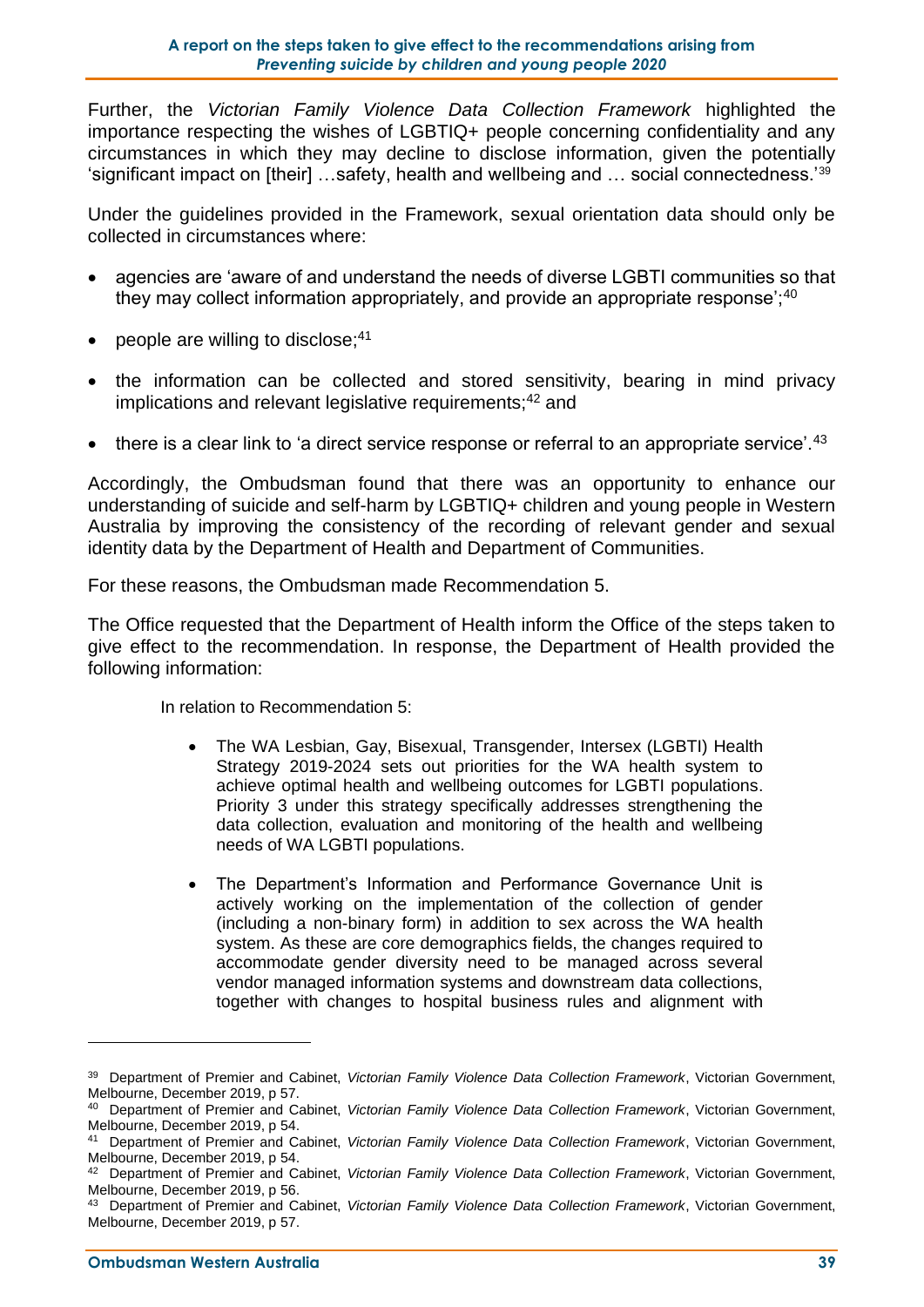emerging national health definitions. As such, this is a multiyear project within the Information Management Reform program.

- Other changes such as the recording of pronouns and preferred names will be investigated together with the implementation of the collection of gender.
- The recording of information about a child or young person's sexuality required a targeted rather than a system-wide approach and is under further consideration.

The Office requested that the Department of Communities inform the Office of the steps taken to give effect to the recommendation. In response, the Department of Communities provided the following information:

Communities is undertaking a scoping of work required to establish an internal implementation plan for improvements to practice and operations in relation to at-risk youth. Findings from the Ombudsman Own Motion Investigation will also be used to inform the strategies for the implementation of the four recommendations delivered to Communities. Further detail of the work to implement the necessary improvements will be provided to your office in October 2021.

**Having carefully considered the information provided by the Department of Health and the Department of Communities, I am of the view that steps have been taken and are proposed to be taken to give effect to Recommendation 5.**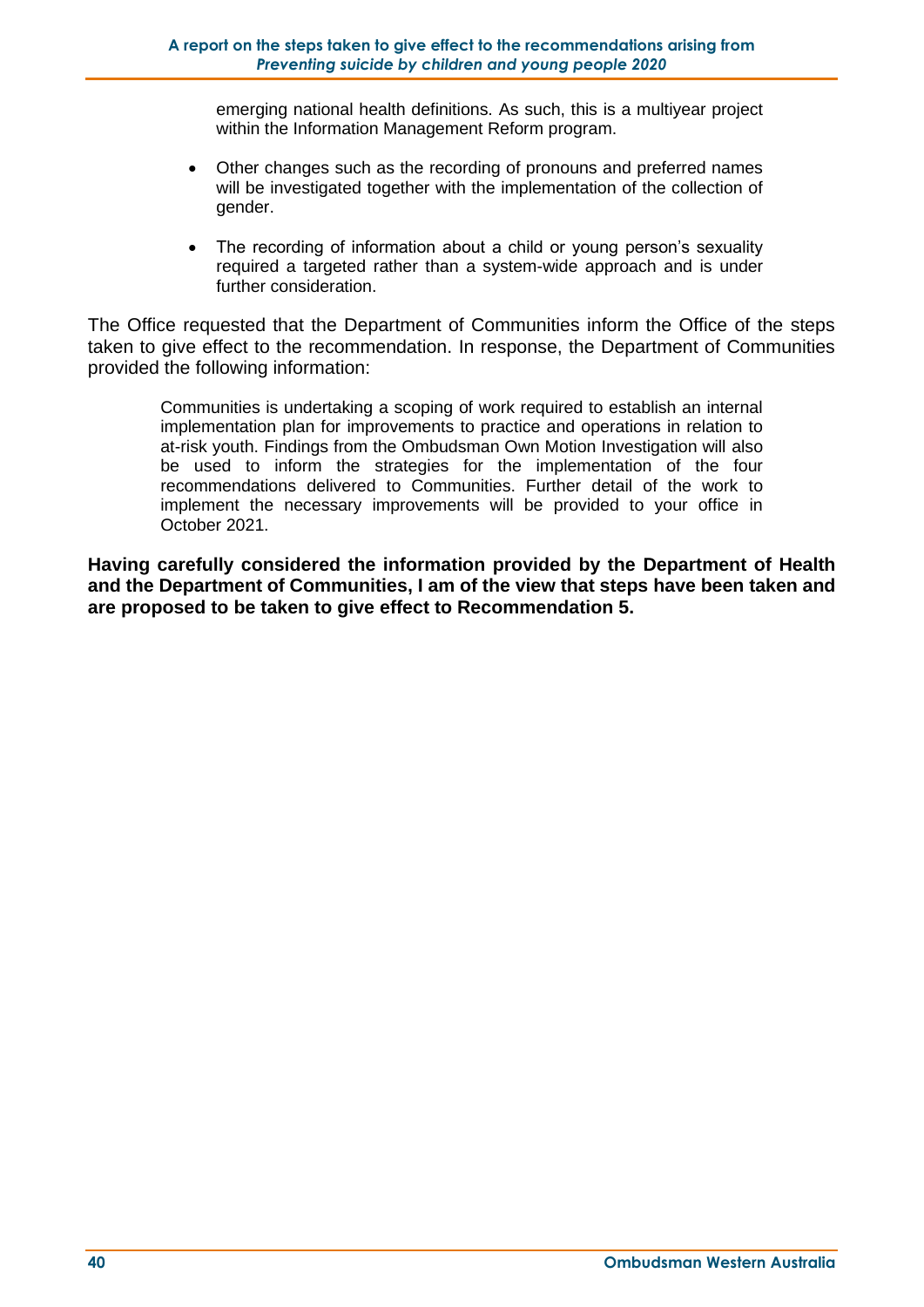# <span id="page-40-0"></span>**2.6 Recommendation 6**

**Recommendation 6:** That the Department of Communities provides the Ombudsman with a report within 12 months of the tabling of this investigation, detailing the proposed strategies to address the following issues raised in this report relating to:

- identifying and appropriately responding to children and young people and families who are the subject of multiple interactions raising concerns about their wellbeing;
- the Department's response to interactions raising concerns that a child or young person with a child protection history is at risk of harm as a result of self-harm or suicidal behaviours, including suicide attempts of a parent, carer or guardian; and
- identifying, and responding appropriately to, children and young people who are in care of the CEO of the Department (or who have left care of the CEO) who are exhibiting escalating self-harm and/or risk-taking behaviours;

including the measures by which the progress of these strategies will be monitored and evaluated.

The Report noted research literature identifying that children and young people who experience cumulative harm and complex trauma arising from child abuse or neglect are at higher risk of suicide and other mental health issues.<sup>44</sup> Children and young people in out of home care are recognised as 'particularly vulnerable and often experience significant risk factors and unmet need'.<sup>45</sup>

In addition, the Report observed recent research literature highlighting that repeated adverse family experiences (also known as 'adverse childhood experiences' or 'ACEs'), such as chronic abuse and/or neglect in childhood, increased the risk of attempted suicide. Adverse childhood experiences are defined as 'acts of commission or omission by a parent or other caregiver that result in harm, potential for harm or threat of harm to a child in the first 18 years of life, even if harm is not the intended result.'<sup>46</sup>

The research literature noted that effective responses to adversity experienced by older children and young people (above the age of 7 years) can be limited by 'the way agencies understand and deal with older children's problems', such as 'less obvious' indicators of neglect in older children, an increased prevalence 'self-harm or offending behaviour

<sup>44</sup> World Health Organization, Preventing suicide: a global imperative, World Health Organization, Luxembourg, 2014,

p. 36.; Bendall S et all, *Trauma and young people. Moving toward trauma-informed services and systems,* Orygen, The National Centre of Excellence in Youth Mental Health, Melbourne, 2018, viewed 26 October 2019, <https://www.orygen.org.au/Policy/Policy-Reports/Trauma-and-young-people-Moving-towardtrauma-info/Orygen\_trauma\_and\_young\_people\_policy\_report?ext=.>, pp. 18-19.

<sup>45</sup> Wolf M, Child Death Review Team, NSW Ombudsman, *Submission No. 45 to the Committee on Children and Young People Inquiry into current approaches aimed at preventing youth suicide in NSW*, August 2017, viewed 26 October 2019, <https://www.parliament.nsw.gov.au/ladocs/submissions/58726/Submission%2045%20-%20Child%20Death%20Review %20Team,%20NSW%20Ombudsman.PDF>, pp. 9-10.

<sup>46</sup> Von Cheong E et al, 'Adverse childhood experiences (ACEs) and later-life depression: perceived social support as a potential protective factor', *BMJ Open*, vol. 7, no. 9, 2017, e:013228.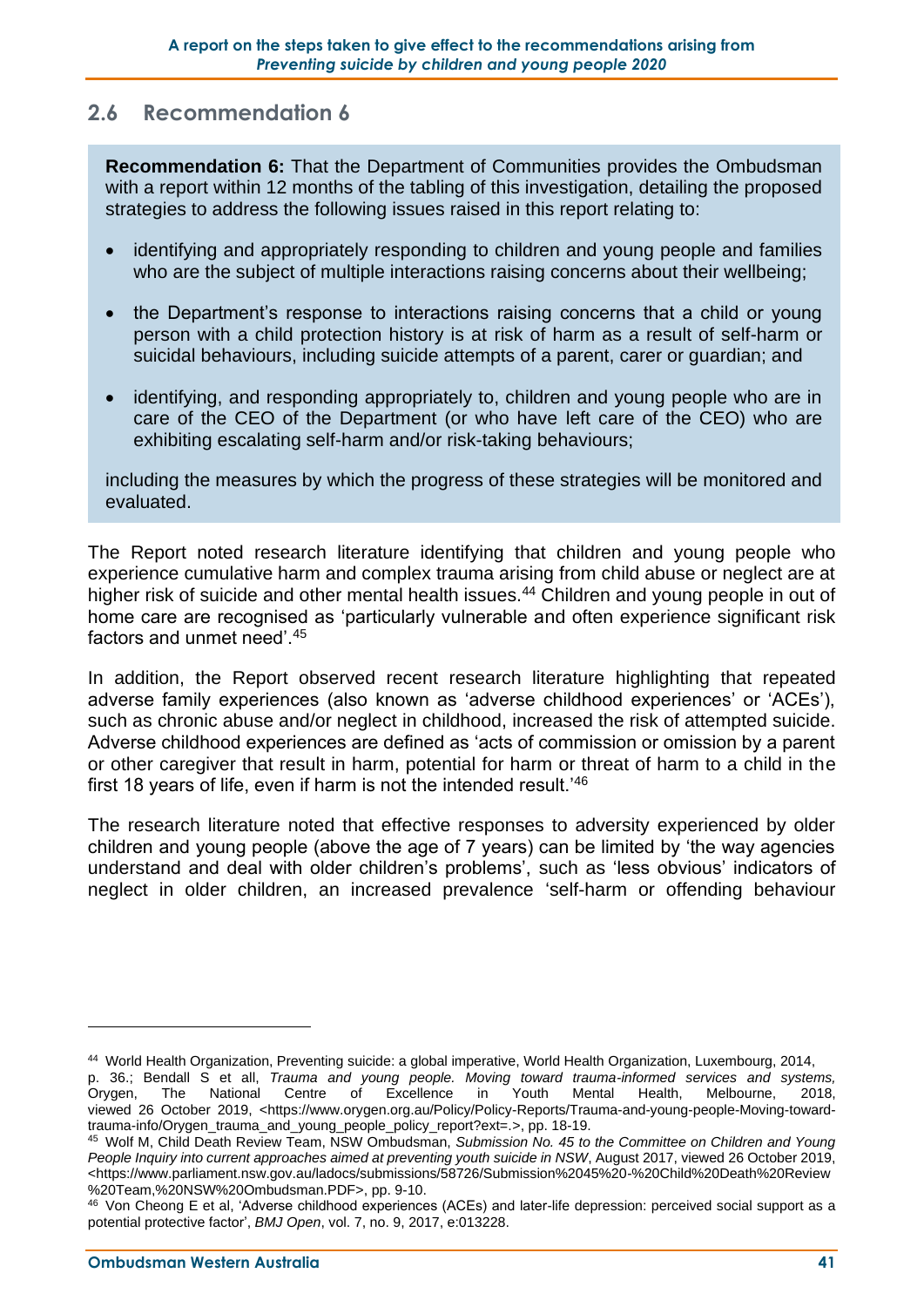…exposure to child sexual exploitation … or violence' amongst this cohort, and the idea that older children are 'choosing a lifestyle' or 'resilient' and 'do not need help'.<sup>47</sup>

Statutory child protection services, such as those provided by the Department of Communities, frequently deal with children and young people at risk of suicide and play a key role in assessing their safety and development, providing services, and linking them with appropriate support and mental health services. However, the research literature also noted that Australian statutory child welfare services are struggling to fully implement a cumulative harm approach to their work in a service delivery environment where the prevalence of repeated instances of abuse and trauma is much greater than previously estimated, with:

- one in 35 children and young people in Australia receiving child protection services;<sup>48</sup> and
- one in four children under the age of 10 reported to child protection authorities, 90 per cent of whom were the subject of multiple alleged instances of abuse and neglect.<sup>49</sup>

Of the 50 children and young people in Group 1 in the 2020 Investigation, records indicated that 39 (78 per cent) allegedly experienced more than one form of child abuse or neglect, and therefore are likely to have suffered cumulative harm.

These children and young people most commonly experienced neglect (37 of the 50 children and young people) and exposure to family and domestic violence (36 of the 50 children and young people). Approximately half had additionally survived alleged physical abuse (24 of the 50 children and young people) and/or alleged sexual abuse (22 of the 50 children and young people).

The Report identified that the Department of Communities received information raising concerns about the wellbeing of 47 of these 50 children and young people on 658 occasions, in the form of a recorded 'interaction'. On average, these 47 children and young people came to the attention of the Department of Communities 14 times, ranging from one to 70 occasions.

However, the concerns about the wellbeing of these children and young people was not always recorded as a 'child protection' concern. The Office identified 103 interactions in which the Department of Communities instead recorded the receipt of information alleging abuse, harm or neglect of a child or young person as 'family support', 'practical problem' or 'other crisis issue'. Concerns of neglect and emotional abuse were most frequently recorded as a 'family support' issue instead of a 'child protection' concern, comprising 86 of the total 118 'family support' interactions (73 per cent).

For the majority of these 658 interactions (492 interactions, or 75 per cent) the Department of Communities either took 'no further action' or did not progress past the 'initial inquiry'.

<sup>47</sup> Ofsted, Care Quality Commission, HMI Constabulary and Fire & Rescue Services and HMI Probation, *Growing up neglected: a multi-agency response to older children*, July 2018, viewed 26 October 2019, <https://assets.publishing.service.gov.uk/government/uploads/system/uploads/attachment\_data/file/722740/Older\_childr en\_neglect\_FINAL\_060718.pdf> .

<sup>&</sup>lt;sup>48</sup> Defined as those children who, after being the subject of a notification to a child protection authority, were the subject of an investigation, a protection order or an out of home care placement.

<sup>49</sup> Puddy R, 'Australia facing an "epidemic of abuse and neglect", according to experts', *ABC News,* 16 September 2018, viewed 26 October 2019, <https://www.abc.net.au/news/2018-09-16/australia-facing-an-epidemic-of-child-abuse-andneglect/10233898>.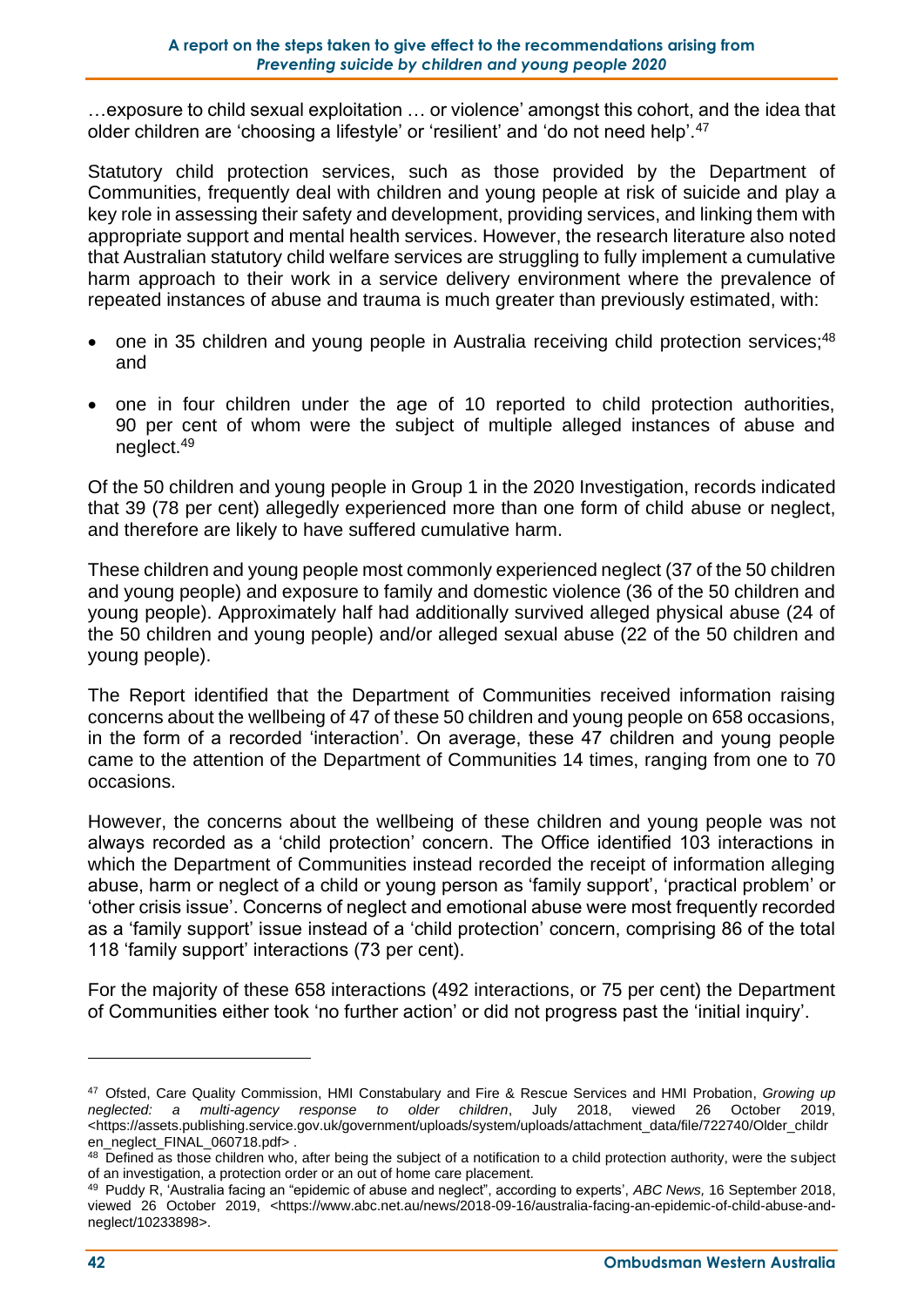The Office also found that subsequent concerns about a child or young person raised after a safety and wellbeing assessment were even less likely to result in a Departmental response. Of the 96 occasions where additional concerns for a child or young person's wellbeing were raised following the completion of a safety and wellbeing assessment:

- no further action was taken in response to the majority of concerns (69 per cent, 66 occasions); and
- none progressed to a re-consideration of whether the child or young person had experienced harm, was at risk of harm and/or was in need of protection through a second safety and wellbeing assessment.

As discussed in Chapter 6 of Volume 3 of the Report, Aboriginal children and young people continued to be the subject of higher levels of contact and involvement with the Department of Communities. The Office's analysis of the 47 children and young people in Group 1 who allegedly experienced child abuse or neglect and were known to the Department of Communities, identified that 27 were Aboriginal and 20 were non-Aboriginal;

- 485 of the 658 interactions the Department of Communities received for children and young people in Group 1, related to the 27 Aboriginal children and young people in this group (74 per cent); and
- 23 of the 27 Aboriginal children and young people in Group 1 were the subject of initial inquiries or a safety and wellbeing assessment conducted by the Department of Communities (85 per cent), compared to 11 of the 20 non-Aboriginal children and young people (55 per cent).

The Office also considered the ages at which concerns for the 47 children and young people were reported to the Department of Communities, and found that the greatest number of interactions, initial inquires and safety and wellbeing assessments occurred between the ages of 12 to 14.

At the time of the Report's publication, the Department of Communities' *Casework Practice Manual* stated that:

If contacted about a child or young person's suicidal thoughts or behaviours, child protection workers should:

- gather information about the extent of the concerns about the child or young person
- review any chronology of past incidents of harmful events or experiences, reports of abuse or neglect
- where possible meet with the child or young person to discuss the concerns about them, (other professionals known to the child or young person may also attend where appropriate)
- contact other individuals to gather information about the extent of the child or young person's suicide concerns
- if the child or young person resides in another district, organise for the appropriate district office to respond, and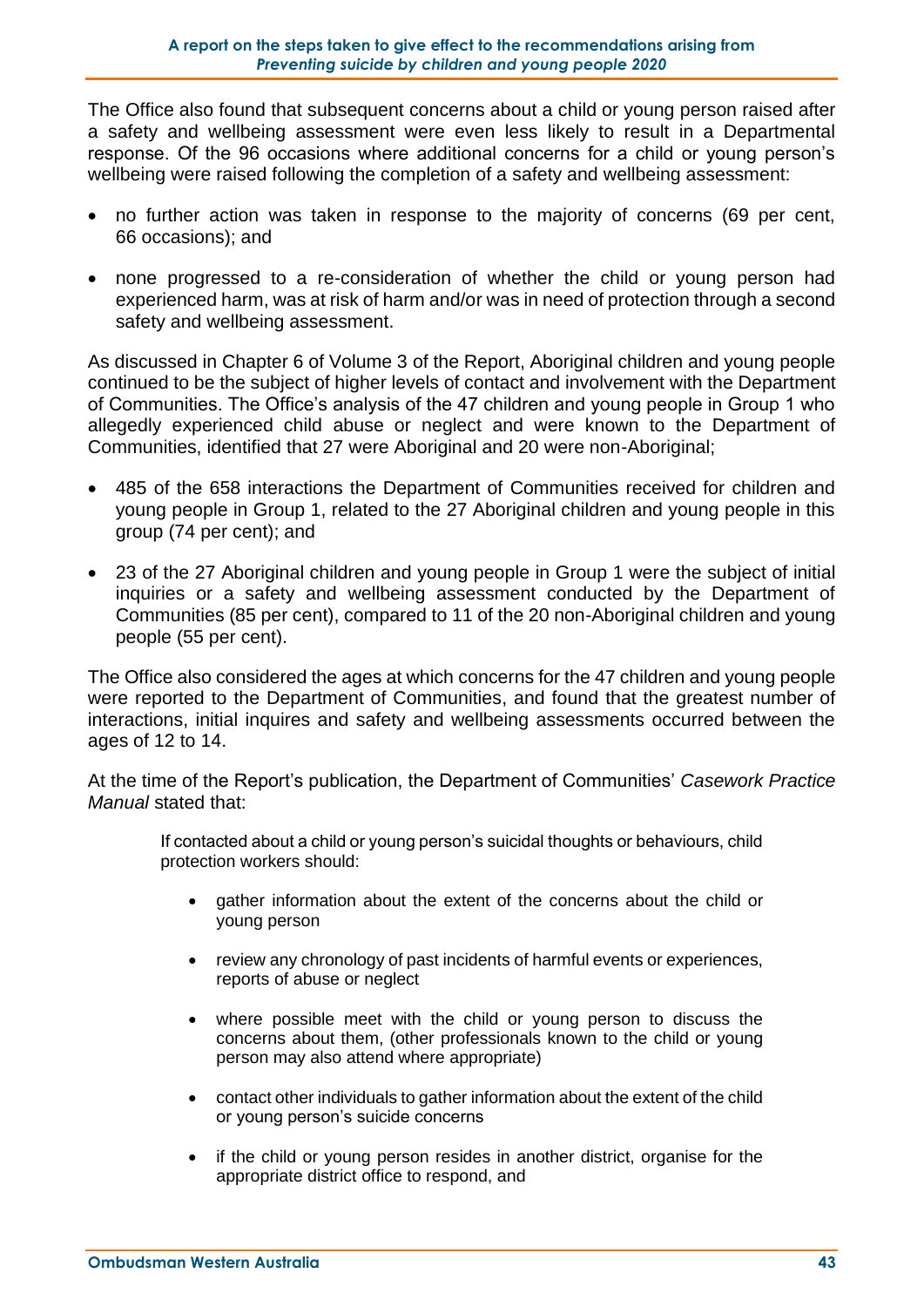• ask the contacting individual if they require any follow-up support, and refer them to an appropriate service.<sup>50</sup>

The Office analysed the Department of Communities' response to reported suicidal and selfharming behaviours in children, young people and their families. The Office found that 41 of the 658 interactions relating to the 47 children and young people in Group 1 of the 2020 Investigation contained concerns about suicidal and self-harming behaviours relating to a child or young person that died by suicide, their sibling or parent/caregiver. Nine of these interactions included additional concerns that the parents/caregivers of a suicidal child or young person was unable or willing to provide adequate care for the child or young person. However, the Office noted that these concerns were not consistently assessed in accordance with the relevant Casework Practice Manual guidance.

For the above reasons, the Ombudsman made Recommendation 6.

The Office requested that the Department of Communities inform the Office of the progress towards completing the report required in order to give effect to this recommendation. In response, the Department of Communities provided the following information:

In 2019, the Department of Communities (Communities) undertook a thematic analysis of 22 finalised child death reviews finalised since 1 July to:

- collate information about vulnerable cohorts within the community including common risk factors;
- identify common practice issues related to Communities administration of the *Children and Community Services Act 2004* and related policies and procedures;
- identify systemic barriers to child safety; and
- draw connections between the findings of child death reviews and other oversight agency investigations.

Young people age 10 to 18 years were identified through the thematic analysis as an emerging at risk cohort.

Following from the thematic analysis, Communities has undertaken a further cohort review of at-risk youth. The following themes emerged from the review:

- 1. Improving practice guidance about the Department's role and responsibilities in circumstances where a child or young person is referred to the Department in relation to concerns about their wellbeing. This includes recognising wellbeing concerns as indicators of abuse and neglect, assessing harm arising from cumulative abuse and understanding when observed strengths, resilience or other protective factors may translate into safety in relation to the identified abuse/danger.
- 2. Improving interagency communication and collaboration to better respond to complex intersecting issues in families where there is a young person at risk of suicide or other type of harm including as a result of substance abuse; and
- 3. Addressing practice and systemic issues through dedicated strategic policy and frameworks such as the At-Risk Youth Strategy.

<sup>50</sup> Department of Communities, Government of Western Australia, *Casework Practice Manual: 1.4.5 Suicide and*  self-harm, 3 July 2018, viewed 5 May 2019, <https://manuals.dcp.wa.gov.au/CPM/SitePages/Procedure.aspx?Procedure  $Id = 146$ .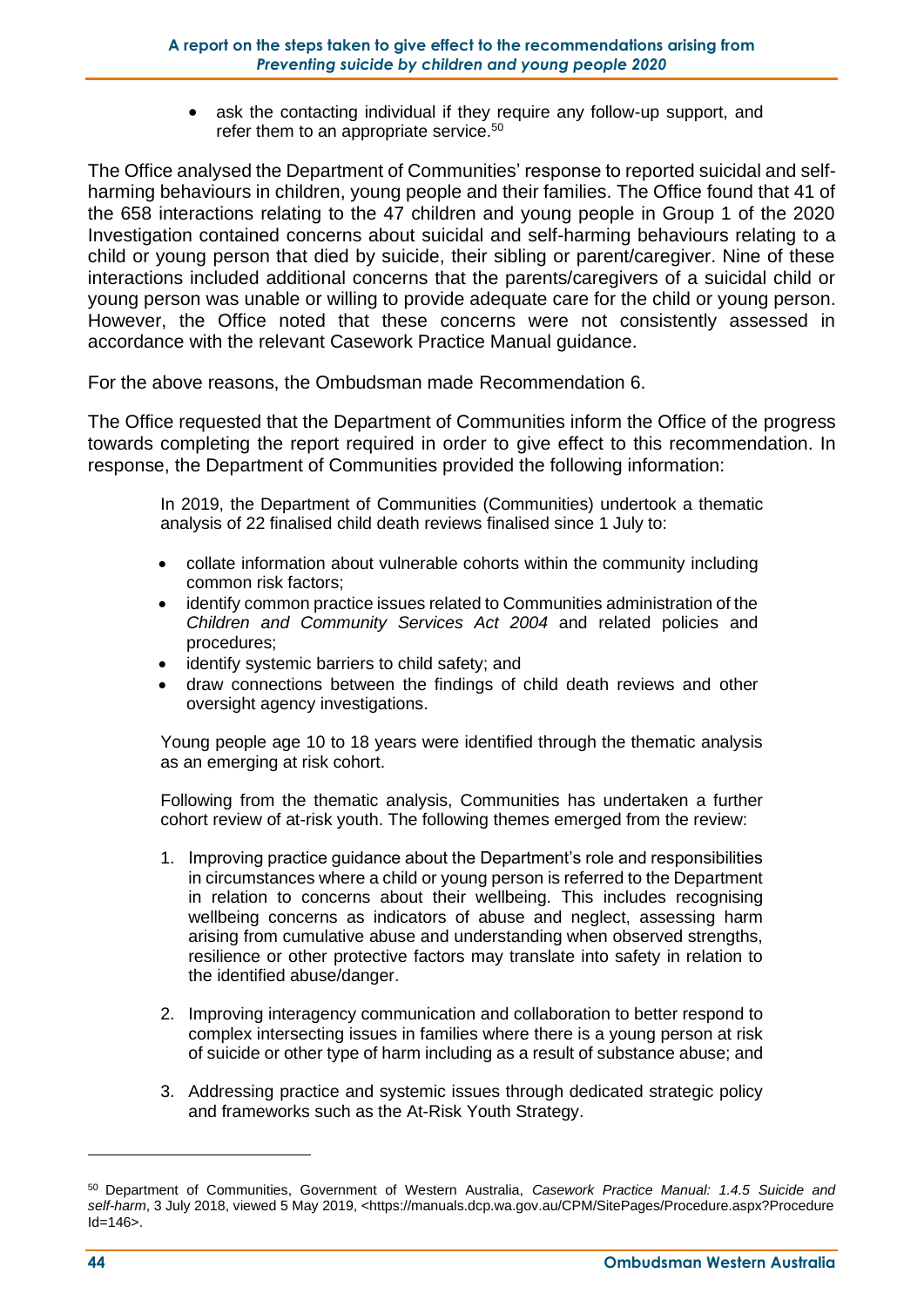Common risk factors across both reviews included exposure to family violence and parental substance use. Other risk factors for this cohort included parental mental illness, parents who experienced abuse as children, homelessness or housing instability and Aboriginality. The identification of these risk factors will assist Communities to target implementation strategies in the development of the internal implementation plan for improving responses for at-risk youth.

Communities is undertaking a scoping of work required to establish an internal implementation plan for improvements to practice and operations in relation to at-risk youth. Findings from the Ombudsman Own Motion Investigation will also be used to inform the strategies for the implementation of the four recommendations delivered to Communities. Further detail of the work to implement the necessary improvements will be provided to your office in October 2021.

**Having carefully considered the information provided by the Department of Communities, I am of the view that steps have been taken and are proposed to be taken to give effect to Recommendation 6. Further, the Office will carefully consider the report from the Department of Communities as set out in the recommendation upon receipt and publish an update on the steps taken to give effect to Recommendation 6 in the Ombudsman's 2021-22 Annual Report.**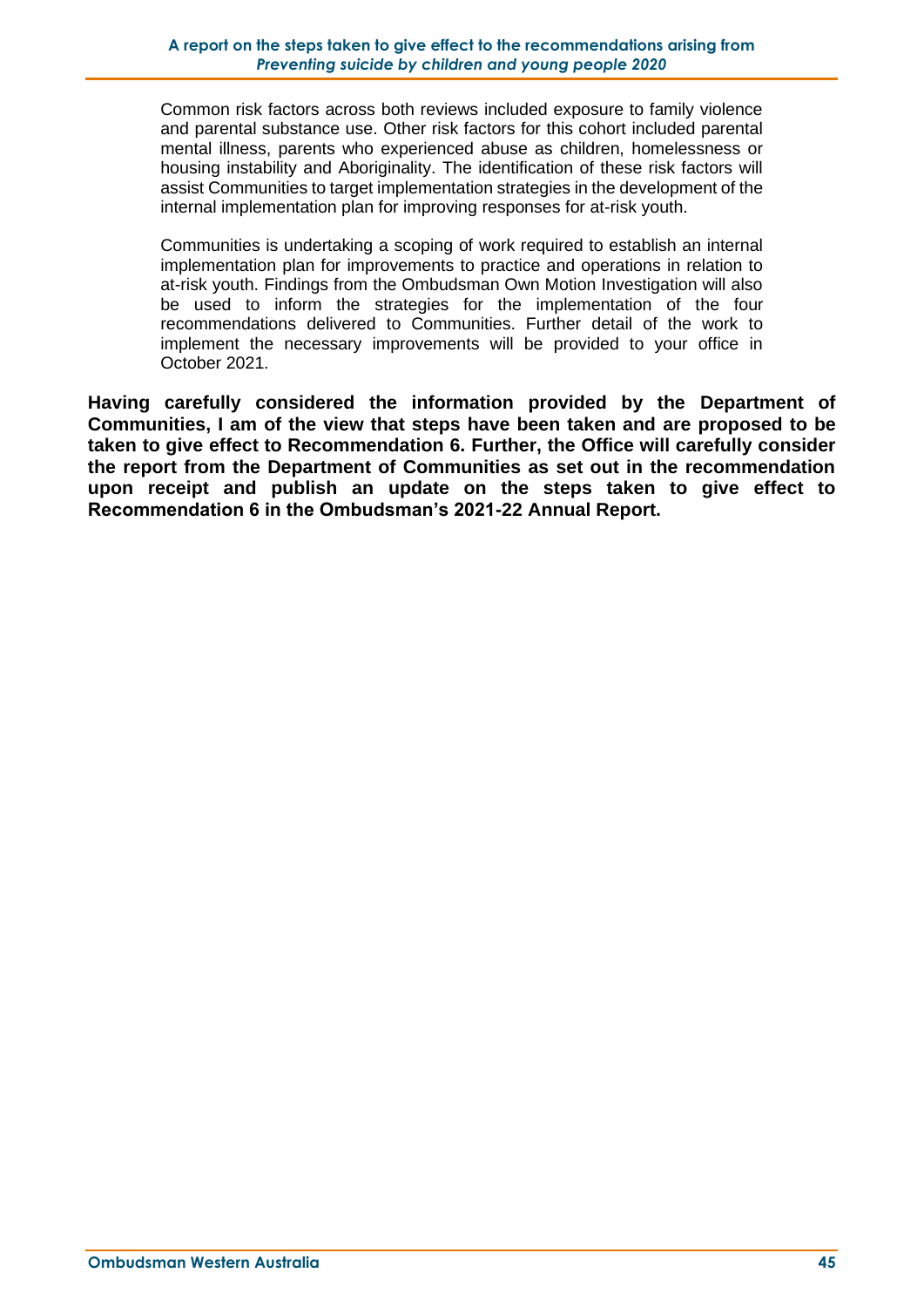This page has intentionally been left blank.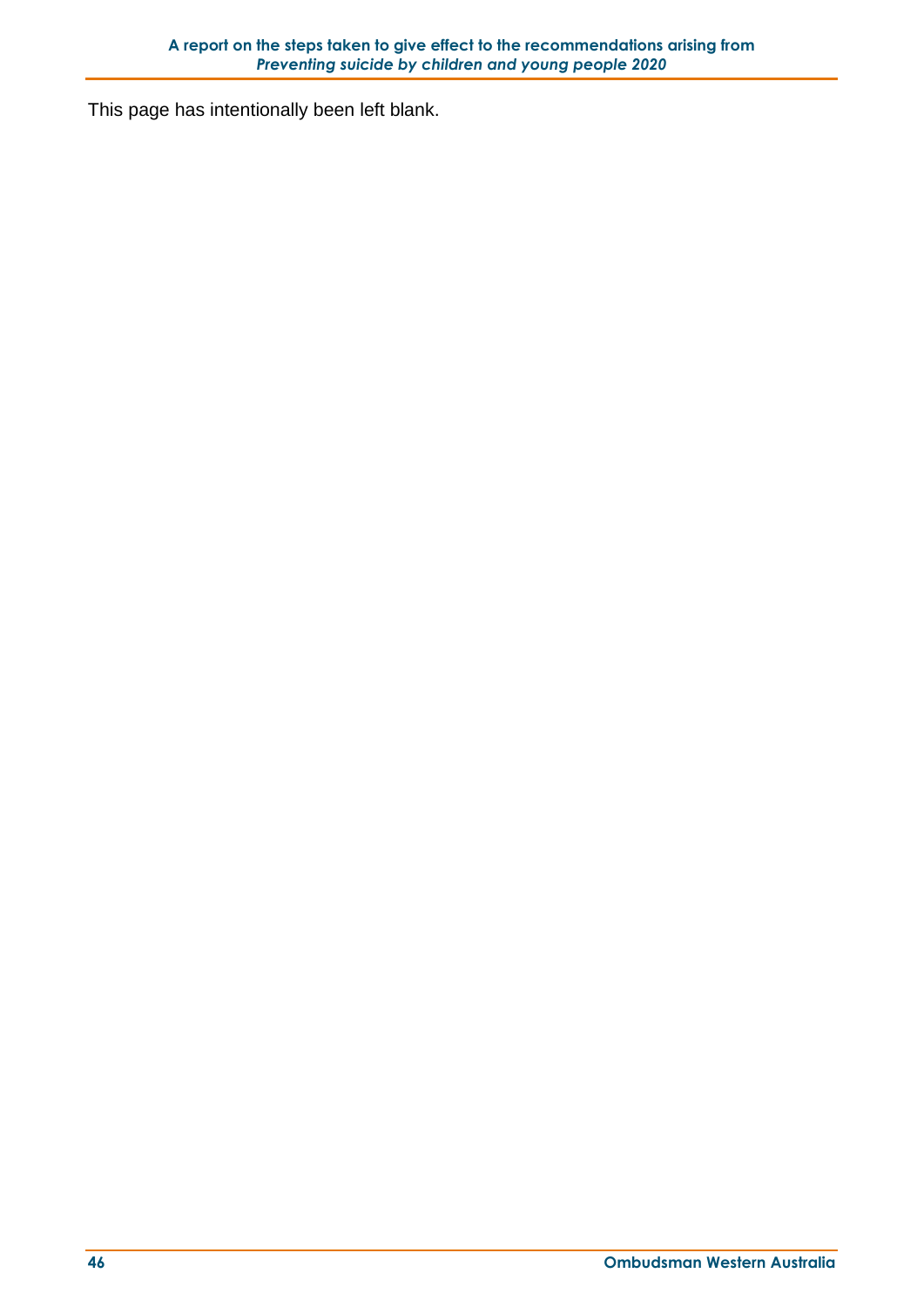# <span id="page-46-0"></span>**2.7 Recommendation 7**

**Recommendation 7:** That the Mental Health Commission, Department of Health, Department of Communities and Department of Education work collaboratively to develop and implement an evidence-based inter-agency model for responding to children and young people with complex needs, including those experiencing multiple risk factors associated with suicide.

The Report identified an important theme arising from child death reviews and related own motion investigations of the Office regarding the need for State government departments and authorities to:

- share information to facilitate the effective identification of young people at risk of suicide; and
- make a collaborative effort to prevent and reduce suicide by young people who experience multiple risk factors associated with suicide and have contact with multiple State government departments.

The research literature further identified that challenging behaviours exhibited by children and young people experiencing cumulative harm are often not understood in the context of trauma.<sup>51</sup>

The Report noted that some other jurisdictions have introduced targeted multi-agency interventions to help meet the needs of older children and young people with complex needs, including those 'who don't quite cross the threshold to be involved in care and protection services, but still have complex needs<sup>'52</sup> or have parents experiencing mental health, drug or alcohol issues.<sup>53</sup> Others have introduced long-term early intervention initiatives to reduce rates of developmentally vulnerable children and young people in areas of socio-economic disadvantage.<sup>54</sup>

<sup>51</sup> Ofsted, Care Quality Commission, HMI Constabulary and Fire & Rescue Services and HMI Probation, *Growing up neglected: a multi-agency response to older children*, July 2018, viewed 26 October 2019, <https://assets.publishing.service.gov.uk/government/uploads/system/uploads/attachment\_data/file/722740/Older\_childr en\_neglect\_FINAL\_060718.pdf> pp. 8-10.

<sup>52</sup> Oranga Tamariki Ministry for Children, 'Children's Teams', *Working with children*, viewed 26 October 2019, <https://www.orangatamariki.govt.nz/working-with-children/childrens-teams/information-for-families/>.

<sup>53</sup> NSW Government Agency for Clinical Innovation, *Keep Them Safe and Whole Family Teams – An Integrated Partnership Approach to Health Care*, 5 March 2015, viewed 26 October 2019, <https://www.aci.health.nsw.gov.au/ie/projects/keep-them-safe-and-whole-family-teams>.

<sup>54</sup> Royal Australian and New Zealand College of Psychiatrists*, Submission to the Legal and Social Issues Committee's Inquiry into youth justice centres in Victoria,* 21 September 2018, viewed 26 October 2019, <https://www.ranzcp.org/files/resources/submissions/ranzcp-qld-submission-on-youth-justice-strategy-se.aspx>, pp. 2-3.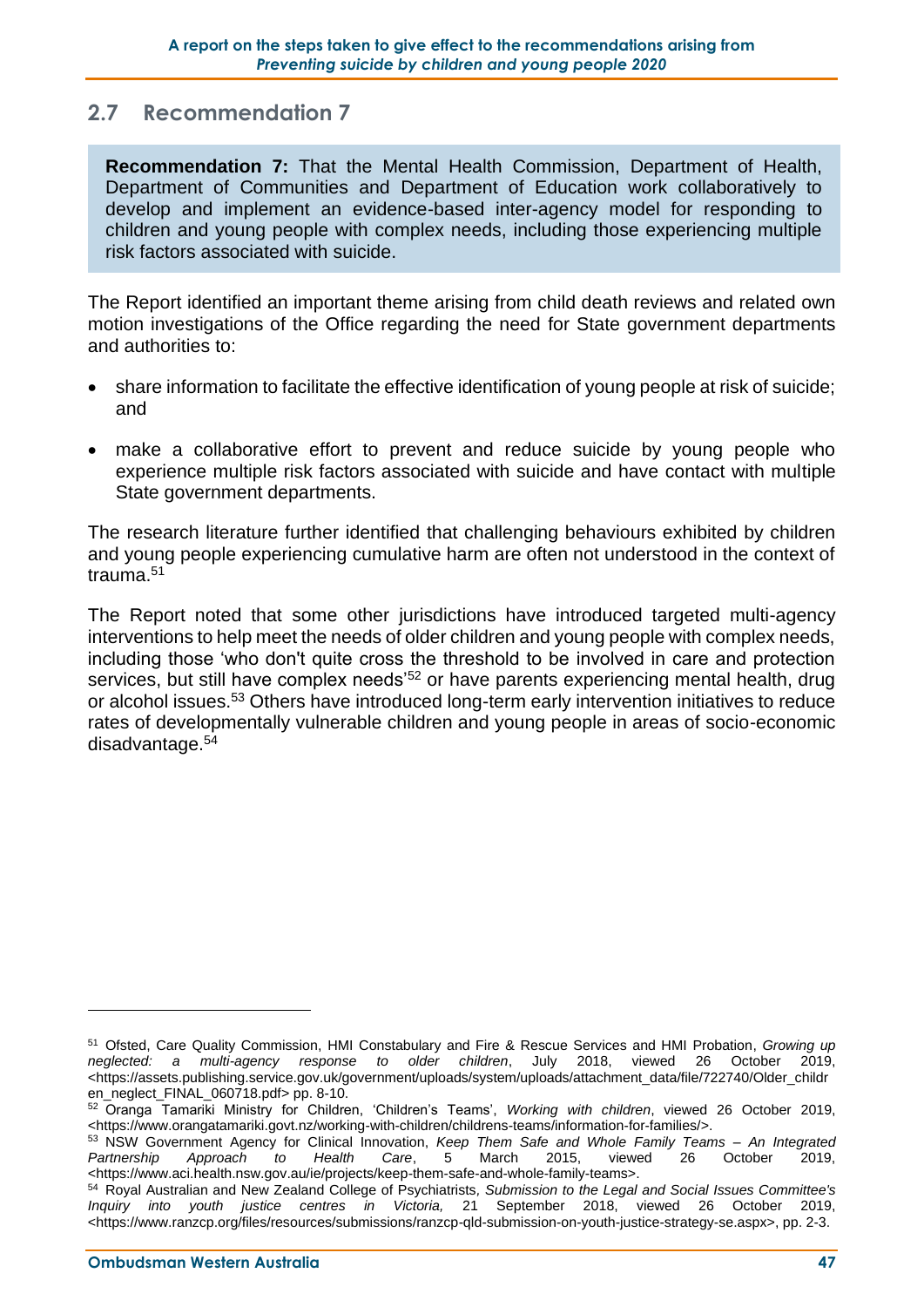Trauma informed service delivery and inter-agency collaboration both require a foundation of effective information sharing mechanisms. The research literature identified that young people who have multiple risk factors and a long history of involvement with multiple agencies are often 'hard to help',<sup>55</sup> and agencies face challenges in providing services to these young people.<sup>56</sup>

The Report noted that one example of a case management approach for at-risk young people in Western Australia was the Young People with Exceptionally Complex Needs program (**the YPECN program**) which had been expanded to support 14 young people (from a commencement capacity of 12 young people).

The Report also noted that changes to the *Children and Community Services Act 2004*, effective since 1 January 2016, have also established a legislative framework and legal protections, enabling prescribed State government departments and authorities 'to share information that is relevant to the wellbeing of a child or children directly with one another … prescribed non-government providers and non-government schools.'<sup>57</sup> The definition of 'relevant information' has also been 'broadened to include information that is relevant to the safety of persons subjected or exposed to family and domestic violence.<sup>'58</sup>

However, despite these encouraging developments, the Western Australian research literature had observed an ongoing 'lack of collaboration and information sharing between agencies' and need for a 'coordinated and integrated information system for children and adolescents at high risk … to ensure effective communication between multiple agencies working on the same case.'<sup>59</sup>

As noted in the Report, the Office also found that the majority of children and young people who died by suicide in Western Australia between 1 July 2009 and 30 June 2018 were in Group 1 (79 children and young people, 69 per cent) and had contact with multiple State government agencies, particularly the Department of Communities, Department of Education and the Department of Health. Many of these children and young people were characterised in agency records as 'hard to help'.

Accordingly, for the above reasons, the Ombudsman made Recommendation 7.

<sup>55</sup> Brandon M et al, Analysing Child Deaths and Serious Injury through Abuse and Neglect: What can we learn? A Biennial Analysis of Serious Case Reviews 2003-05, United Kingdom Department for Children, Schools and Families, London, 2008, p. 12.

<sup>56</sup> Brandon M et al, Analysing Child Deaths and Serious Injury through Abuse and Neglect: What can we learn? A Biennial Analysis of Serious Case Reviews 2003-05, United Kingdom Department for Children, Schools and Families, London, 2008, p. 12.

<sup>57</sup> Department for Child Protection and Family Support, *New information-sharing laws under the Children and Community Services Act 2004 (WA) – section 28B,* 2015, viewed 6 October 2019, <https://www.dcp.wa.gov.au/Organisation/Documents/Implementation%20information%20for%20the%20non%20govern ment%20sector.pdf>, p. 1.

<sup>58</sup> Department for Child Protection and Family Support, *New information-sharing laws under the Children and Community Services Act 2004 (WA) – section 28B,* 2015, viewed 6 October 2019, <https://www.dcp.wa.gov.au/Organisation/Documents/Implementation%20information%20for%20the%20non%20govern ment%20sector.pdf>, p. 1.

<sup>59</sup> Telethon Kids Institute and Menzies School of Health Research, *Submission No. 18 to the Education and Health Standing Committee Inquiry into Aboriginal youth suicide in remote areas*, Legislative Assembly, Parliament of Western Australia, Perth, 24 May 2016, p. 5.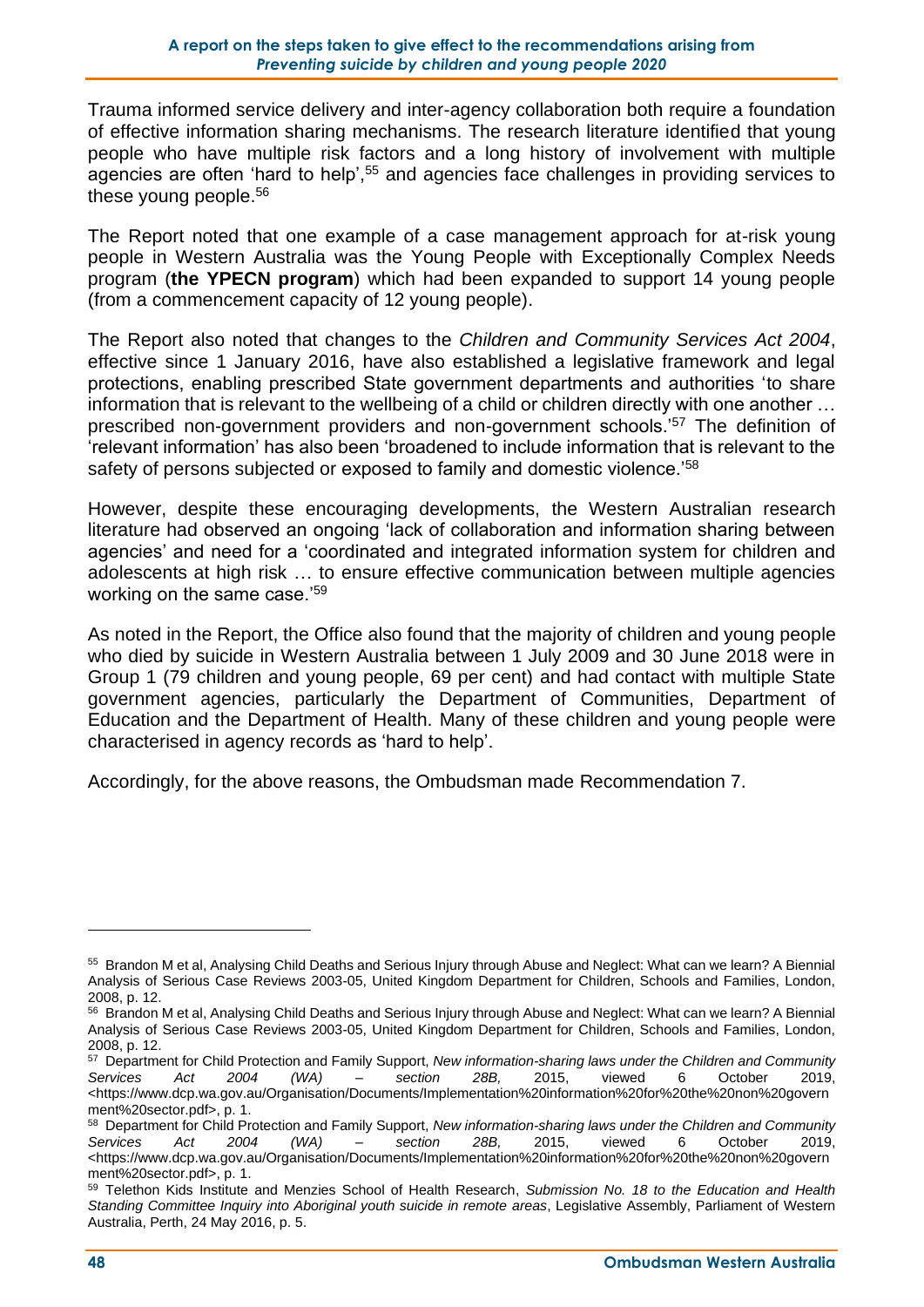The Office requested that the Mental Health Commission inform the Office of the steps taken to give effect to the recommendation. In response, the Mental Health Commission provided the following information:

The YPPA [Young People's Mental Health and Alcohol and Other Drug Use: Priorities for Action 2020-2025] and its implementation contribute to addressing recommendation 7. The importance of cross-sector collaboration to respond to, and meet the complex needs of young people with mental health, AOD and other related and impacting issues is the foundation of the YPPA.

The MHC is leading the Ministerial Taskforce into Public Mental Health Services for Infants, Children and Adolescents aged 0-18 years in WA (the ICA Taskforce). Work is well underway with the ICA Taskforce having met four times since its formation in March 2021. An Interagency Expert Advisory Group has been formed to support the ICA Taskforce. Membership includes representatives from agencies such as Department of Communities, Department of Education and various health service providers (HSPs). An emerging directions paper will be delivered by 31 July 2021. The final report will include a costed implementation plan and will be delivered by 30 November 2021.

The Mental Health Commission has requested a meeting with key representatives from the Department of Health, Department of Communities and Department of Education to discuss a strategic approach to progress Recommendation 7.

The Office requested that the Department of Health inform the Office of the steps taken to give effect to the recommendation. In response, the Department of Health provided the following information:

As you are aware, the four Preventing Suicide by Children and Young People recommendations directed to the Department of Health (3, 4, 5 and 7) require collaboration with other agencies.

The Mental Health Commission will be convening a meeting to enable the agencies to consider how to progress the recommendations.

The Office requested that the Department of Education inform the Office of the steps taken to give effect to the recommendation. In response, the Department of Education provided the following information:

The Department [will] collaborate with other agencies in the development and implementation of the interagency model. Through cross agency meetings, the Department will advocate for the model to be consistent with and informed by:

- the *National Agreement on Closing the Gap*
- the State's Closing the Gap Implementation plan; and
- the Department's commitments outlined in the *Commitment to Aboriginal Youth Wellbeing*.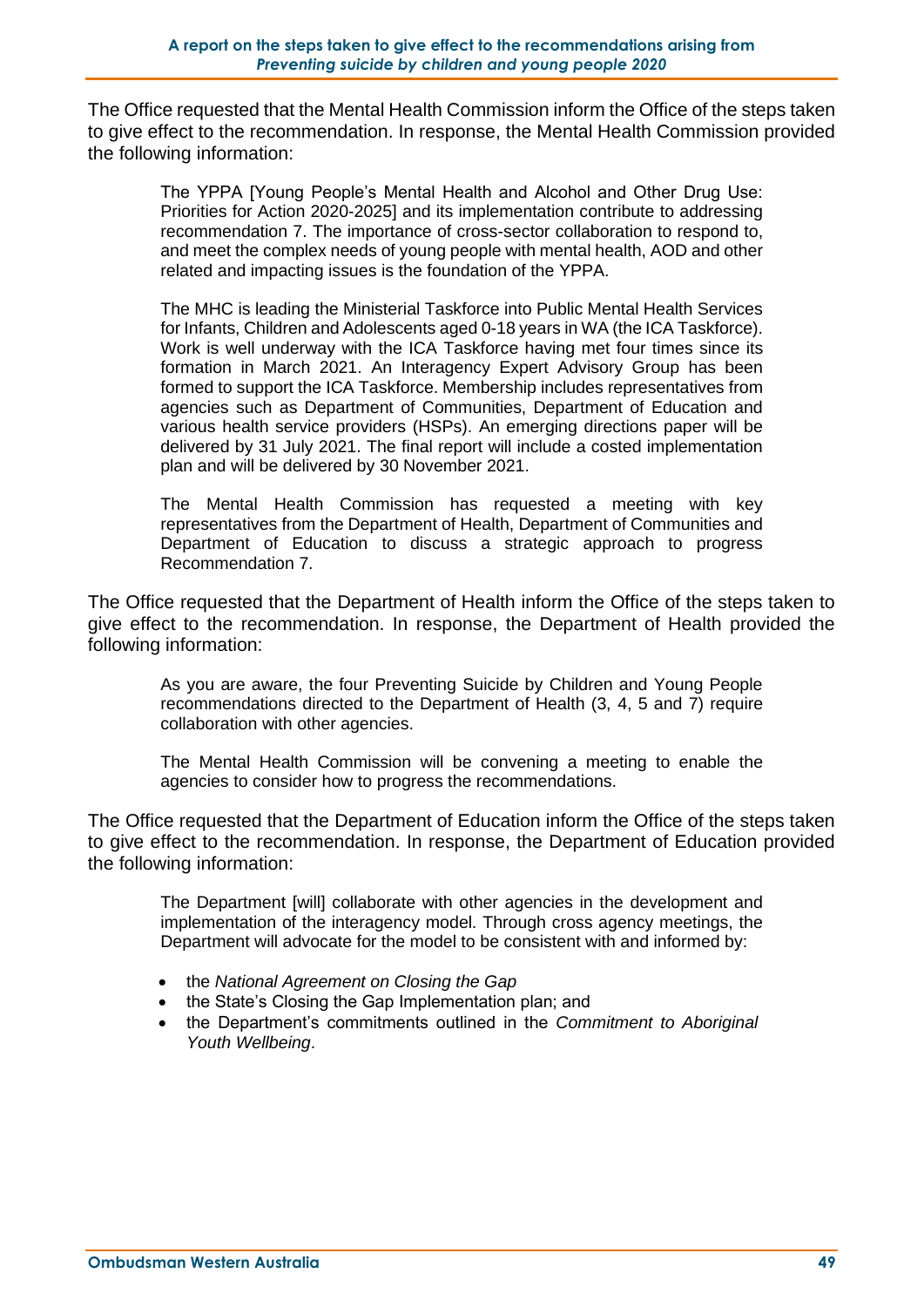The Department will draw upon Aboriginal lead research to inform the evidencebased interagency model. The Mental Health Commissioner is in the process of seeking Directors' General nominations for a senior officers working group to progress implementation of the recommendations. Through the senior officers working group, the Department will advocate for student voice to be considered as part of any consultation process.

Links to the interagency model will be referred to in the relevant Department of Education policies and programs. Relevant Department policies will be reviewed to consider referencing the interagency model. This will be undertaken once the interagency model is developed.

Consideration will be given to the role of the School Chaplaincy Program in the interagency model, including the Pastoral Critical Incident Response team that provides emergency support to local school communities.

Establishment of mechanisms identifying children and young people at high risk of disengagement at school. The Department will identify data sets that may assist in the development of the interagency model. Once developed, the interagency model will be incorporated into operational guidelines for students with complex needs.

The Department of Education has expanded the range of services it provides to students experiencing circumstances of adversity through the development and implementation of its Full Service School, which:

Provide[s] a service to young people whose risk factors include:

- homelessness
- teenage pregnancy
- disengagement from education and social and community services.

The Full Service School (FSS) servicing the Armadale, Byford and Kelmscott areas works collaboratively with other agencies to strengthen the links between schools and their communities. They provide a range of youth and family support services for young people who are pregnant or parenting, and/or vulnerable to homelessness or family and domestic violence. The Department has developed online information and guidance for schools to identify, respond and support students affected or at risk of homelessness. Once developed, the interagency model's alignment with Full Service Schools and Homeless ness are resources will be considered.

The School Response and Planning Guidelines for Students with Suicidal Behaviour and Non-Suicidal Self-Injury will be updated to consider strategies to support children and young people with complex needs, including those experiencing multiple risk factors associated with suicide. An update to the Guidelines was published January 2021. Noting that refinements will continue as required.

The School Psychology Service Professional Practice Guidelines: *Suicidal Behaviour and NSSI* will be updated to consider strategies to support children and young people with complex needs, including those experiencing multiple risk factors associated with suicide. Advice and guidance will be sought from relevant stakeholders to inform future updates.

The Mental Health Commission will be convening a meeting to enable the agencies to consider how to progress the recommendations.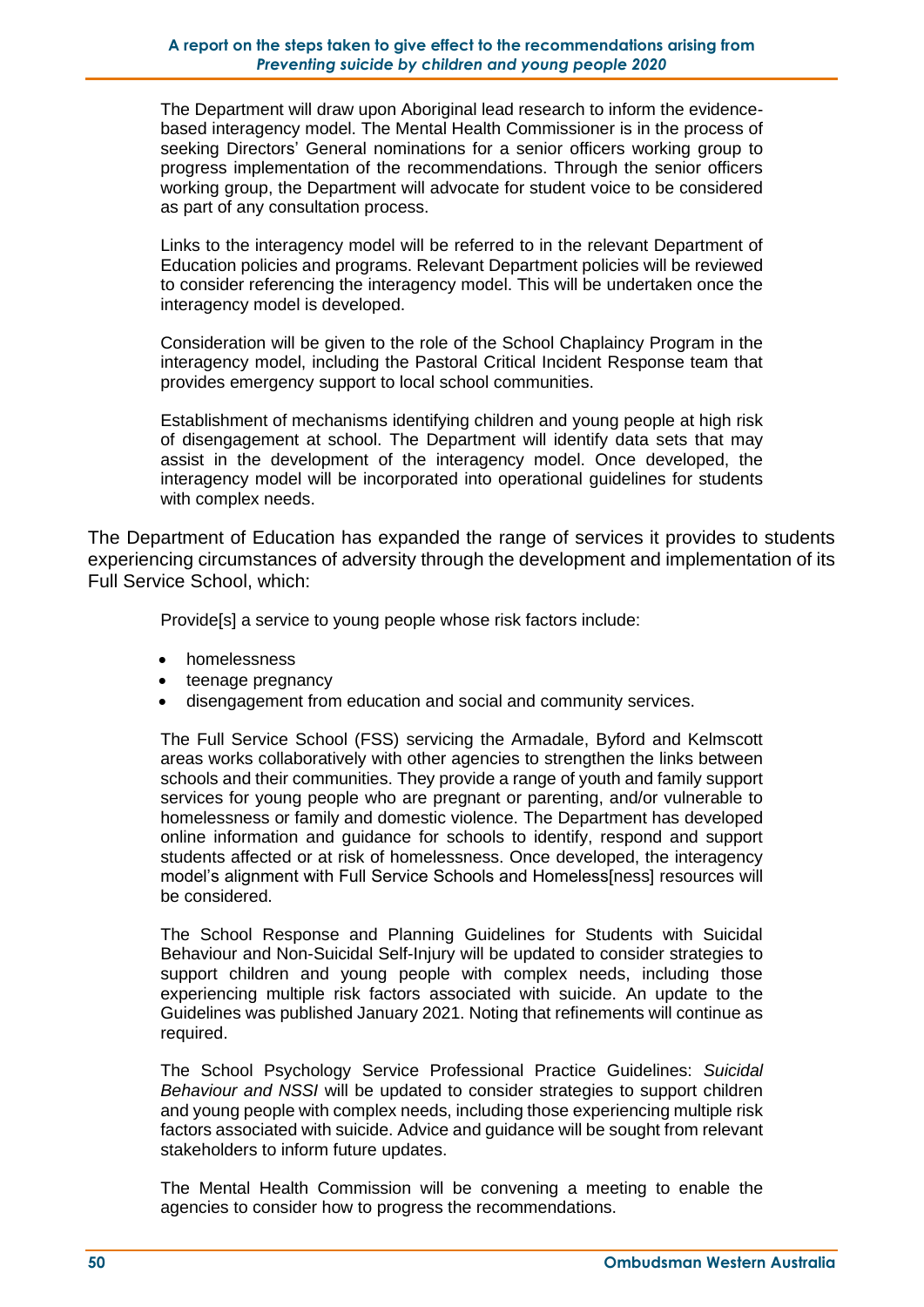The Office requested that the Department of Communities inform the Office of the steps taken to give effect to the recommendation. In response, the Department of Communities provided the following information:

Communities is undertaking a scoping of work required to establish an internal implementation plan for improvements to practice and operations in relation to at-risk youth. Findings from the Ombudsman Own Motion Investigation will also be used to inform the strategies for the implementation of the four recommendations delivered to Communities. Further detail of the work to implement the necessary improvements will be provided to your office in October 2021.

**Having carefully considered the information provided by the Mental Health Commission, Department of Health, Department of Education and Department of Communities, I am of the view that steps have been taken and are proposed to be taken to give effect to Recommendation 7.**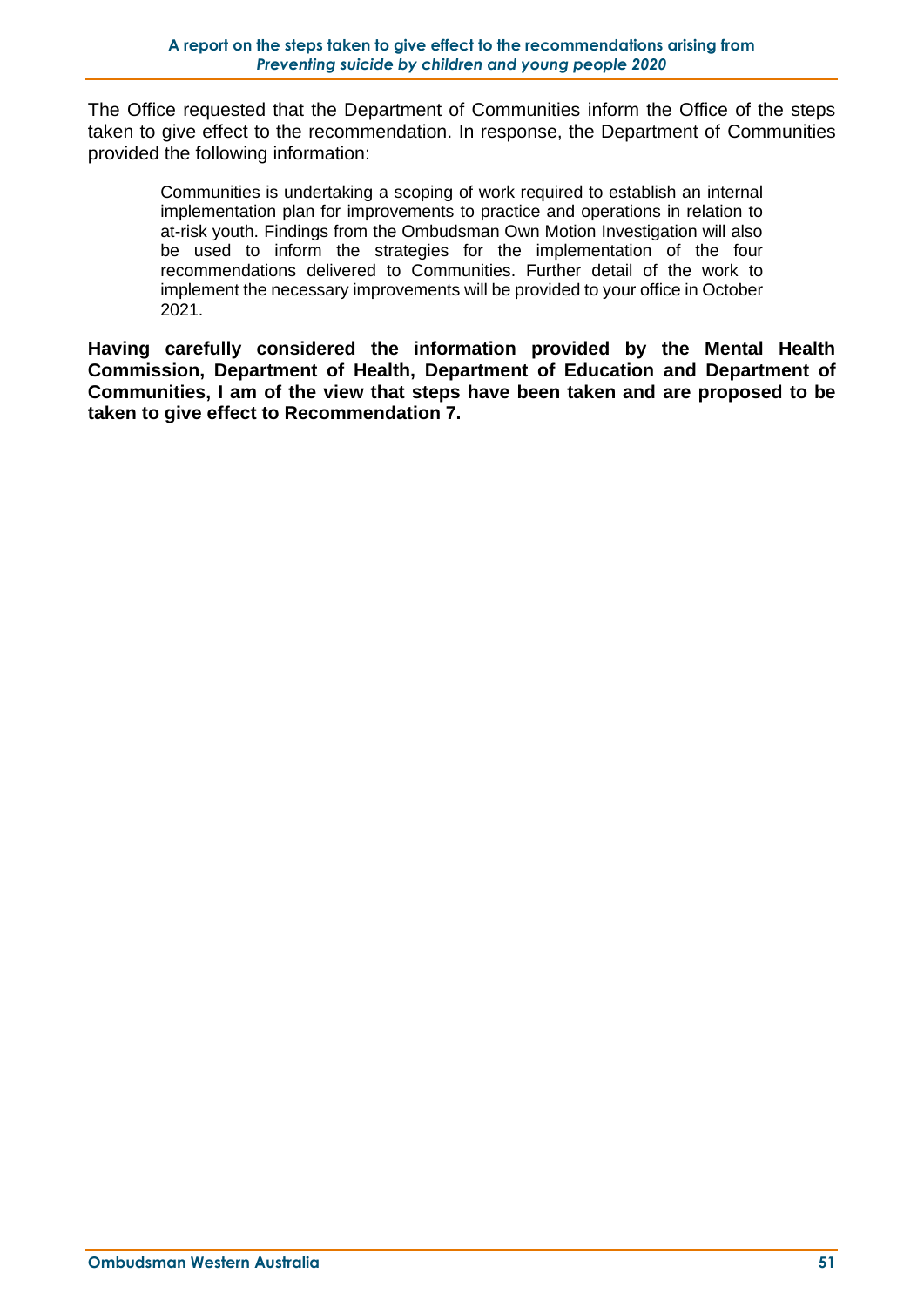This page has been intentionally left blank.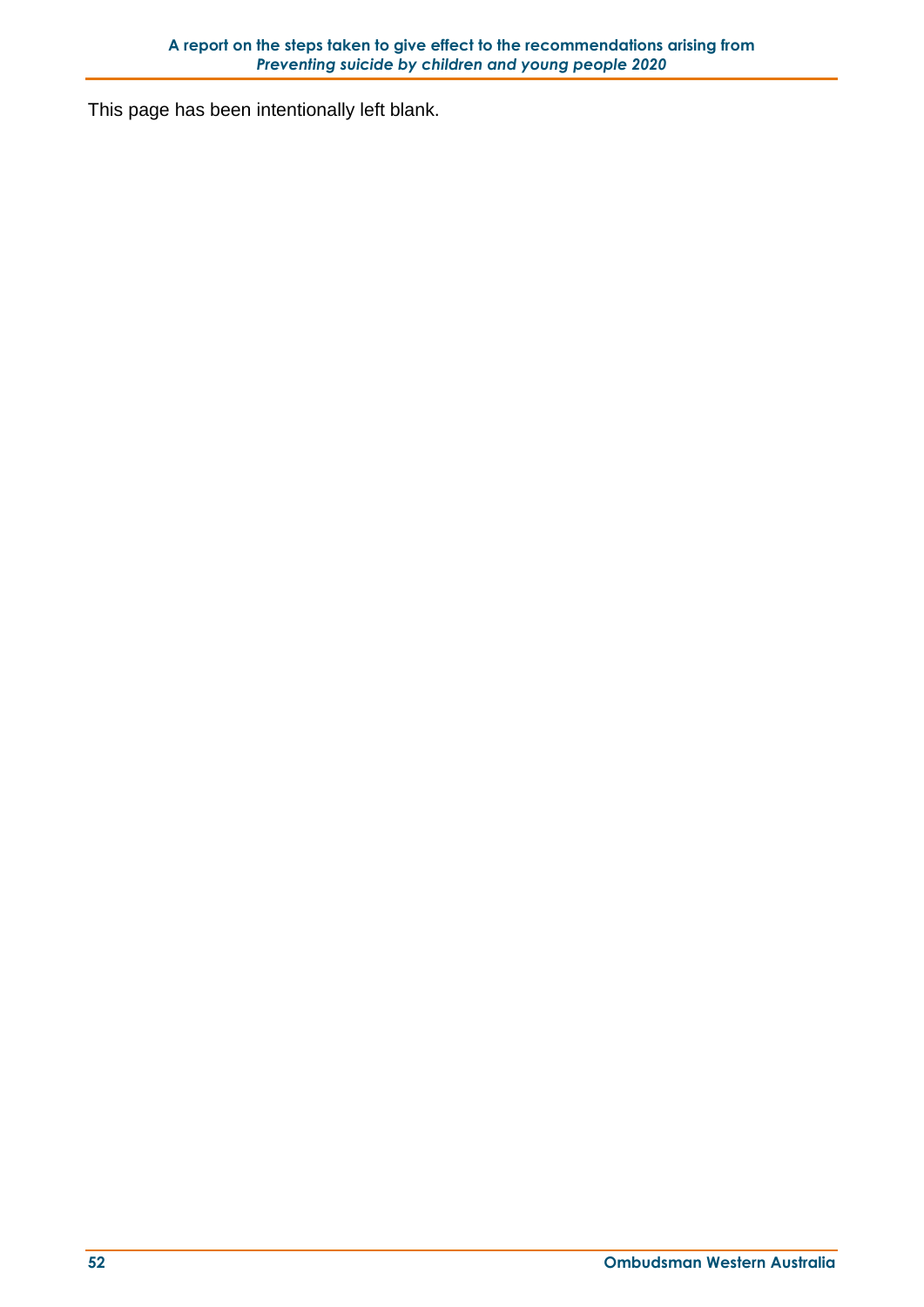# **Major Investigations and Reports**

| <b>Title</b>                                                                                                                                                                                                                | <b>Date</b>       |
|-----------------------------------------------------------------------------------------------------------------------------------------------------------------------------------------------------------------------------|-------------------|
| An investigation into the Office of the Public Advocate's role in<br>notifying the families of Mrs Joyce Savage, Mr Robert Ayling and<br>Mr Kenneth Hartley of the deaths of Mrs Savage, Mr Ayling and<br><b>Mr Hartley</b> | <b>July 2021</b>  |
| Preventing suicide by children and young people 2020                                                                                                                                                                        | September 2020    |
| A report on giving effect to the recommendations arising from the<br>Investigation into ways to prevent or reduce deaths of children by<br><u>drowning</u>                                                                  | November 2018     |
| Investigation into ways to prevent or reduce deaths of children by<br>drowning                                                                                                                                              | November 2017     |
| A report on giving effect to the recommendations arising from the<br>Investigation into issues associated with violence restraining orders<br>and their relationship with family and domestic violence fatalities           | November 2016     |
| Investigation into issues associated with violence restraining orders<br>and their relationship with family and domestic violence fatalities                                                                                | November 2015     |
| ways that State Government departments<br><i>Investigation into</i><br>and authorities can prevent or reduce suicide by young people                                                                                        | <b>April 2014</b> |
| Investigation into<br>ways that State Government departments<br>can prevent or reduce sleep-related infant deaths                                                                                                           | November 2012     |
| Planning for children in care: An Ombudsman's own motion<br>investigation into the administration of the care planning provisions of<br>the Children and Community Services Act 2004                                        | November 2011     |
| The Management of Personal Information - good practice and<br>opportunities for improvement                                                                                                                                 | <b>March 2011</b> |
| 2009-10 Survey of Complaint Handling Practices in the Western<br><b>Australian State and Local Government Sectors</b>                                                                                                       | <b>June 2010</b>  |